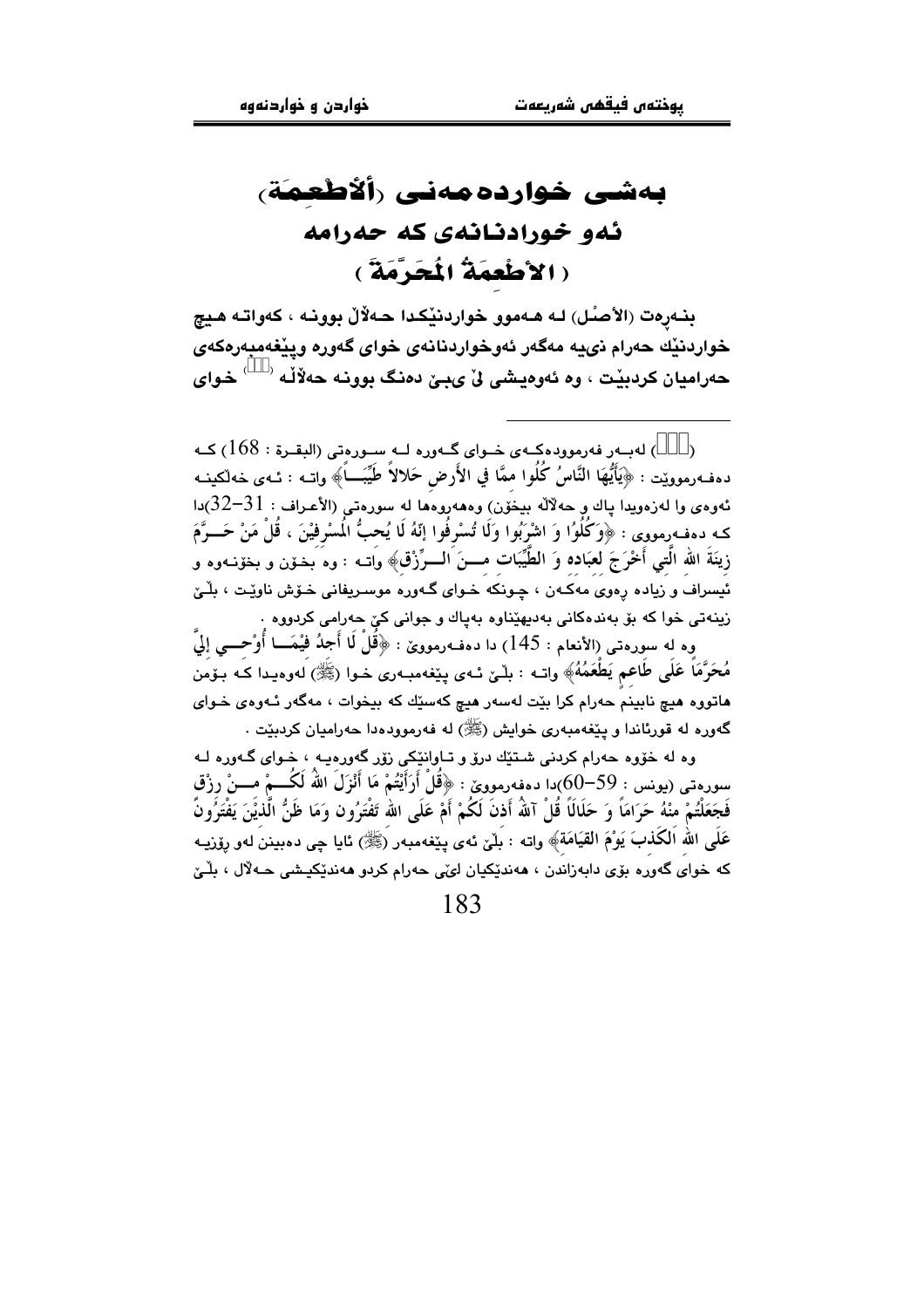#### گەورە لە قورئان دا ئەوەي حەرامى كردوە بەجوانى روونى كردووةتـةوة لـە

ئەرى خوا روخسەتى يێدان يان بەناوى خواوە لىرۆدەكەن ئايا ئەوانە ئەبىّ لەبارەى  $-116$  : سزاداني رۆژي قيامەتــەوە بــير وگومانيــان چـۆن بێت ، وەلــه سـورەتى (النحـل 117)دا كـه دهفـهموويّت : ﴿وَلَا تَقُوْلُوا لَمَا تَصفُ أَلْسنَتكُمُ الكَذبَ هَذَا حَلاَلٌ وَهَـــذَا حَرَامٌ لتَفْتَرُوا عَلَى الله الكَذبَ ، إنَّ الَّذيْنَ يَفْتَرُونَ عَلَىَ اللهُ الكَذَبَ لَا يُفْلحُونَ مَتَــا عٌ قَلَيْلٌ وَلَهُمْ عَذَابٌ أَلَيْمٌ﴾ واتبه : وه لهبـهر درۆپـهك كـه بـهزوباتتان دا دێت مـهلّين ئهمـه حەلاله و ئەمە حەرامە تا بەدەم خواوە درق بكەن ، بەراستى ئەوانىەي بـەدەم خـواوە درق دهکەن ھەرگیز سەرفرزا نابن رابواردنێکی کەم لە دوونیادا وە سزایەکی زۆر بەئازاریان بـۆ ههيه له دوا رۆژدا .

وهلهبـهر فهرموودهكـهى : (سَـعْدُ بـنُ أَبــي وَقَّــاص) (خـواى ليّ رِازى بِيِّـت) كـهوا بِيّفهمبهرى خوا (ﷺ) فهرمووى : ((إنَّ أَعْظَمَ المَسْلِمِيْنَ في المَسْلِمِيْنَ جُرُمَا مَنْ سَأَلَ عَنْ شَيءٍ لَمْ يُحَرِّمْ عَلَى النَّاسِ فَحُرِّمَ منْ أَجْلِ مَسْأَلَتَه)) واتـه : لهڡـهموو موسـلمانيّك تـاوان بـارتر بەرامبـەر بەموسـوڵمانان ئـەو كەسـەيە كەيرسـيار لەشـتێك بكـات كەحـەرام نهکرابێت جا بههۆی پرسپارهکهی ئەوەوە حەرام بکرێت [رواه البخاری (859)البغا) (ومسلم )  $L$ [ $(2358/1831/4)$ ]

وه لهبهر فهرموودهكهى (أَبُو دَرْدَاء) (خواى ليِّ رازى بيِّت) . كهواييِّغهمبهرى خوا (ﷺ) فەرمورى : ((مَاأَحَلَّ اللهُ في كتَابِه فَهُوَ حَلاَلٌ ۚ وَمَاحَرَّمَ فَهُوَ حَرَامٌ وَمَاسَكَتَ عَذْهُ فَهُوَ عَفُوَ فَأَقْبِلُوا مِنَ الله عَافِيَتَهُ ، فَإِنَّ اللهَ لَمْ يَكُنْ لِيَذْسَى شَيْئًا ۚ وَتَبلا ﴿وَمَاكَانَ رَبُّكَ نَسبٍّاً﴾ .)) (مريم :64) واته : ئەوەي خوا جەلالى كردېٽت لەكتٽپەكەبدا ئەوە جەلالّـە وە ئەوەبش جەرامى كردىيىت ئەوە جەرامە وە ئەوەبشى لى' ي يېدەنگ بويتت ئەوە لتيوردنــە دهلٽيوردني خوا وهريگرن ، چونکه خواي گەوره شتي لەياد ناچێت پاشـان ئـهم ئايەتــهي سورِهتي (مريم :64) ي خويندهوه ﴿وَمَاكَــانَ رَبُّــكَ نَــسيَّاً﴾ [رواه الحاكم في المستدرك (375/2)) وقال صحيح الاسناد ولم يخرجاه ووافقه ذهبي وآخرجـه البـزار في كشف الأسـتار (3855/325/3) وقال سنده صالح وقال الهيثمـي في المجمـع (171/10) ورواه البـزار والطـرانـي في الكـبـر واسـناده حـسن ورجالـه موثوقون وحسنه الالباني في غايه المرام رقم (2)] .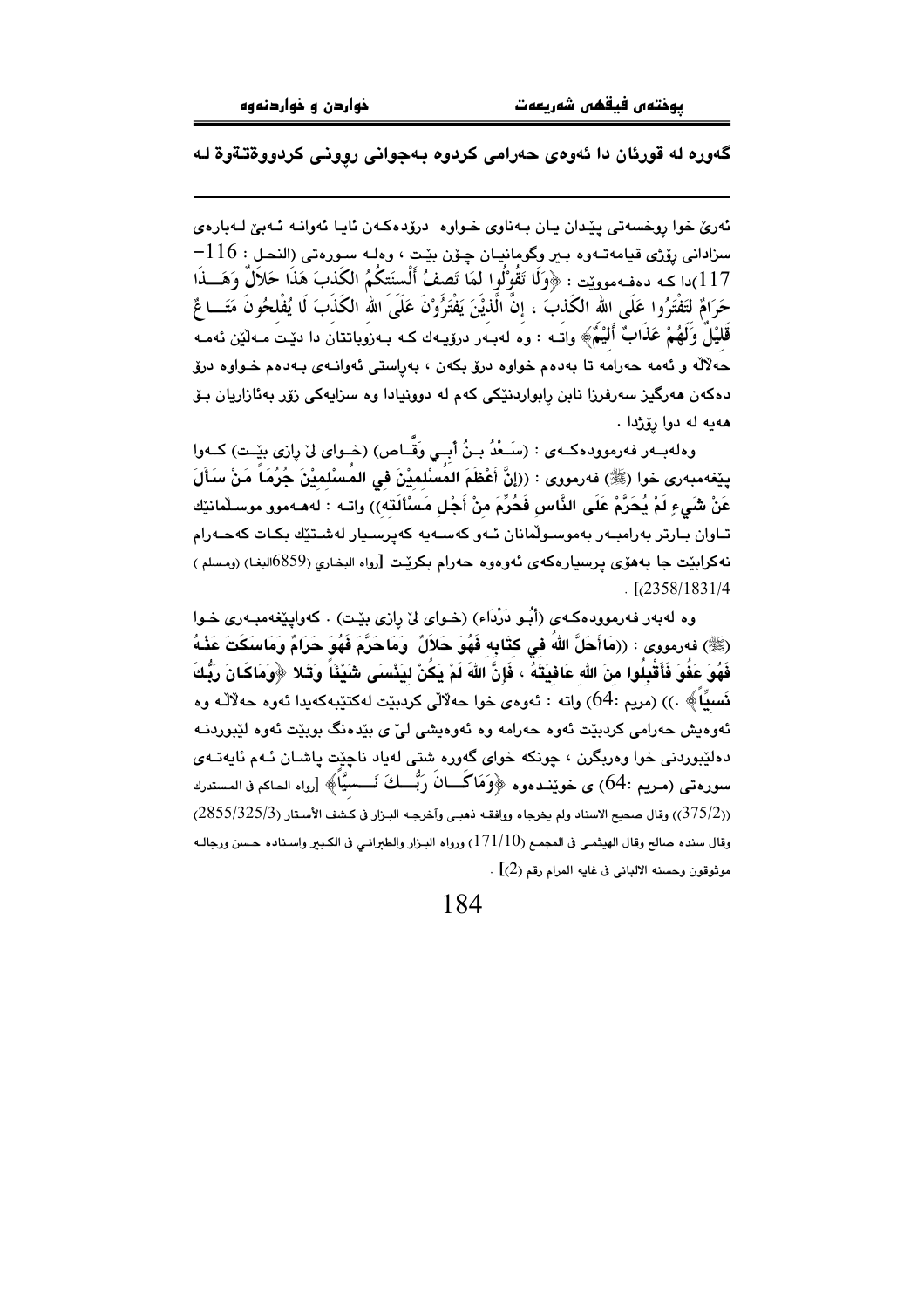سورهتي (المائدة :3 ، 96) <sup>(333)</sup> و (الأنعـام :121،145) <sup>(333)</sup> و (الاعـراف : <sup>333</sup>75<sup>/ د333</sup> وەلــه فــەرموودەی راسـت (صــحیح)ی پێغەمبەريــشدا هــاتووه :

) خوای گەورە لە سورەتى (المائىدة :3) دا دەفـەرموێ : ﴿حُرِّمَتْ عَلَـــيكُمُ الَمِيَّةُ وَاللَّمُ وَلَحْمُ الْحَنْزِيْرِ وَمَآ أُهلَّ لَغَيْرِ الله ۚ به وَالْمُخْنِقَةُ وَالْمَوْقُوذَةُ وَالْمَتَرَّدِيَةُ وَالنَّطيْحَةُ وَمَا أَكَلَ ۚ السَّبُعُ ٰإِلَّا مَاذَكَّيُّتُمْ وَمَاذِّبَحَ غَلَى النُّصَبِ وَأَنَّ تَسْتَقْسمُوُا بسالأَزْلاَم ذَلكُسمْ فسُقٌ﴾ واته : حەرام كراوه لەسەرتان مردارەوەبىوو و خىويْن و گۈشىتى بـەراز وە ئـەوەي بـهناوي کهسـێکيټر جگهلـه خـوا سـهردهبردرێت وه ئـاژهڵي خنکـاو وه ئـهوهي بهلێـدان مردوبێت وه ئەوەى لەبەرزاييەوە كەوتبێتە خوارەوە و مردبێ ، وە ئەوەى كە ئاژەڵێكىتر .<br>شاخي لي دابيٽ و مردبيٽ وه ئهوهي درنده ليٰ ي خواردبيٽ (بـهرماوهي درنـده) مهگـهر .<br>ئەوەي يێش مردنى سەرتان برى بێت ، وە ئەو ئاژەڵەي كە لەسەر بت <sup>ــ</sup>غەيرى خوا<sup>ــ</sup> كـە خەلكى دەپيەرستن سەربرابێت وە ئەوانـەي بـەدارتىر بـەش كـرابن ئەمانـە ھەمووىلادانـە لەرێِگای خـواو لەسـنووری خـوا دەرچـوونە . وە لەھـەمان سـورەتدا لــە ئاپـەتى (96) دا دهفهرموين : ﴿أَحَلَّ لَكُمْ صَيْدُ الْبَحْرِ وَطَعَاَمُهُ مَتَاعَاً لَكُمْ وَ للسَّيَّارَةِ وَحُرِّمَ عَلَيْكُمْ صَيْدُ البَرِّ مَادُمْتُمْ حُرُمَاً وَاتَّقُوا اللّهَ الَّذي إليُّه تُحْشَرُونَ﴾ واته : حهُلالٌ كراَوه بوْ ئێوه نێچيرى دهریا و خواردنی تاوهکو ئێوه و موسَافَیران کهلکی لیّ وهربگرن ، بهلام تا له ئیحـرام دان نٽِچري وشکانيتان لهسهر حهرامه ...

) خواي گەورە لە سورەتى (الانعام : 121) دا دەڧەرموێ : ﴿وَلَا تَأْكُلُو! ممَّا لَمْ يُذْكُرِ اسْمَ الله عَلَيْه وَإِنَّهُ لَفَــسْقٌ﴾ واتبه : وه لهوهمبهخوْن كبه نباوي خبواي لهسبهر نهبراوه حونکه گوناح و تاوانه .

وههەر لەھەمان سورەت دا لــه ئايــەتى (145) دا دەڧـەرموێ : ﴿قُلْ لَا أَجِدُ فَيْمَـــا أُوْحِيَ إِلَيَّ مُحَرَّمَاً عَلَى طَاعم يَطْعَمُهُ إلاَّ أَنْ يَكُونَ مَيْتَةً أَوْ دَمَاً مَسْفُوحَاً أَوْ لَحْمَ الخنْزيْر فَانَّهُ رَجَّسٌ أَوْ فسْقَاً أُهلٌ لغَيْرً الله به فَمَنْ اضْطُرَّ غَيْرَ بَا غ وَلاَعَاد فَـــإنَّ رَبَّـــكَ غَفُـــوَرًّ رَحَيْمٌ﴾ واته : نُهى بيجْعُهمبُهر (ﷺ) بِلَيْ لهوهي وا بوْمن هاتُوه هيچٌ نابينم حهرام بيّت ، بـوْ کهسـێك خۆراکٽِـك بخـوات مهگـهر ئـهوهي مردارهوهيٽـت بـا خـوٽِن بٽـت کـه لهلاشـهي ئاژەلەكەوە برژيتە دەرەوە ياگۆشتى بەراز ، چونكە بەراستى ئـەوە ييـسە يـان لـەريگاي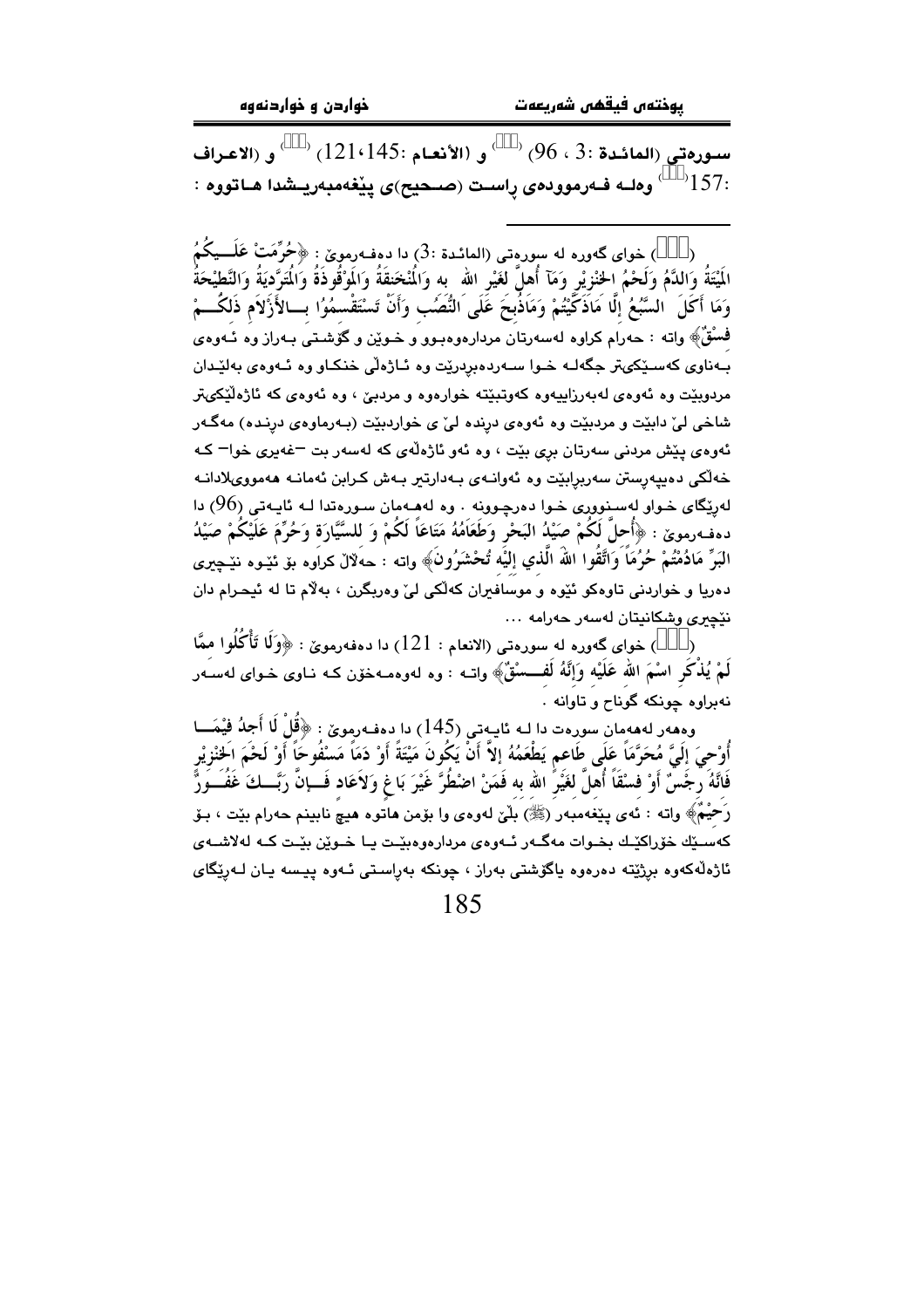هەرپارچـەيەك لــه ئــاژەڵى زينــدو بېردريْـت بــه مــردو دەژمێررێـت <sup>(333)</sup> وە مــردووی ماســـی و کوللـــه لـــه مردارۆبـــوو جیـــا دەکریقـــهوه وهجگـــهرو  $^{(333)}$  سپٽيش له خوٽن وههەر به فەرموودەيش حەرام كراوە : گۆشتى گۆى دريْژى ماڵى <sup>(333)</sup> وە .<br>هەموو درندەيەكى كەڵپ دار <sup>(333)</sup> وە ھەموو بالّندەيـەكى چنجروك(چنروك)

خرایه و گوناهدا لهکاتی سهریرینی ئاژهڵێك دا نـاوی كهسـێكىتر جگهلـه خـوای گـهورهى لەسـەر برابێـت ، جـا ئەگـەر يـەكێ ناچـاربێت (ويرسـێتى زۆرى يـێ بێنـێ) بـەبێ زوڵـم و لەسنوور دەرچوون ئەوە تاوانى لەسـەر نىيـە ئەگـەر لـەو حەرامانـەيش بخـوات بەراسـتى خوای په روه رنگارت لٽيوردهو په په زهينه ٠

) خواي گەورە لە سورەتى (الاعراف :157) دا دەڧەرموێ : ﴿وَيحلُّ لَهُـــمْ الطَّيِّبَاتُ وَيُحَرِّمُ عَلَيْهِمُ الْخِبَائِثِ﴾ واتــه : خــواي گــهوره لــه وهســفي يـێغهمبــهردا (ﷺ) دەفەرموێ : وەشتى پاكيان بۆ حەلالٌ دەكات وەشتى پيسيان لەسـەر حـەرام دەكـات . کهوابوو ههموو پاکێك حهلاله و ههموو پيسێك حهرامه ٠ بهلام بۆ زانينى چى پاکـه و چـى  $\,$ پیسه ئەوه تەماشای (پ $378$ ) بکە کە لەمەو پاش دێت

) لهبهر فهرموودهکهی (أَبُو وَاقد اللَّيْثَى) (خوای ليّ رِازی بيّت) کـهوا فـهرمووی  $\lambda$ : بِيّفهمبهري خوا (ﷺ) فهرمووي : ((مَاقُطعَ منَ البَهيمَة وهيَ حَيَةً فَهيَ مَيْتَـةٌ)) واتـه : هــهر پــار چــهيهك لــه ئاژهڵــێ بېردرێــت بهزینــدویی ئــهوه مردارهوهبــووه [رواه ابــوداود (3/رقم/2858) وابن ماجة (3216/1072/2) وهو حديث صحيح بروانه صحيح ابن ماجة (2606) وصحيح أبي  $\cdot$  [(2546)

) لهبهر فهرموودهكهي (إِبنُ عُمرٍ) (خواي ليِّ رازي بيّتٍ) كـهوا بييّفهمبـهري خـوا  $\lambda$ (ﷺ) ف1رمووي : ((أُحلَّ لَذَا مَبتَتَـانِ وَدَمَـانِ . أَمَّا المَنْتَتَـانِ فَـالحُوتُ وَالحَـرادُ أَمَّا الدَّمَانِ فَالكَبِدُ وَالطَّحَالِ)) واته : دوو مردارهوه بوو و دوو خۆێنمـان بـۆ ھـﻪلآلٚ كـراوه : دوو مردارهوهبوهکه ماسی و کولله وه دوو خوینهکهیش جهرگ (جگهر) و سبیله ارواه احمد (97/2) وابـن ماجـة (3314/1102/2) والحـاكم والبيهقـي (257/9) وهـو حـديث صـحيح بروانــه السلـسله  $(2679)$  الصحيحة (1118) وصحيح ابن ماجة (2679)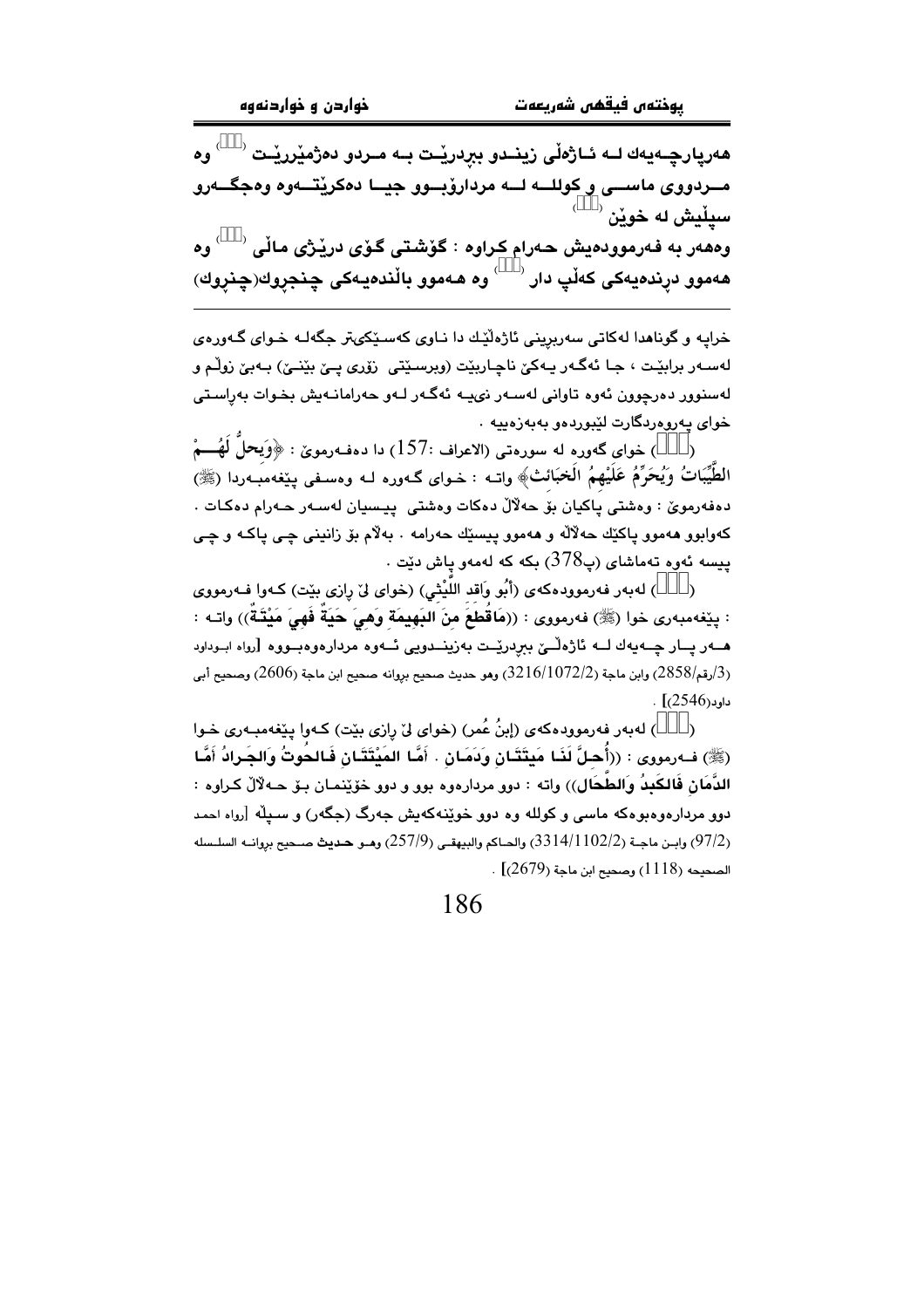) لهبهر فهرموودهكهي (أنَسُ بنُ مَالك) (خواي ليّ رازي بيّت) كهوا يياويّك هـات  $\lambda$ بۆلای يێغەمبەری خـوا (ﷺ)– لـه رۆژی (خَيْبَر) دا وەك لـه فـهرموودەی تـردا هـاتووه – ووتي : گۆي درێـژهکان خوړيـان ، پاشـان پێاوێـك هـات پـۆلاي و ووتـي :گـويّ درێـژهکان خوريان ، پاشان پهکێك هات بۆلای و ووتـی : گـویّ درێـژهکان خوريـان ، پاشـان کهسـڏك هات پۆلاي و ووټي : گويُ دريْژوکان تهواو کران ، چا پيٽغهمبهري خوا فيهرماني کرد کيهوا بـانگ دەرێـك بـانگ بـدات لــەنێو خــەلّك دا ((إنَّ اللهَ وَرَسُـولَهُ يَذْهَـاكُم عَنْ لُـحُـوم الـحُمُـر الأَهْلِيَّة فَإِنَّهَا رِحْسٍّ ، فَأَكْفئَت القُدُورُ وَأَنَّها لَتَفُورُ بِاللَّحْمِ)) وإنه : بهراستي خواو يٽغەمبەرەكەي قەدەغەتان لے' دەكەن لـە گۆشىتى گـوێ درێـژى مـالّى چـونكە پەراسىتى ييسه .

) لهبهر فهرموودهکهی (إِبْنُ عَبَّاس) (خوایان لیْ رِازی بیِّت) کـهوا فـهرمووی  $\lambda$ يٽِغەمبەرى خـوا (ﷺ) قەدەغـەي كـردوړە لـه ھـەموو درندەپـەكى كـەڵپ دار وە لەھـەموو بالنَّذه به كي حنروك دار [رواه مسلم (3/1/534/534) وابوداود (3785/277/10) والنسائي (206/7) بزياده (نهي يوم خيبر)] .

#### تێبيني :

درنده ي كه لْپ دار وهك گورگ و شنير و يلْنگ و سـهگ … بـه لام ئيمـامي (الـشَّافعي) دهفهرمویٌ : رِیْوی و کهمتیار حهلاٌلَه چونکه درِنده نیپیه ، و (أَبُـو حَنيْفَـة) دهفـهرمویؒ : حەرامـه وەك ئـەوانىتر ، چـونكه كـەلىي ھەيــە و درندەيـشە ، بـەلام ئــەوەي راسـت بيّـت كەمتيار حەلالە ھەندىك لە زانايان ووتوپانە ھەموو ددانەكانى (دگانـەكانى) يـەك ئێسقانە وهكو لانالِّي ئەسپ . ئەمە ووتەي (إبنُ أرسلان) ە لە (شرح السُّنن) دا .

بهلام ئُٽِمه دهلُٽِن با کهلُّيهيشي ههبِٽت ، ئهوه ئَٽِمه فهرموودهي ترمـان ههيـه کـهوا کهمتیار دهردهکات و جیای دهکاتهوه له (عُمـوم)ی ئـهوه قهدهغـه کردنـه کهلـه درنـدهی که لّپ دار کراوه ، ئەويش فەرموودەکەي (جَابر)ه (خواي ليّ رازى بيّت) کەوا پرسپارى لـيّ کرا ((ئايه کهمتيار نێڇيره؟ فهرمووي : بهڵێ جا پرسيارکهرهکه ووتي : بيخوّم؟ فهرمووي : بهلَّيۡ ،جا ییٌی ووت : نایـه یێغهمبـهری خــوا (ﷺ) وای فــهرمووه؟ فــهرمووی : بــهلَّیۡ [اخرجــه ابــوداود (3/رقــم/3801) وابــن ماجــة (1078/2/ 3236) والترمــذي (4/رقــم/1791) والنــسائي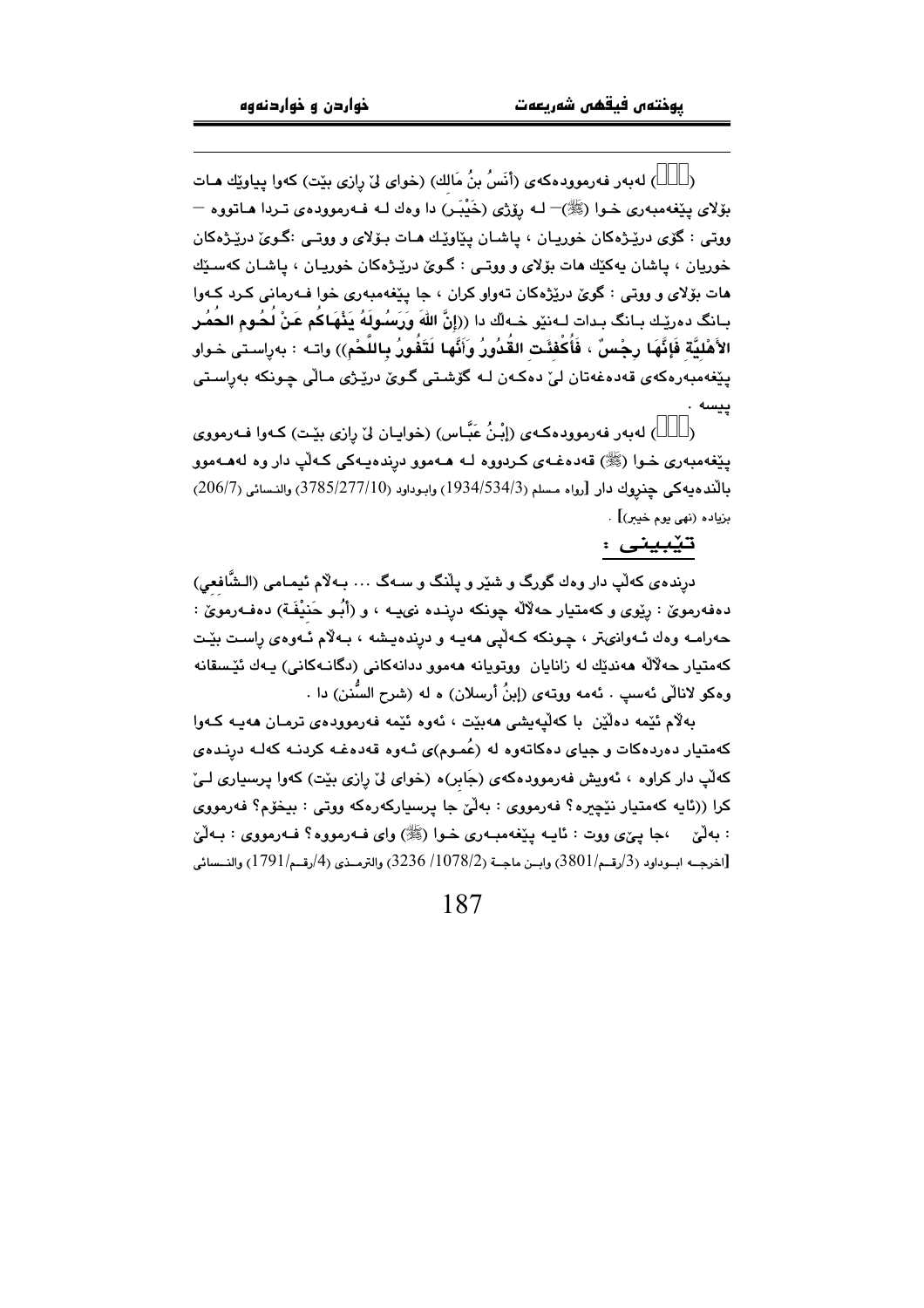(چِروك)دار كەوا ړاوى پێ بكات <sup>(333)</sup> وە ئـەوەى پێغەمبـەر (ﷺ) فـەرمانى بـە کوشتنی کردووه <sup>333)</sup>

ر4323/200/7) وصــحمه البخـاري والبيهقـي وابـن خزيمـه وابـن حبــان بروانــه (تلخـيص الجــر لابـن حجـر . [1998/152/4]) وهو صحيح بروانه الإرواء (1050) وصحيح ابن ماجة (2620)]

) لەبەر فەرموودەكەي (إِبْنُ عَبَّاس)ى يِيْشوو (پ $(371$ ) (عَلـى) دەفـەرمووێ :  $\mathcal{E}$ لای عەرەب <mark>ھی</mark>چ باڵندەيەك بەچنچڕوك دار ناژمێردرێت مەگەر ئەوەی تەنھا بەچنـچڕوك ڕاو بكات (نێڃير بگرێت) بروانـه[ المُحَلّـى لابْـن حَـزْم الأنْدلَـسى (8/المـسأله 995)] جـا (إبـنُ حَزْمِ) دەفەرمێ : بـﻪلاّم كەڵەشـێرو چۆلەكە و (الـزرزور) و كـۆترو ئـﻪوەي بەچنـﭽرۆك راو ناکات ، ئەوە بە چنچروك دار ناونابرێت لە زمان دا .

) ئەوەي يێغەمبەرى خوا (ﷺ) فەرمانى بـﻪ كوشىتنى كـردووە چـﻪند شـتێكە (عَائشَة) (خواي ليٌ رِازي بيّت) دهف،رمويٌ : پيّغهمبـهري خـوا (ﷺ) فـهرمووي : ((خَمْسُ فَوَاسِــق يُقْـتَلْنَ فِ الحَــرَم : الفَـأْرَةُ وَالعَقْـرَبُ وَالحُـدَيَّا وَالغُـرَابُ وَالكَلْـبَ العَقُـورِ)) واته : پێنج (فاسق) هەن دەكوژرێن هەتا لە حەرەمىش دا : مشك و دوو پشك (كولاژدم) و كــولاره (كــۆللاره) و قەلـــەرەش و ســـەگى گەزنـــدە[رواه البخــارى (6/رقــم/3314) ومــسلم (1198/856/2) و غيرهما بألفاظ مختلفة ففي رواية مسلم زيادة (في **الحلِّ** و**الحَرَمِ)**] .

وه ماري له جێِگـهي دوويــشك دانــاوه وه لــهجياتي (الغُـرَابِ) دهفــهرميّ : ((الغُـرابُ الأَبَقَعُ)) واته : قەلەبازەلە (قەلەباچكە) وە فەرمودەكەي ترى (عائشە) كـەوا يێغەمبـەرى خوا (ﷺ) فەرمورى : ((الحَيَّةُ فَاسقٌ وَالعَقَرَبُ فَاسقَةٌ وَالفَارَةُ فَاسقٌ وَالغُرَابُ فَاسقٌ)) واته : مار (فاسق)ه و دوویشك (فاسق)ه ومشك (فاسـق)هو قهلهرهشـیش (فاسـق)ه [رواه ابن ماجة (رقم/3249) وهو صحيح بروانه الصحيحه (8825) وصحيح ابن ماجة (2629)] .

وه كاتئيك يَيْغُهمبُەرىخوا رسلى الله عليه رسلم) دەلْميْ(فاسق) مەبەستى ئەوەپيە كـ حـوكمى (غَیْر)ی خوّی دهرچووه . بهوهی نازاری ههیـه و خرایــهی زوّره و هـیچ سـوودی نىيــه وه کارهکانی لهکاری کهسٽِکی خرایهکارو (فاسق) دهجِيٽ .

وه سـهگی درنـده مهبهسـت هـهموو درندهیِهکـه وهك گـورگ و شـندٍ و … هتـد وهك ئیمامی (النَّوَوي) وئیمامی(قَسْطَلانی) له شەرحیان دا بۆ (صَحیْح مُـسْلم)وا دەفـەرموون وە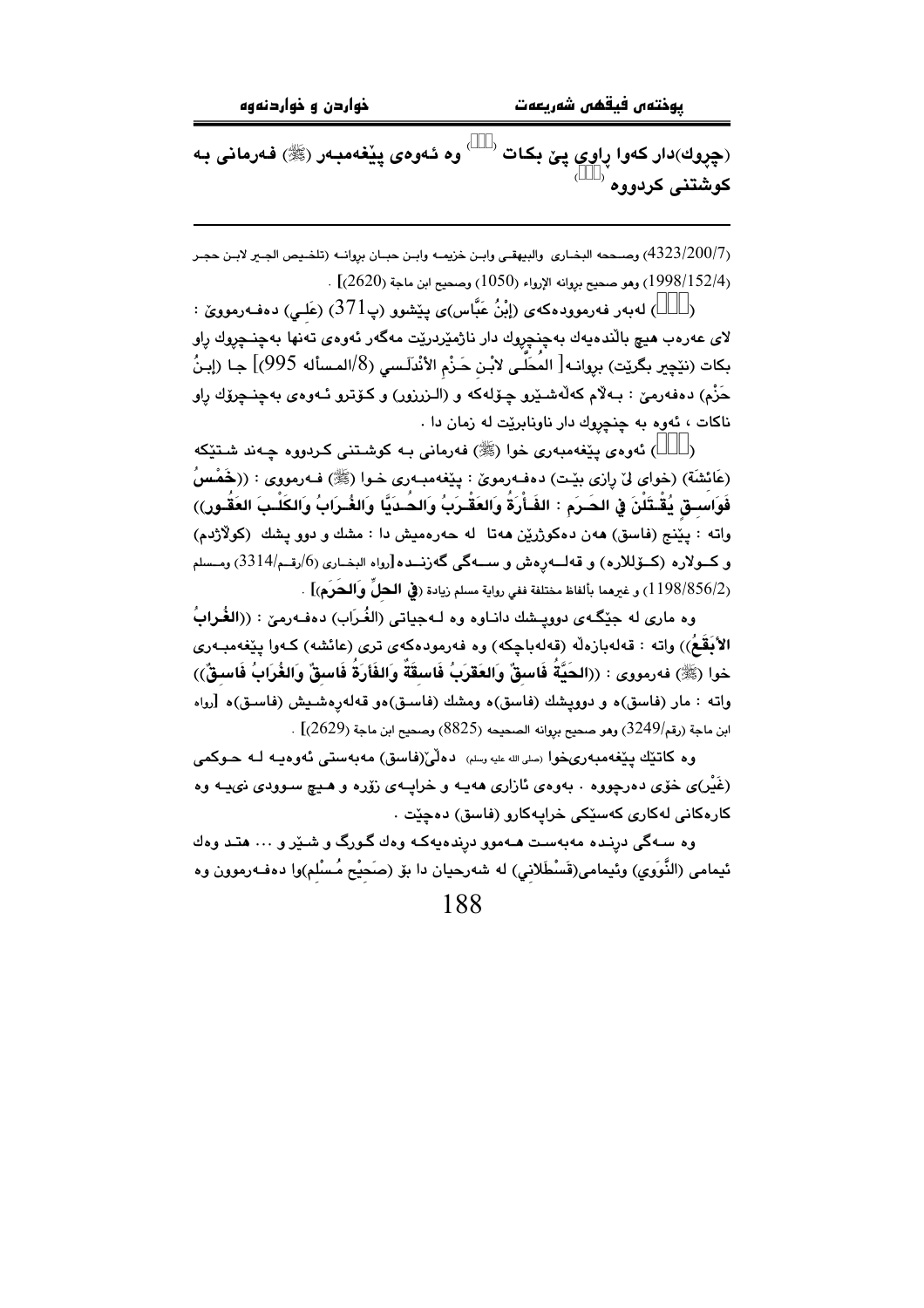يوختەں فيقھى شەربعەت

ومئەوم<mark>يشى كە قەدمغەى لەكوشتنى كرد</mark>ووم <sup>(333)</sup>

مەبەست لە (الغُرَاب) يش دا ھەمور ئەر جۆرە قەلەرەشكانە دەگرێتەرە وەكىو قەلەبازەلّـە زياني هەيە جگەلە ئەو (الغُراب) بچوكە نەبێت كە تۆم دەخوات و يــێ ي دەوترێت (غُـرَابُ الـزُّرْع) کــه زانایــان (مُتَّفـق)ن کــه ئــهوه لــهوانىتر جيادهکرێتــهوه وه فتــواى خواردنيــان داوه بروانه [فتح البارى شرح حديث رقم (1829)] .

وهھەروەھافەرمودەكەي(سَعَيْدُبنُ مُسَيَّب) (رەجمەتى خـواي ليْ بِيْـت) كـەوا فـەمووي (أُمّ شُريك )(خواي ليّ رازي بيّت )ههوالّي ييّ داوهكهوا يـيّغهمبهري خـوا (ﷺ) فـهرماني يـيّ كردوه بهكوشتني سەرەمازولە (الوَزَغْ) [رواه البخارى (6/رقم/3307) ومسلم (رقم/2238) وغيرهما]

و لـه ههنديّ ريوايـهت دا لـه هـوّي كوشتينيـشىدا فهرموويـهتي ((چـونكه فـوي بـه ئاگرەكەي ئيىراھيم يێغەمبەردا دەكرد (ﷺ) بۆ ئـەوەي باشـتر گـر بگرێـت)) [وەك ريوايـەتى بوخارىدا (6/رقم/3306) ] . ئەمىشى ھەر بە (فاسق) ناو بردووە .

) ئەوەبشى يێغەمبەر (ﷺ) قەدەغەي لە كوشتنى كردووە چەند شىتێكە (إبنُ عبّاس) (خوايان ليّ رازي بێت) فـهرموي : ((پێغهمبـهري خـوا (ﷺ) قهدهغـهي كـردووه لـه کوشــتني چوارشــت: مێرولـــهو هـــهنگ و پـهيوولـــه ســـولهيماني و (صُـــرَد) [رواه ابــوداود (4/رقم/5267) وابن ماجة (3224/1074/2) وغيرهما وهو صحيح بروانــه الارواء (2490) وصـحيح ابـن ماجـة  $1.1(2609)$ 

وه (أَبُو هُرَيْرَة) (خواي ليْ رازي بِيْت) دەفــهرميّ : پـێغهمبــهري خـوا (ﷺ) قـهدەغـهي كــردوه لــه كوشــتني (الــصُرَد) و بــۆق و مێرولــه و يـهيوولــه ســولهيماني [رواه ابـن ماجـة .  $(2608)$ وهو صحيح بروانه صحيح ابن ماجة (2608)] .

وه (الـصُرَد) بالَّندەپـەكى سـەر زلـه لـه ياسـارى (چـۆلەكە) گـەورەترە ژێـر سـكى سیپیهو پشتیشی سهوزه راوی بالُنده بچووکهکان دهکات . وه هــهروهها فهرموودهکـهی (عَبْدُالرَّحْمَنِ بنِ عُثْمَانِ) (خواي ليّ رازي بێت) كهوا يزيشكێك پرسپاري له پێغهمبـهري خـوا (ﷺ) کرد له بارهي بۆقەوە کەوا دەپکاتە دەرمان ، جـا پێغەمبـەرى خـوا (ﷺ) قەدەغـەي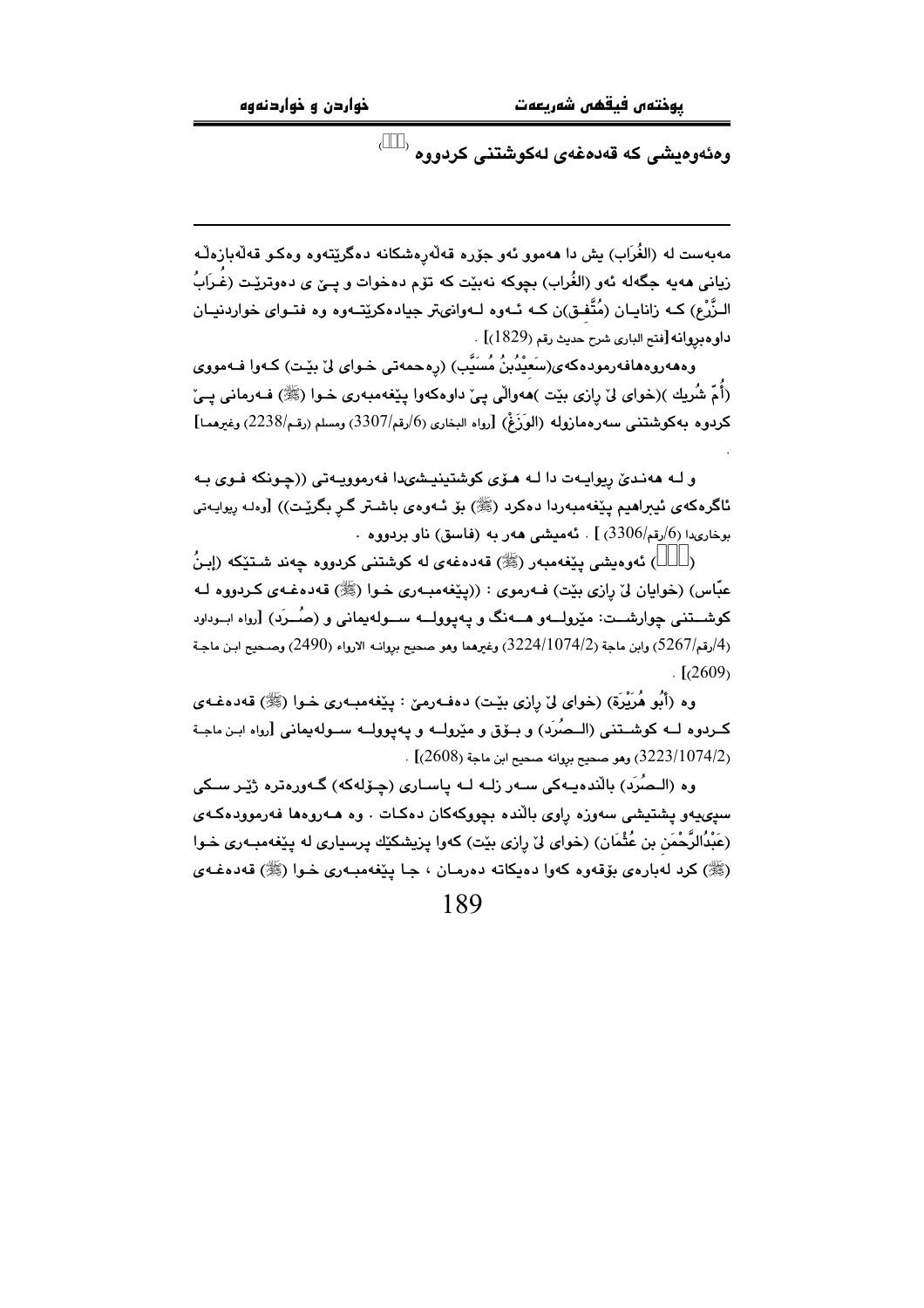خواردنىحەرامە <sup>(333</sup>وە ھەروەھا ئەوەيشى كەقەدەغەى لەنرخەكەى كردووە <sup>333)</sup> وەئەوەيشى كەوا پاشەرۆو پيسى دەخوات پێش پاككردنەوە*ى* 

كرد لــه كوشــتنـم , [رواه ابـوداود (4/رقـم/5269) والنـسائي رقـم (4366) وهـو صـحيح بروانـه صـحيح سـنن النـسائي  $\frac{1}{4062}$ 

) (إبنُ حَزْم) (رەحمەتى خـواي لِّيْ بِيْت) دەڧـﻪرمويْ : ھەرشـتێك پێغەمبـﻪري  $\lambda$ خوا (ﷺ) فەرمانى بە كوشتنى كردېيّت ئەوە سەربرينى نىپ ، چونكە يێغەمبەرى خـوا (ﷺ) قەدەغەي كردوړە لـە فەوتانـدنى مـالْ ، وە ھـەلالْ نىيـە كوشـتنى شـتێك بخورێـت بروانه [المحلى بالآثار (8/المسأله/995)] .

و (إِبْنُ عُمَرٍ) دەفەرمويٌ : كيٌ هەيە (غراب) بخوات؟ و يـێغەمبەريش (ﷺ) بـه فاسـقى ناوبردووه ، (والله)ي نَّهو له (طَيِّبَات) نيميه [رواه ابن ماجة (3248)وهـو صـحيح بروانـه صـحيح ابـن  $.$   $1/2628$ ) ماجة رقم

وه هەروەها ئەوەيشى كوشتنى حـەرام بێت بێگومـان سەربرينيـشى حەرامــە ، وە مەرشتێك سەربرينى حەرام بێت خواردنيشى حەرامە ٠

ئيمامي (الخَطَابِي) دەفەرمويٰ : يێغەمبەرى خوا (ﷺ) قەدەغەي كردووە لەسەربرينى هەر ئاژەلْيّك مەگەر بۆ خواردن . بروانە [معالم السنن شرح حديث (رقم/5269) حديث الضفدع)] .

) وهك ســــهگ و يـــــشيله بروانــــه (پـ 197،198) وهئــــهوهي قـهدهغـــهي  $\lambda$ لەنرخەكەي كرايٽت خوارىنى جەرامە لەبەر فەرموودەكەي (إينُ عِبّاس) بروانە (پ $200$ ) .

) لەبەرفەرموودەكــەي (إبـنُ عُمـر) (خواپــان ليّ رازي بێـت) كــەوا فــەرمووي  $\lambda$ ((پێغەمبەرى خوا (ﷺ) قەدەغەي كـردوە لەگۆشىتى (الجَلاَلَـة) وەشىرەكەيـشى)) [رواە ابـو داود (3/رقم 3785) والترمذي (175/3/284) وابـن ماجـه (3189/1064) وهـو حـديث صـحيح بروانـه  $[$  الإرواء (2503 ، 2504) وصحيح ابن ماجه (2582).

وهلهبهر فهرموودهكهي ترى (إبنُ عُمر) كـهوا فـهرمووي : ((يێغهمبـهري خـوا (ﷺ) قەدەغـەي كـردوە لــه (الجَلالَـةَ) لەووشـتردا : كـەوا سـواريێت لەسـەرى بـان لەشـىرەكەي  $[3217]$ بخواتهوه)) [رواه ابو داود (3/رقم 3787) وهو صحيح بروانه صحيح أبي داود (3217)]

(الجَلاَلَـةَ) لــه (جُلَــه) وه وهرگـــراوه واتــه : يـاشـــهرز ، (الجَلاَلَــةَ): ئــهو ئاژەلْهيــه : کهياشهرۆ دەخوات و شوێنەوارى يێوە ديارە وەك بۆنى دێت ،جا دەبێت چەند رۆژێك گىر بدرێِت تاپاك دەبێتەوە ، ئەو كاتە دروستە سـەربېررێِت و شـىرەكەی بخورێِت (إبـنُ عُمـر)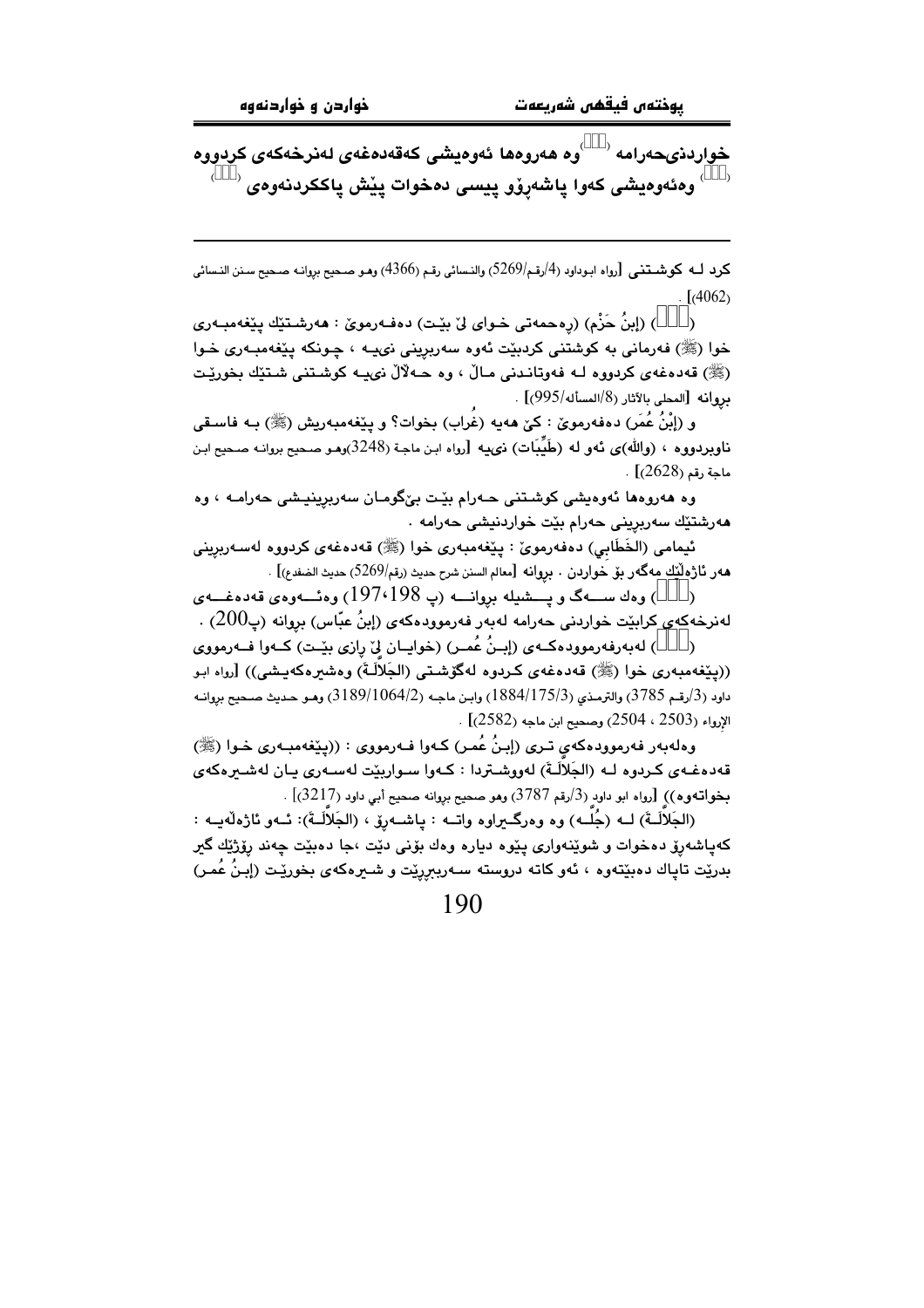وهجگـه لهمانـه هـهموو شـتێِکی تـر حهلاّلْـه <sup>(333)</sup> لـهکاتی ناچـاری و زۆر یـیّ ه<mark>ێنان</mark> ئەوانەي حەرامە حەلال دەبێت<sup>(333)</sup> و.

(خوایان لیٌ رازی بیّت) مریشکی (جَلاَلَه)ی گیر دهدا تاسیٌ روّژ پاشـان دهپخـوارد [رواه ابـن ابي شيبة (147/8/4660) وهو صحيح بروانه الأرواء (2504) ] .

) ئیمـامی (الـشَّافعی) دهفـهرمویّ : ئـهوهى كـهدهق (نـص) ی لهسـهر نىيـه كەحەرامە يان حەلالە وەفەرمان بەكوشتنى نەكراوە وەقەدەغەيش لەكوشىتنى نـەكراوە ، ئەوە تێپدا دەگەرێنەوە بۆلاى عەرەب ، لەخەلكى شارو دێھاتەكان نـەك دەشـتەكان ، جـا ئەوەي ئەوان بەياكيان زانى بێت وەناوي ئاژەلىي ھەلاليان ليٰ نابێت ئەوە ھەلالە وەئەگـەر بەپىسىيان زانى بَيْت ياناوى ئاژەلْى حەراميان لىْ نابَيْت ئەوە حەرامە ... ھتد بروانە [الروضة  $\,$ . [ الندية (393/2) بتعليق محمد صبحي حلاق  $\,$ 

وهمەبەستى ئيمامى (الشَّافعى) (رەحمەتى خواي ليْ بِيْت) لەگێرانەوە بۆلاي عـەرەب ئەوەيە چونكە ئەم قورئانە لەنێو جەرگەي ئەوان دا دابـەزيوە وەئـەوان لەھـەموو كەسـێك زياتر شارەزاترن لەبەكارەينانى (لَفظ)ە كانى دا . وەلەھـەموو كەسىيكى تىر باشىتر لـە واتاكانى تے دەگەن .

تێبينى:

هەنـدێڪ لـﻪﻭ ﺷـﺘﺎﻧﻪﺭ ڪـﻪﺫﻭﺍﺭﺩﻧﻴﺎﻥ ﺩﻩﻝْﻟﻠﻪ ﺑـﻪﻝْﻡ ﺧـﻪﻟْڪێڪﺮ ﺯﯙﺭ لەخواردنيان خۆس دەپارتزق :

( 1 ) كەروپْشك (الأرْنَبِ) : لەبەر فەرموودەكەي (أَنَسُ بنُ مَالك) (خواي ليّ رازى بِيْت) کهوا فهرمووي : ((له (مَرّ الظَهْرَان) کهوتينه شـوێني کهروێشکێك بـۆ ئـهوهي راوي بکـهين وهخەلكەكــه كۆشىشيان بــۆ كــرد ، جــا ھــهموويان ھــيلاك (شــهكەت) بــوون، جــامن يـىمـّـى گەيشتم و بردم هێنام بۆ (أَبُو طَلحَة) ئەويش سەرى برى و ھەردوو رانەكەي بۆ يێغەمبەرى خوا نارد جا پێغهمبهریش وهری گرت)) [رواه البخاری (5/رقم 2572) ومسلم (رقم 1953) وابـو داود . (3/رقم 3791) وبقية اصحاب السنن بالفاظ مختلفة] $\,$ 

( 2 ) ئەسپ و مايىن (الخَيْل) لەبەر فەرموودەكەي (جَابِرُ بنُ عَبْدالله) (خوايان لِيْ رازى بِيّتِ) كـهوا فـهرمووي ((يێغهمبـهري خـوا (ﷺ) لـهروزي (خَيْبَـر) دا قهدهغـهي ليّ كـردين لهگۆشتى گوئ درێژ <sup>—</sup> ماڵى <sup>—</sup> وەروخسەتى يـئ دايـن لـه گۆشـتى ئەسـڀ)) [رواه البخارى (8/رقم/4219) ومسلم (3/رقم/1941) وابو داود (3/رقم3788) وغيرهم] .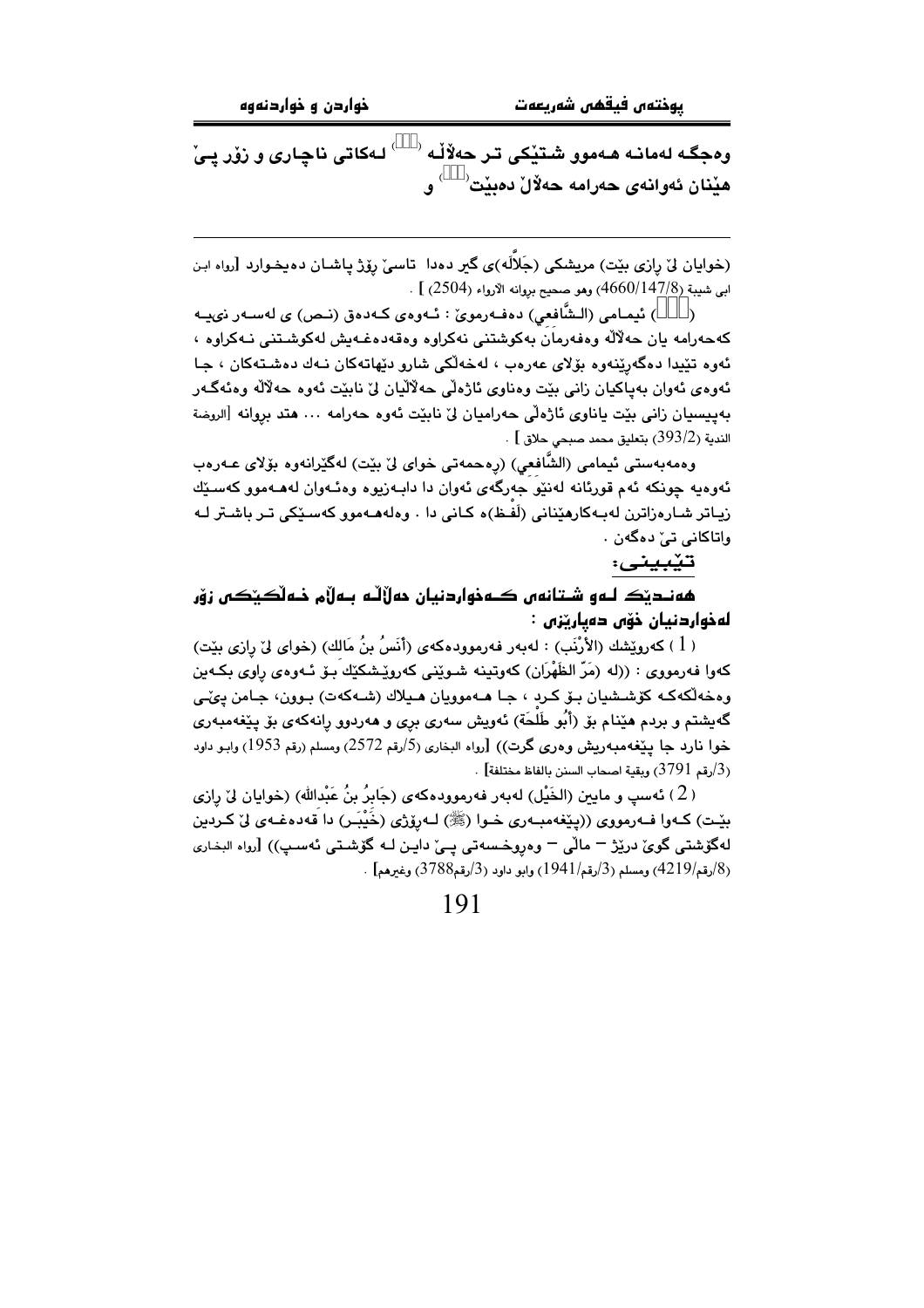ړاو کردنی ئاو ووشکانی لهههموو حالّـهتیّك دا دروسته <sup>(333)</sup> تـهنها لـهکات*ـ*ی ئیحرام دانەبىّ ئەوە راوى ووشكانى دروست نىيە <sup>(333)</sup> وەدروسىتە ئەو راو

) لهبــهر فهرموودهكــهى خــواى گــهوره لهســورهتى (المائــدة :3) دا پــاش باسكرِدني نُهوانِهي حهراِمٍي كردوه دهفـهرمويٌ : ﴿فَعَن اصْطُرَّ في مَحْمَصَة غَيْرَ مُتَجَانِفٍ لإِثْمِ فَإِنَّ لِإِثْمِ فَإِنَّ اللَّهَ غَفُورٌ رَحِيْمٌ﴾ واته : جا مەركەسَىٰ كـه برَسَـيْتـي زۆرىَ پــيْ بيْنــي وَ ناچاُری بکات بیٚ ئەوەی مەيلی تاوانکردنی ھەبیٚ ئەوە ھیچ تاوانێکی لەسـەر نىيـە ئەگـەر لهو گۆشتانه بخوات ، بەرِاستى خواى گەورە لێبوردەو بەبەزەييە . (إبنُ عُمر) دەڧەرموێ ينِفهمبهري خوا (ﷺ) فەرموويەتى ((إِنَّ اللَّهَ يُحبُّ أَنْ يَؤْتَىِّ رُخَصَهُ كَمَا يَكرَهُ أَنْ تَؤْتَى مَعْـصِيَتّه)) واته : بەراستى خواي گەورە يىڭى خۆشە بەندەكانى روخسەتەكانى وەربگرن هەروەك چۆن يېڭى ناخۆشە بې گويېمى بكەن . [رواه احمد (108/2) وغيره ومو صحيح بروانـه لأرواء وصحيج الجامع (1886)] .

بۆيــه زانايــانى شــهريعهت دەفــهرموون : جـارى واھەيــه وەرگرتنــى ئەوروخـسەتانه یێویست (واجب) دہبێت ئەگەر ئەو كەسە ترسى مردنـى ھـﻪبوو وەشـتێكى تـر نـﻪبوو بيخوات جگه لهوه ...

) لەبەر فەرموودەكەي خواي گەورە لەسورەتى (المائدة :4) كەدەفـەرمويّ : ﴿يَسْتَلُونَكَ مَاذَا أُحلَّ لَهُمْ قُلْ أُحلَّ لَكُمُ الطَّيِّباتُ وَمَا عَلَّمْتُمْ منَ الجَــوَارح مُكَلَّـــبينَ تُعَلِّمُونَهُنّ ممَّا عَلَّمَكُمُ اللهُ فَكُلُوُا مَمَّا أَمْسَكْنَ عَلَيْكُمْ وَاذْكُرُوا إَسْمَ الله عَلَيَـــهَ﴾ واتــهَ : يرسيارت ليٰ دهکەن ئەي يێغەمبەرى خوا (ﷺ) چې بۆ ئەوان حەلال کراوە ، بلّـيٰ ھــەموو شتٽکي پاك و خاوٽن يۆ ئٽوه جهلال کراوه ، هـهروهها خـواردني نٽيجري سـهگ و تـانحي لهوانهي فێرتان کردون ، ئەوەيان فێردەکەن کە خوا فێرى کردوون ، جـا لـهوە بخـۆن کـه بۆ تانى راو دەكەن وەناوى خواي لەسەر بێنن – لـەو كاتـەدا كەبـەرى دەدەن بـۆ گيـانى  $-$ نٽحبر هکه $\sim$ 

) لەبىلەر فەرموودەكـــەى خـــواى گـــەورە لەســـەورەتى(المائـــدة :96) دا  $\Delta$ كەدەڧەرموێ ﴿أُحلَّ لَكُمْ صَيْلُا البَحْرِ وَطَعَامُهُ مَتَاعَاً لَكُمْ وَللسَّيّارَة وَحُرِّمَ عَلَيْكُمْ صَيْلُ البَرِّ مَادُمْتُمْ حُرُمَا﴾ واتــه :نێڃيري دهريــاو خــوراكي بــۆ ئێـوه حـهلآلـه تــاوهكو كــهالْك و لەززەتى لى وەريگرن بۆ ئێوە وەموساڧىرانى تريش ، وەھـەرام كىراوە لەسـەرتان نێڃىرى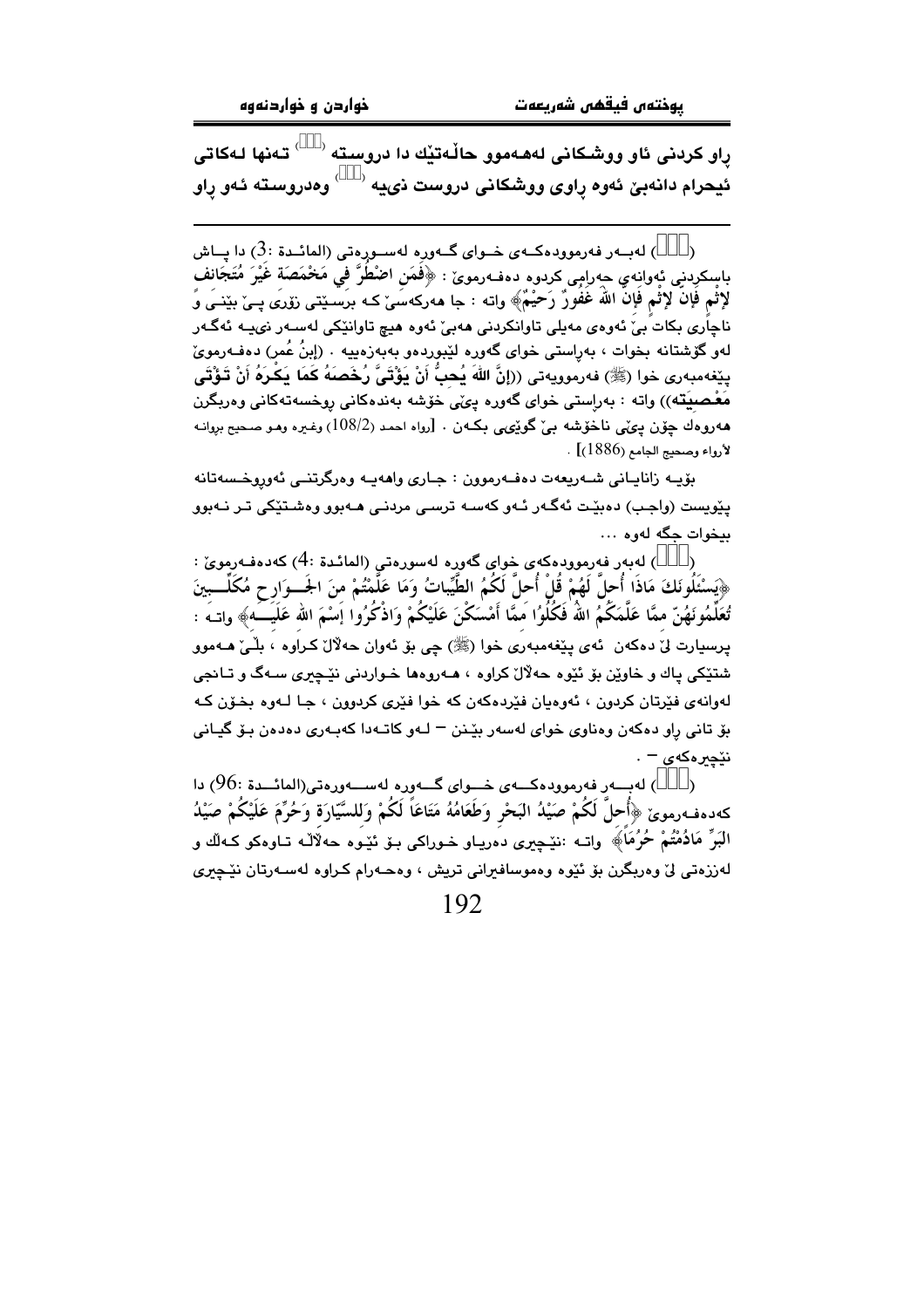کردنه بهههر چەکێك زام کەر (چەقۆو شمشێر و تیرو رم و چەکى تازە) <sup>(333)</sup> وهبه ئاژەڵى گ<mark>زندە و تانجى و س</mark>ەگى فێركراو و باڵندەى راو <sup>(333)</sup> ھەركاتێك راو بهچهك كرا مەرجە ناوى خواي لەسەر ببات و بەتێژاپەكەي بيكوژێت .<br>ئەگينا دروست نىيە مەگەر بگاتە سەر برينىدا <sup>(333)</sup> وەئەگەر بەئاژەل راوى

ووشكاني تـا ئـهو كاتـهى لـهئيحرام دابـن . وه لهسـورهتي (المائـدة :2) دا دهفـهرمويّ : ﴿وَإِذَا حَلَلْتُمْ فَاصْطَادُوا﴾ واته : وههەركاتێك لەئىحرام دەرچوون ئەوە حەلآلە بۆ تان رِاو ىكەن .

) لەبەر فەرموودەي خواي گەورە لەسورەتى (المائدة : 94) دا كەدەفـەرموئ  $\mathcal{E}$ : ﴿ياأَيُّهَا الَّذيْنَ آمَنُوا لَيَبْلُوَنَّكُمُ اللَّهُ بشَئٍ منَ الصَّيْد تَنَالُهُ أَيْديْكُمْ وَرمَـــاحُكُمْ﴾ واتــه : ئـهي ئهوانـهي كـهباوهرتان هێنـاوه خـواي گـهوره ئێـوه تـاقي دهكاتـهوه بهههنـدێك لـهو نێڃیرانهی کهبهدهست و رمهکانتان دهیـانگرن ... وهلهبـهر ئـهو فهرموودانـهی کـه باسـی دەكەبن بروانە (پ385) .

) لەبەر فەرموودەي خواي گەورە لەسورەتى (المائدة : 4) دا كەدەفەرموويّ : ﴿وَمَاعَلَّمْتُمْ منَ الجَوَارِحِ مُكَلبيْنَ تُعَلِّمُونَهُنَّ ممَّا عَلَّمَكُمُ اللهُ فَكُلُــوا ممَّــا أَمْــسَكْنَ عَلَيْكُمْ …﴾ . بروانـه (پَ 380) وهلهبـهر ئـهو فهرموودانـهى كهباسـى دهكـهين بروانـه  $(385)$ 

) لهبهر فهرموودهكهي (عَديُّ بنُ حَاتمُ الطَّائي) (خـواي ليّ رازي بيّـت) كـهوا .<br>فەرمووى : يرسيارم لەپێغەمبەرى خىوا (ﷺ) كىرد لـەبارەى راو كىردن بـە تـىرى بـى چـەر (المعراض) ئەويش فەرمووى : ((إِذَا أَصَبْتَ بِحَدِّهِ فَكُلْ فَإِذَا أَصَابَ بِعرْضِه فَقَتَـلَ فَإِنَّـهُ وَقِيـدٌ ، فَـلاَ تَأْكُـلْ)) واتــه : ئەگــەر بەتيژاپەكــەي لێيــت دا ئــەوه لێــى بخــۆ وەئەگــەر بهبانيه کهي لوێي دا و کوشتي ئهوه لوێي مهخق جونکه ئهوه به ێ دان مردوه – (موقـوذة) يه كه لهئايهتي (المائدة :3) باسمان كرد بروانـه (پ $65$  ) – [رواه البخاري $9$ رقـم 5476) . ومسلم (1929/1529/3) وغيرهما]

وه لهسهر فهرموودهكـهي (أُسُو ثَعْلَيَـةَ الخُـشَنَى) (خـواي ليْ رازي بِيّـت) كهتيّـيدا ييِّغهمبهري خوا (ﷺ) فـهرمووى ((وَهَا صدْتَ بِقَوْسَكَ فَذَكَرْتَ إِسْمَ الله فَكُلْ)) واتـه :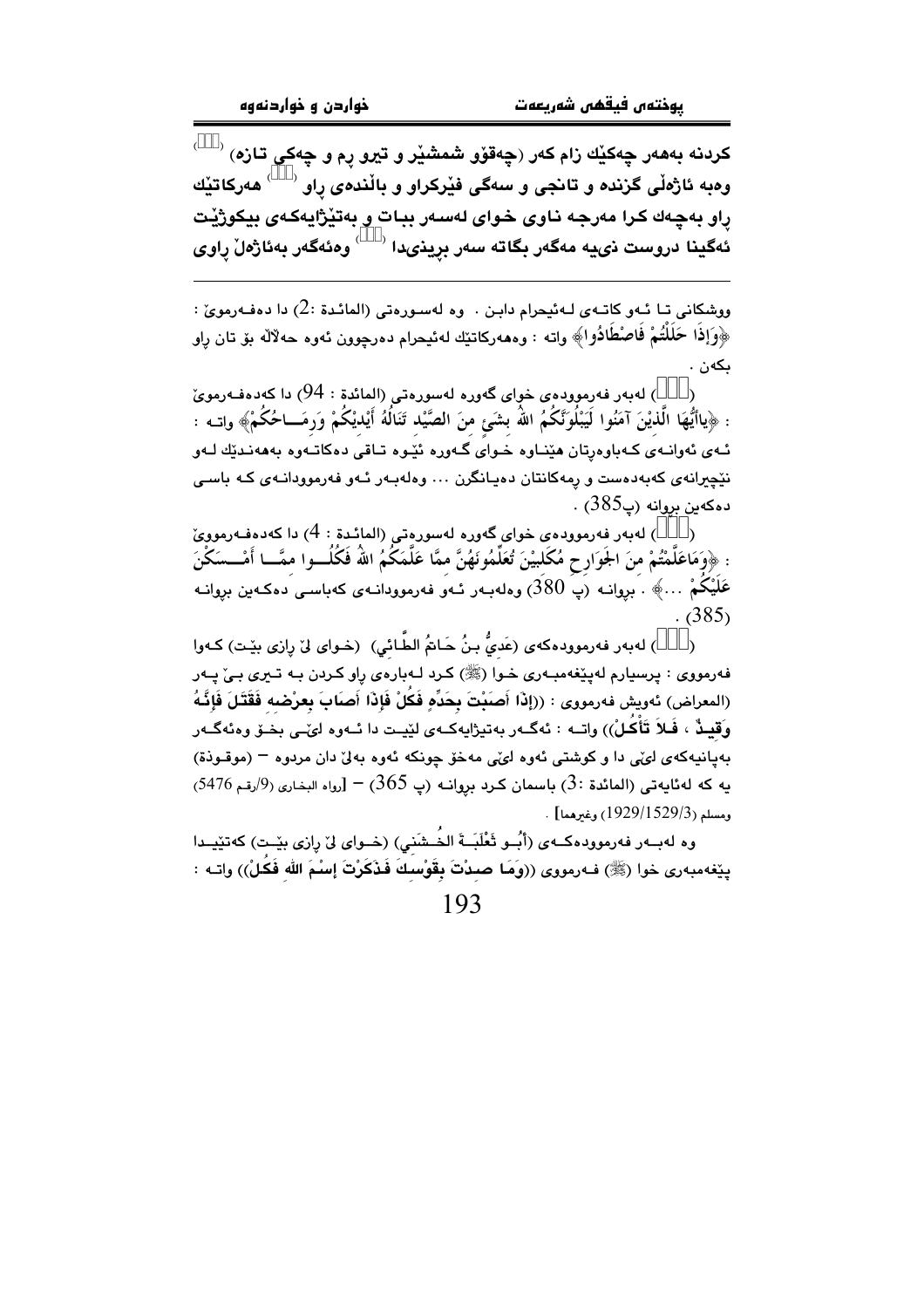کـرد مەرجـه نـاوي خـواي لەسـەر ببـات و ئاژەڵەكـەيش فێـر كـراو بێـت و لەنێچىرەكەي نەخوات و ئاژەڵێكى ترى لەگەلْ دا نەبێت ئەگينا دەبێت بگاتە سەربرينى دا <sup>(333)</sup> وەئەگەر ئەو نێچيرەى كە لێى داوە پاش چەند پۆژێك

وهنَّهوهي بهكهوانهكهت رِاوي دهكهيت و ناوي خوات لهسهرهێنابێت ئهوه بيخوّ [رواه البخاري . (9/رقم 5478) ومسلم (1532/1533) رغىرهما].

) لەبىــەر فەرموودەكـــەي خـــواي گـــەورە (المائــدة :4) بروانـــە (پ380)  $\lambda$ وهفهرموودهكهي (عَديُّ بنُ حَـاتم) (خـواي ليّ رازي بيّـت) كـهوا فـهرمووي : … جـا ووبتم : سهگەكەم دەنێرم بۆ ڕاو . فەرمووى : ((إِذَا أَرْسَلُتَ كَلْبِكَ وَسَمَّيْتَ فَكُلْ)) واتــه : ئەگـەر سهگەکەت ناردو ناوى خوات لەسەر بـرد ئـەوە بيخـۆ ، ووتم جـا ئەگـەر سـەگەکە — لىُـى خوارد ؟ فەرمووى : ((فَلا تَأْكُلْ ، فَإِنَّهُ لَمْ يَمْسِكْ عَلَيْكَ ، إِنَّمَا أَمْسَكَ عَلَى ذَفْسه)) واته : ئەوە ل*ىڭ*ى مەخۆ چونكە بۆتۆ نـەيگرتورە بـەلكو بـۆ خـ*ۆى* گرتوپـەتى روتم : سـەگەكەم دەنێرم جا سەگێکىترى لەگەل دا دەبيـنم ؟ فـەرمووى : ((لاَتَأْكُلْ ، فَإِنَّكَ إِنَّمَا سَمَّيْتَ عَلَى كَلَبِكَ وَلَمْ تُسَمٍّ عَلَى الآخَر)) واته : ايْي مـهخوْ ، جـونكه تـوْ نـاوى خـوات لهسـهر سهگهکهی خوّت هیّناوه و ناوی خوات لهسهر ئهوهیتر نههیّناوه [رواه البخاری (9/رقم5476) ومسلم (1529/1529) وغيرهما] .

وهلهبهر فهرموودهكهي (أَبُو ثَعْلَبَـة) (خـواي ليِّ رازي بيِّت) كـهوا فـهرمووي : ووتم : ئەي يێغەمبەرى خوا (ﷺ) ئێمە لەزەوي خەڵكانێك داين (أَهْلُ الكتَاب)ن ئايە لەقايــەكانيان دا خواردن بخوّین ؟ وهله زهوییهکی نێچیریی داین به کهوانهکهم و بهسـهگه فێـِر نـهکراو و سەگە فێركراوەكەيشم راو دەكەم ، ئايە چيم بۆ دروستە ؟ فەرمووى ((أَهَّا مَا فَكَرْتَ منْ أَهْلِ الكتَّابِ فَإِنْ وَجَدْتُمْ غَيْرَهَا فَلا تَأْكُلُوا فيهَا وَإِنْ لَمْ تَجِدُوا فَاغْسلُوهَا وَكُلُوا فيْهَا وَمَا صدْتَ بِقَوْسكَ فَذَكَرْتَ ۚ إِسْمَ الله ، فَكُلْ وَمَاصدْتَ بِكَلْبِكَ المُعَلِّم فَذَكَرْتَ إسْمَ الله فَكُلْ وَمَا صدْتَ بِكَلْبِكَ الغَيْرِ مُعَلَّم فَأَدْرَكْتَ ذَكَاتَـهُ فَكُلْ)) واتـه : سـهبارهت بـهوهيان كەباست كرد لە (أَهْلُ الكتَابِ) ، ئەگەر قايىتر ھەبور ئەوە تێدا مەخۆن وەئەگەر نـەتانبور ئهوه بيشۆن و تێپدا بخۆن ، وه ئەوەي پەكەوانەكەت راوي دەكەي و نـاوي خـوات لەسـەر هێنابوو ئەوە بيخۆ ، وەئـەوەي بەسـەگە فێركراوەكـەت راوى دەكـەيت و نـاوى خـوات لـه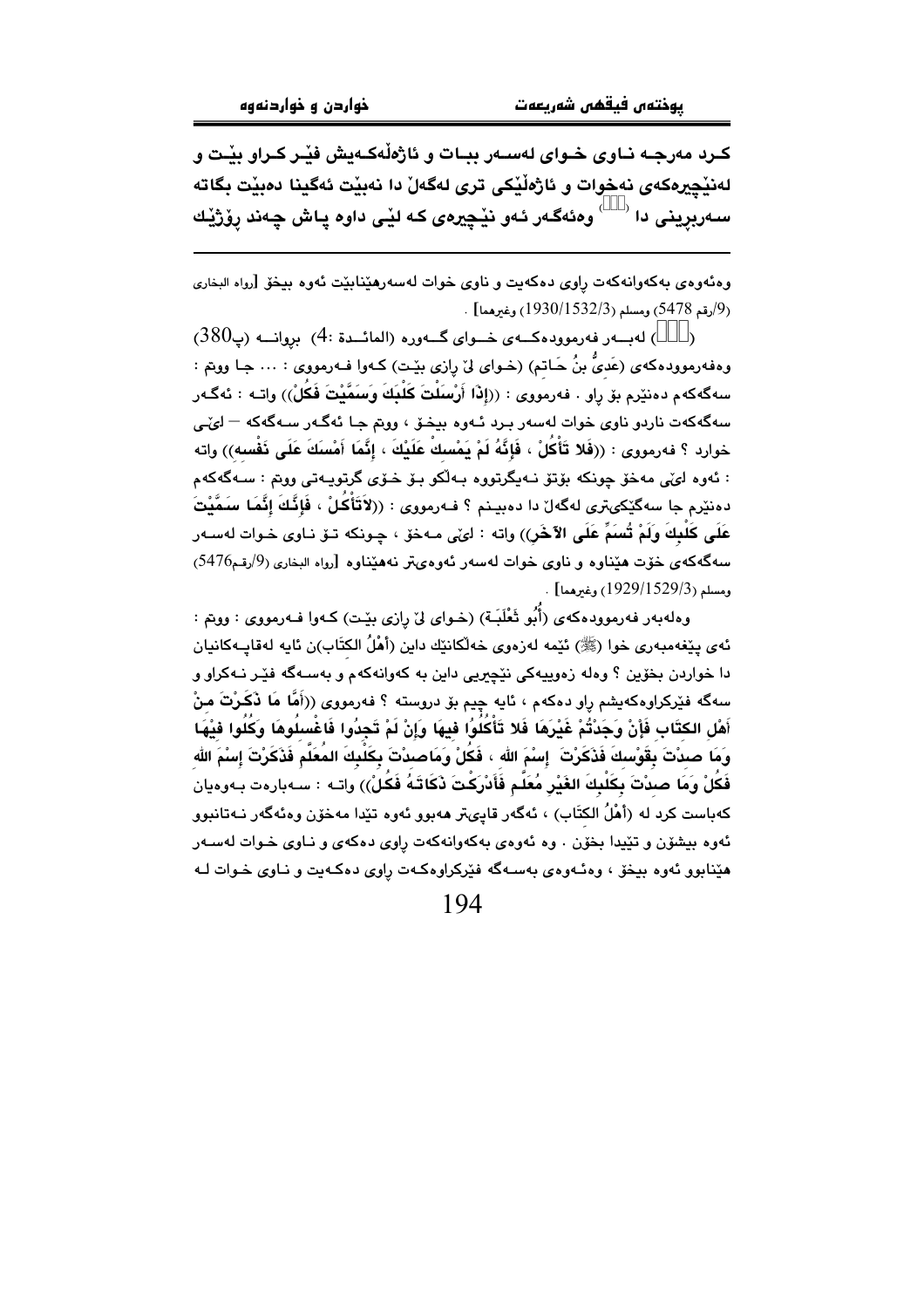بەكوژراوى بيبينيْتەوە ئەوە دروستە بيخوات ئەگەر تەنھا زامى ليْدانەكەي  $^{(333)}$ خۆی پێوه بینی و نهیشگەنی بوو  $^{(333)}$ وهنەکەتوبوه ئاویشەوه .  $^{(333)}$ 

# سەربرينى شەرعى ( الذَّبْحُ الشَّرْعي )

سەربرينى ھەريەكێ لە موسلْمانان يان لە خاوەن كتێبەكان (جولەكـەو .<br>گاور) حەلالە ، يياوبێت يان ئافرەت <sup>(333)</sup> ئەگەر ناوى خواى گەور*ەي ل*ەسەر

سـهرهێنا بـوو ئـهوه بيخـۆ ، وهئـهوهى بهسـهگه فێـِر نهکراوهکـهت راوى دهکـهيت ئهگـهر گەيشتى بەسەر بړينى دا ئەوە لىڭى بخۆ [رواه البخارى (9/رقم 5487) ومسلم (1930/1532/3) وغيرهما] .

) لهبـهر فهرموودهكـهي (عَديٌّ بنُ حَـاتم) كـهوا پِيْغهمبـهري خـوا(ﷺ) پِيَّـي  $\lambda$ فهرمور : ((وَإِنْ رَمَيْتَ الصَّيْدَ فَوَجَدْتَهُ بَعْدَ يَوْمِ أَوْ يَوْمَيْنِ لَيْسَ بِه إِلاَّ أَثْرُ سَهْمكَ فَكلْ)) واته : وهئهگەر تيرت له نێڇيرهکه وهشاند جا ياش رۆژێك يـان دوو رۆژ بينيتــهوه – به کوژراوي – هيچ شوێنهوارێکي تري پێوه نهبوو جگه له تيرهکهي خــوّت ئــهوه بيخـوّ . [رواه البخاري (9/رقم/5484)] .

وه فەرموودەكەي : (أَبُو ثَعْلَبَة) كەوا يِنْغەمبەرى خوا (ﷺ) فـەرمووى : ((إِذَا رَمَيْتَ بِسَهْمِكَ فَغَابَ عَنْكَ فَأَدْرِكْتَهُ ، فَكُلُّهُ مَالَمْ يَثْـتنْ)) واتـه : ئەگـەر تىرەكـەت وەشـاند جـا نٽِڇيرهکهت ليُ وون بوو ، ڀاشان ڀيِّگهيشتيتهوه ، ئـهوه بيخـوٚ ئهگـهر نهگـهني بـوو [رواه  $\cdot$  [ (1931/1532/3)

) لەبەر فەرموودەكەي (عَدىٌّ بنُ حَاتم) كەوا پێغەمبەرى خوا (ﷺ) فەرمووى :  $\lambda$ ((إِذَا رَمَيْتَ سَهْمَكَ فَأَدْكُر اسْمَ الله ، فَإِنْ وَجَدْتَـةُ قَدْ قُتلَ فَكُلْ إِلاَّ أَنْ تَجِدْهُ قَدْ وَقَعَ في المَاء ، فَإِنَّكَ لاتَدْرِي ، المَاءُ قَتَلَهُ أَوْ سَهْمَكَ)) واته : ئەگەر تیرەكەت وەشاند ئەوە .<br>ناوی خوای لهسهربێنه ، جـا ئهگـهر نێـﭽیرهکهت بینیـهوه کـوژرا بـوو ئـهوه بیخـۆ مهگـهر سيپنيتەوه كەوتىيتە ئاوەوە ، چونكە تۆ نازانىت ئاوەكە كوشتوپەتى بان تىرەكەي خىۆت . [رواه مسلم (1531/3/1594)]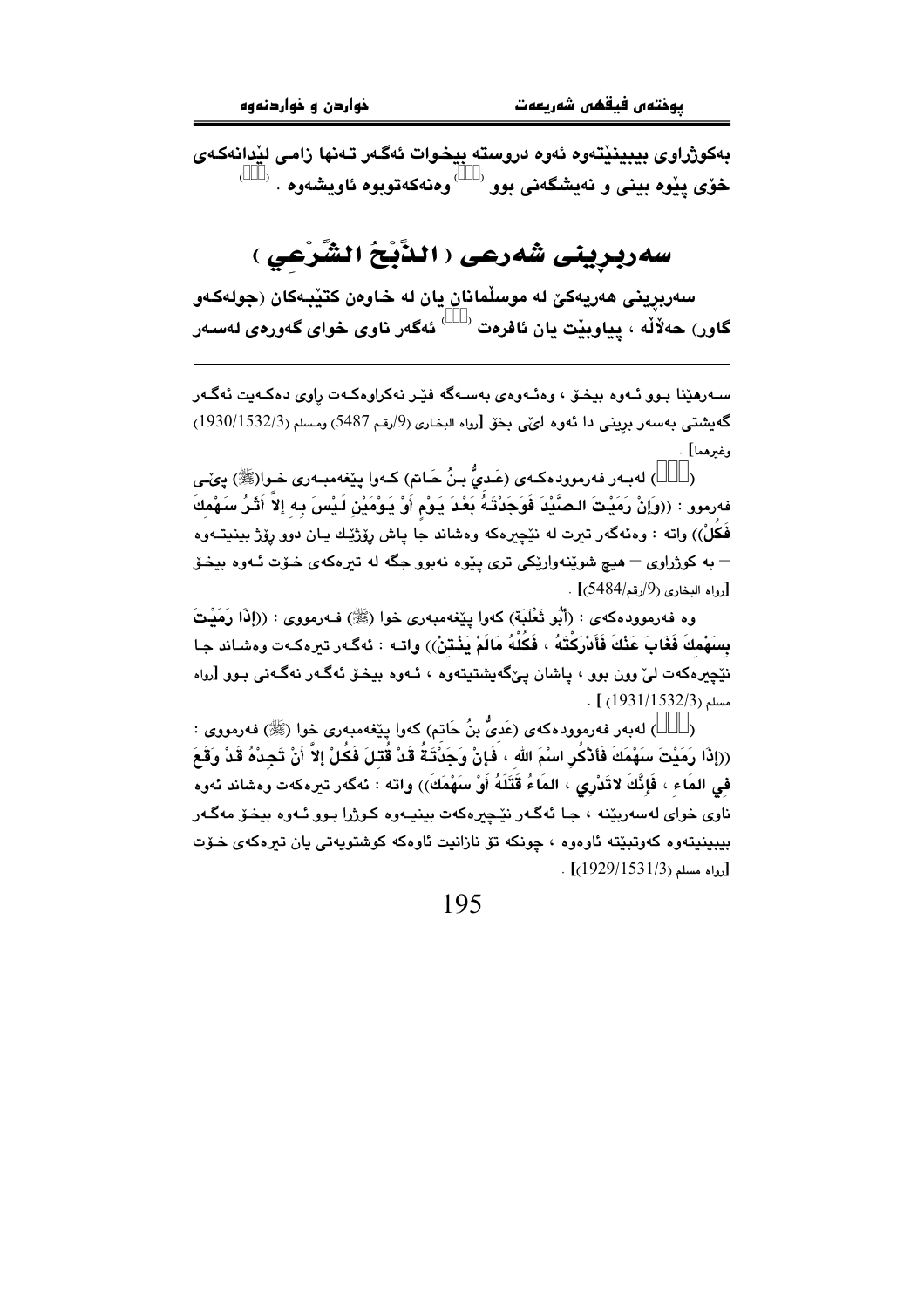بێنێت بەتـﻪنها <sup>(333)</sup> جـا ئەگـﻪر ئاژەڵەكـﻪ لـﻪتوانادا ھـﻪبوو بگيرێت و سـﻪر ببردريْت ئەوە سەربرِينەكەي لەت كردن و برِينى قورِگێتى كەوا خوێنى لێوە بەزۆرى بړژيتـه دەرەوە بەشـتيكى تيـژ جگـه لـەنينۆك و ددان <sup>(333)</sup> وە ئەگـەر نەتوانرا بەھۆى ھەرھۆيەكەوە بەو شێوەيە سەر بېردرێت ئەوە دروستە بە شيکي تيژ ليُے بدريْت لەسەر سينگي يان لەھەر شويْنيْکي ترى کەوا

) لهبهر فهرموودهى خواى گهوره له سورهتى (المائدة :5) دا كـه دهفـهرمويّ : ﴿وَطَعَامُ الَّذِيْنَ أُوتُوُا الكتَابَ حلَّ لَكُمْ﴾ واتـه: وه خواردنبي ئـهوانـهي كتـێبـيـان پــێ دراوه (جولهڪـهو گــاور) حهلالـه بۆتــان. (إِنْـنُ عَبَّـاس) (خوابــان ليْ رازي بِيْـت) دهفــهرمويٰ : .<br>خواردنيان سەربرينى دەستيانە [رواه البخارى (<sup>9/</sup>باب ذبائح أهل الكتاب] .

و(الزَّهْري) دەفەرمويٰ : سەربراوي گـاورە عەرەبـەكان ھیـڃى تێدانىيــە ، وە ئەگـەر بيستت ناوي جگهك خـواي لهسـهره هێنـا ئـهوه مـهيخۆ وه ئهگـهر نهتبيـست ئـهوه خـوا حەلالى كردووەو كافر بونيشيانى زانيوە .

وه لهېەر فەرمودەى ئـەو ئافرەتـە جوولەكەپـە كـە دەسـتى شـەكێكى ژەھـراوى بـە دیاری دا بــه یێغهمبــهری خــوا (ﷺ) جــا یێغهمبــهر (ﷺ) لــیٌ ی خــوارد [رواه البخــاری . (2/رقم2617)باب قبول الهدية من المشركين ومسلمرقم(2190) وغيرهما $(2190)$ 

) لهېور ئهو ئايەت و فەرموۋدانەي لەياسى راوكردن دا ياسمان كرد ، وه لەيەر  $\lambda$ فهرموودهکهی (رَافمُ بنُ خَديْج) (خـوای ليّ رازی بێت) کـهوا فـهرمووی : ئـهی يێغهمبـهری خوا ، ئێمه چەقۆمان نى پـه، جـا يێغەمبـەرى خـوا (ﷺ) فـەرمووى ((مَـاأَنْهَرَ الدَّمَ وَذُكـرَ إِسْمَ الله فَكُلْ لَيْسَ الظُّفُرُ وَالسِّنُّ وَأَمَّا الظُفُرُ فَمُدىُّ الحَبَشَة وَأَمَّا السِّنُّ فَعَظْمٌ)) وات : ئەوەي خوێن برێژێتە دەرەوە و ناوى خواى لەسەر برا ئەوە لێى بخۆن جگە لە نىنىۆك و ددان نـهبيّت ، چـونكه نينـوّك ئـهوه چـهقوّى (حبـشه) بهكانـه وه ددانـيش ئيـسقانه [رواه  $\cdot$  البخاري (9/رقم 5503/) ومسلم (1558/3/3) واصحاب السنن] .

> ) له به رفه رمووده که ی (رَافمُ بنُ خَدیْج) ی پیّشوو بروانه (پ $(389)$  .  $\rightarrow$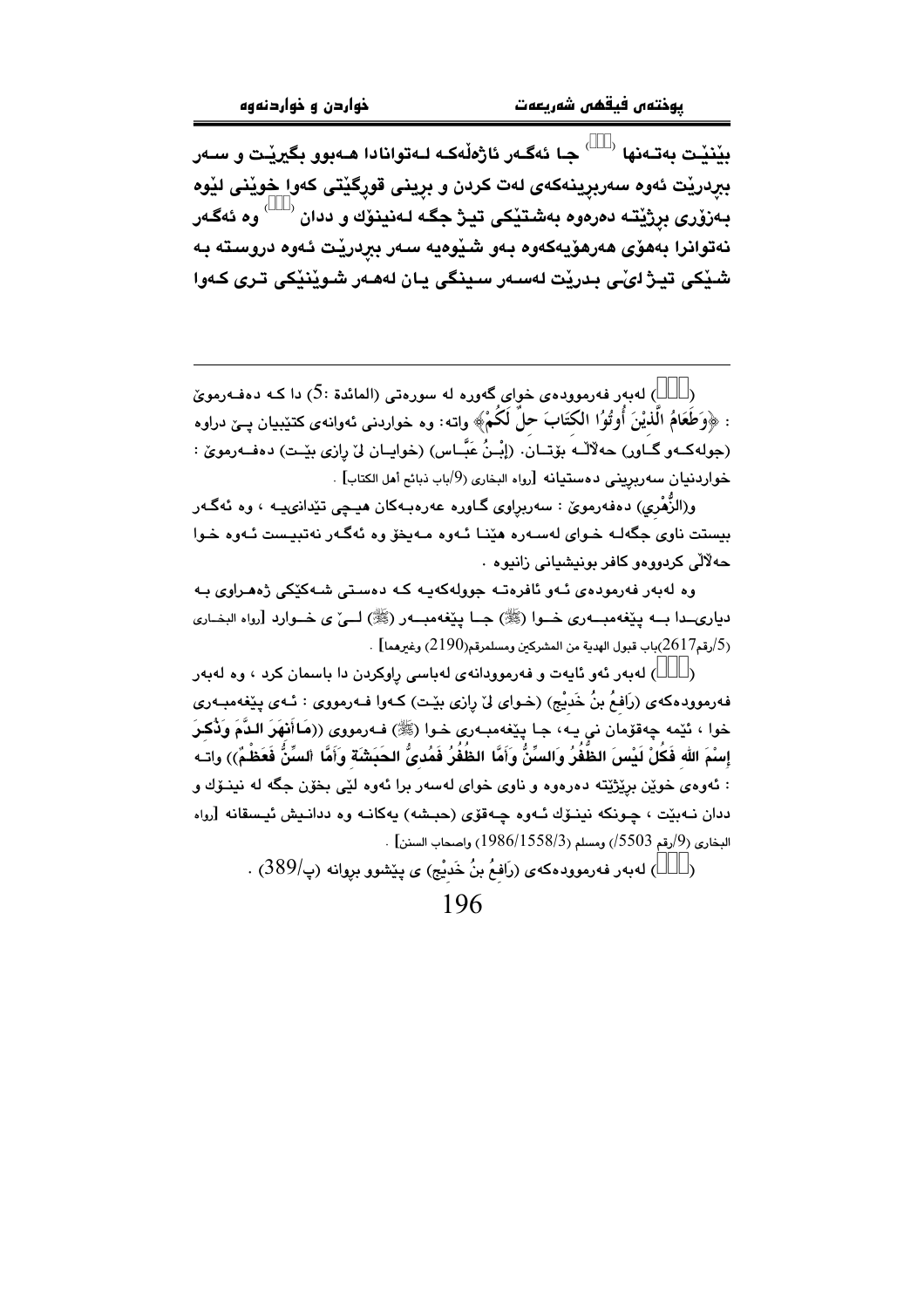خـويْنـى لِّ برژيْتـه دەرەوە <sup>(333</sup> بـهلاّم بـهو مەرجـه نـاوى خـواى لـهسـەر بيْنـى كاتێك كه ئەوشتەى تێ دەگرێت <sup>(333</sup> وە سەربرينى دايك سەر برينى بەچكەكە*ى*  $^{(333)}$ سكێتى  $^{(333)}$ وه سوننەته رووى بكرێته قيبله لەكاتى سەربرين دا

) لهبـهر فهرموودهكـهى (رَافــمُ بـنُ خَـديْجِ) (خـواي ليّ رازي بيّـت) كـه تێيـدا  $\lambda$ دهفهرميٰ : جا دهست کهوټي باشمان دهست کهوت لـه ووشـتر و مـهر ، جـا ووشـترێِکيان مەلّهات ، جا پياوێك تىرێكى تىێ گـرت و گىرىدا ، پێغەمبـەريش (ﷺ) فـەرمووى : ((إنَّ لهَذه الإبَلَ أَوَابِد كَأَوَابِد الوَحْش ، فَإِذَا غَلَبَكُمْ مِنْهَا شَىءٌ فَاصنْذَعُوا بِه هَكَذَا)) واتـة : بەراستى ئەم ووشترانە سلاندنەوەو ھەلھاتنێکيان ھەيە وەكو ھەلھاتنى ئـاژەلى كێوى ، جا ههرکاتێك له دهستان دهرچوږ ، ئەوه واي يــێ بكـهن [رواه البخاري (9/رقم/5543) ومسلم (1968/558/3) وغيرهما] .

وه لهريوايهتي (الطَّبَرَانـي)دا ((فَاصنْنَعُوا بِـه ذَلك وَكُلُوهُ)) واتـه : جـا ئـاواي يــِيّ بكهن و بيخوّن . بروانه [فتح البارى شرح حديث رقم (5498)] .

) له به رفه رمووده که (أَبُو ثَعْلَبَة) (خواي ليّ رازي بيّت) بروانه (پ 385) .

) لهبهر فهرموودهكهى (أَبُو سَعيْد) (خواى ليّ رِازي بيّت) كـهوا فـهرمووى :  $\lambda$ پرسپارمان له پێغەمبەری خـوا (ﷺ) کـرد لـﻪبارەی بەچـکەی سـکی دایکـەوە جـا ئـﻪویش فـهرمووي : ((كُلُـوُهُ إنْ شَـنْتُمْ فَـإنَّ نَكَاتَـهُ نَكَـاةُ أُمِّـه)) واتـه : بيخـوّن ئهگـهر ويـستان لەسەرى بىوق ، جىونكە سىەربرېنى ئىەر سىەربرېنى دايكٽتى)) [روام ابوداود (2827/252/3) واللفظ لـه والترمذي (1476/72/4) وابـن ماجـة (2/1067/2) (3199، واحمد (31،53/3) وغـرهـم وهـو حـديث .<br>صحيح بروانه الارواء رقم (2539) وصحيح ا بي داود (2451)] .

(إِينُ المُنْذِرِ) دەفەرموێ : ((ريوابەت نەكراوە لەكەستك لە ھاوەلانە (الـصَّحَابَهِ) وە ق .<br>نه له کهسێك لهزانایانیشهوه که بهچکهی سکك دایك ناخورێت ئیللا بهسهر بـرین نـهبێت ، تـهنها ئـهوه نـهبێت كهك (أبُـو حَنيْفَـه) موه دهگێرنـهوه)) جـا (إبْنُ القَـيَّم الجَوْزِيَّـه) زۆر بهجوانی وهلّامی ئهو (شُبْهَه) یهی (أَبُو حَنيْفَة) دهداتهوه لـه [(اعلام الموقعين) دا (353/2)] . دەتوانىت تەماشاي بكەيت .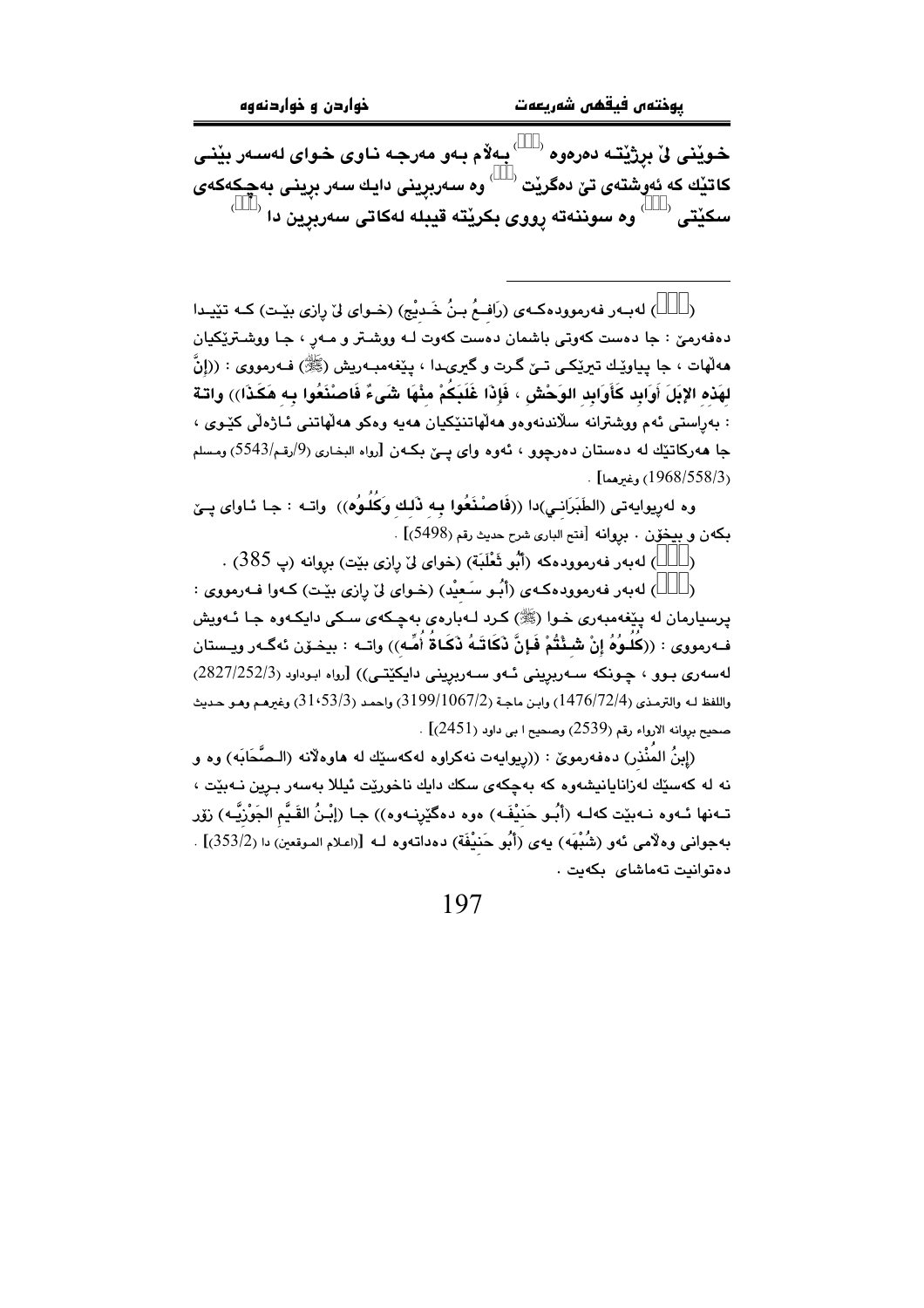وه حەراميشە ئازاردانى <sup>(333)</sup> وه نەفرەت (لعنـة) كـراوه لـەو كەسـەي بـۆ جگه لهخوا شت سەرببرێت <sup>(333)</sup>

) لهبـهر فهرموودهكـهى (جَـابرُ بـنُ عَبْـدالله) (خوايـان ليٌ رازي بيّـت) كـهوا فه رمووي : ((پێغهمبهري خـوا (ﷺ) لـه رِۆِرْي سـهربرِين دا دوو بـهراني شـاخ داري رِهش و سپی خهساوی سهربرِی جا که رِووی کردن – لـه قیبلـه – فـهرمووی : ((إِنِّمِي وَجَّهْتُ وَجْهِيَ للَّذِي فَطَرَ السَّمَوَات وَالأَرْضَ عَلَى مَلَّة إِبْرَاهِيْمَ حَنَيْفَاً مُسْلَمَاً وَمَا أَنَا مِنَ المُـشْرِكِيْنَ ، إِنَّ صَـلاَتي وَنُـسُكِي وَمَحيَـايَ وَمَمَـاتِي للهِ رَبِّ العَـالَمِين لاَشْـرِيْكَ لَـهُ وَبِـذَلكَ أَمـرْتُ وَأَنّـا مـنَ المُـسْلميْنَ)) . خوايــه ئهمــه لهتۆوهيــه بــۆ تــۆ يــه لــهجياتى موحه ممــهدو ئوممه تهکــهى ، (بــسْم الله وَ اللهَ أَكْبَــر) ياشــان ســهرى بــرى [رواه ابــو داود .  $(2425)$ رقم $(2795)$ ) وهو صحيح بروانه صحيح أبي داود ( $(3425)$ 

) لهبور فهرموودهكهي (شَـدَّادُ بِـنُ أَوْسٍ) (خَـواي لِيّ رازي بِيّـتِ) كَــهوا  $\lambda$ ينِغهمبهري خوا (ﷺ) فهرمووي : ((إنَّ اللهَ كَتَبَ الإِحْسَانَ عَلَى كُلِّ شَـَىءٍ ، فَإِذَا قَتَلْتُمْ فَأَحْسِنُوا القَتْلَـةَ وَإِذَا ذَبَحْتُمْ فَأَحْسِنُوا الذِّبْحَـةَ ، وَلِيَحـدْ أَحَـدُكُمْ شَـفْرَتَهُ وَليُـرحْ .<br>نوفيحَتَهُ)) واته : بەراستى خواي گەورە چاكەي پێويست كردوه كەوا لەگەڵ ھەموو شـتێك دا بکريٽ ، جا ئەگەر پەکێکتان شتێکی کوشت بابەچاکی بېکوژيّت ، وه ئەگەر پەکێکتان ئاژەلێکی سەربری بابەچاکی سەری بېرێت وہ با ھەر پـەکێکتان چـەقۆکەی تپـژ بکـات وە یشوق بهسهر براوهکهی بدات — پیش سپهریزینی بیان بولیهبکات لیوکاتی سپهریزینهها — [رواه مسلم (1955/1548/3) وابـو داود (3/رقـم/2816) والترمـذي (1430/431/2) والنـسائي (227/7)  $.$  [3170/1058/2] .

) لهبور فهرمووده که ی (عَلــی) (خــوای لیّ رازی بیّــت) کــهوا فــهرمووی :  $\lambda$ يێِغەمبەرى خوا چوار ووشەى يىّ ووتم : ((لَعَنَ اللهُ مَنْ ذَبَحَ لغَيْرِ الله ، لَعَنَ اللهُ مَنْ لَعَنَ وَالدَيْه ، لَعَنَ اللهُ مَنْ آوَى مُحْدِثًا ، لَعَنَ اللهُ مَنْ غَيَّرَ مَذَارَ الأرْضِ)) واتـه : نـهفرەتى خوا لەوكەسەي بۆ جگە لەخوا شت سەر دەبرێت ، نەفرەتى خوا لەوەي نەفرەت لەدايك و باوكي دهكات ، نەفرەتي خوا لەوەي دالْدەي (بِدْعَة) كارێك دەدات ، نەفرەتى خوا لــەوەي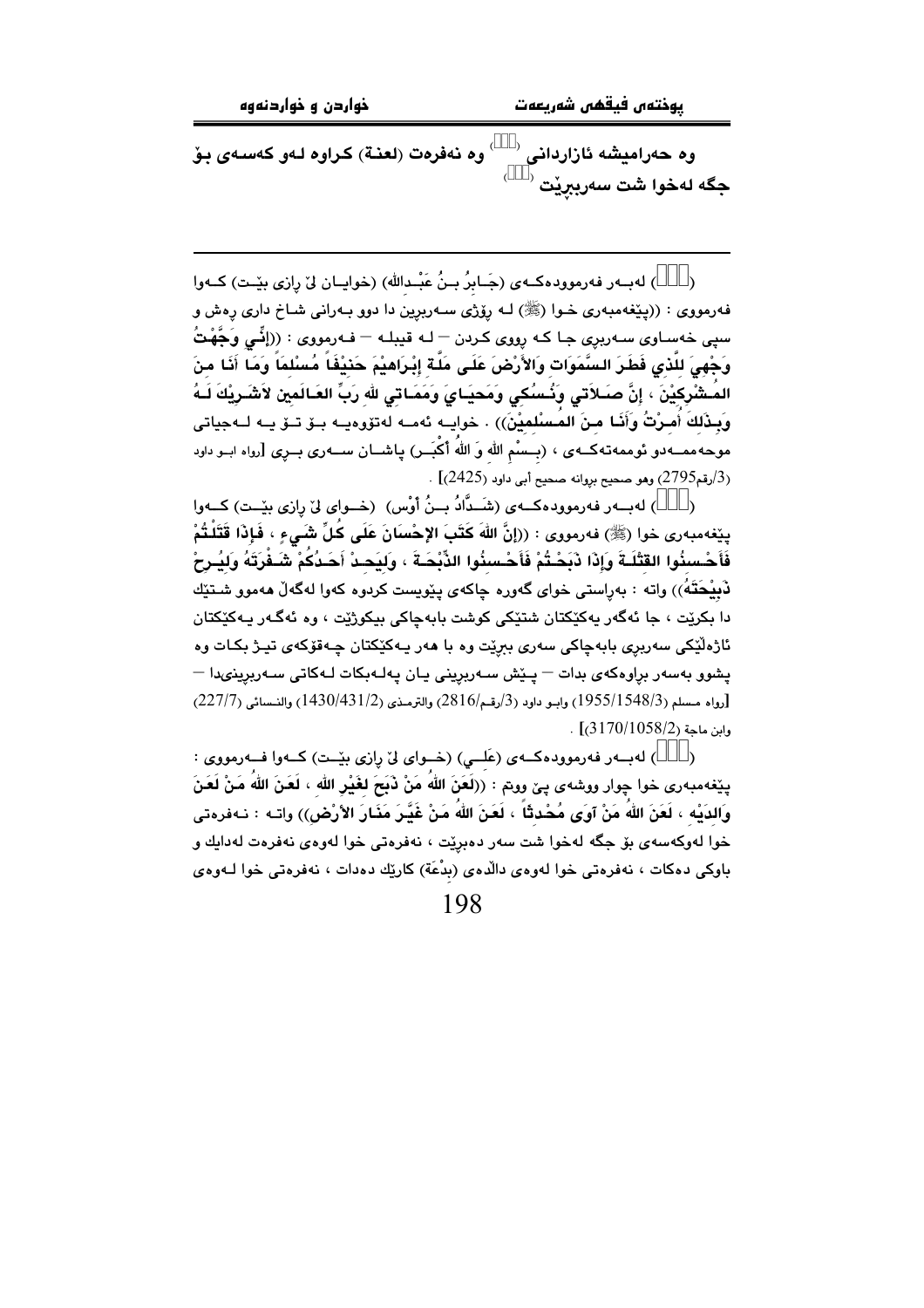# قورباني (الأَصْحِيَة) 333

پێویـست (وَاجِـب)ه لهســهر هــهر موســوڵمانێك توانــای هــهبێت كــهوا<br>قوربانی بكات <sup>(333)</sup>

نیشانهکانی زەوی <sup>—</sup> ئەوەی خەلکی سەر زەوی یەکتری یی ْدەناسنەوە <sup>—</sup> دەگۆرپت [<sub>رواە</sub>  $\cdot$  [(1978/1576/3)

) (الأُضْحيَة) : ئەو ئاژەلەيە(حيوان) كەلە رِۆژى قوربان و رِۆژانى (تَـشْرِيْق) دا سەردەبريْت بەمەبەستى نزيك بوونەوە لەخواى گەورە ٠

) زانايــان جيــاوازن ئايــه قوريــانى يێويــست (واجـب)ه ، يــان ســوونهته ،  $\lambda$ جەماوەرى زانايان دەلٽن سوننەتە لەوانە ئيمامى (مَالك) فەرموويەتى : يـێم خـۆش نىيـﻪ كەوا ھەركەسێك تواناي نرخەكەي ھـﻪبێت وازى لـێ بێنێت ، وەئيمـامى (الـشَّافعى)يـش ، لهسـهر ئـهم رايهيـه ، بـهلاّم (رَبيْعَـة) و (الأوْزَاعـى) و (أَبُوحَنيْفَـة) و (اللَّيْـث) و ههنـديّك لـه (مَالکيَه)کان دهلٌيْن پێويست (واجب)ه لهسهر کهسێك هـهيبێت وه رِيوايـهت کـراوه لـه (مَالَكَ) و (النَّخْعى) ، وه لهبهر فهرموودهكهى (مخْنَفُ بنُ سليم) (خـواى ليّ رِازى بيّـت) كـه بِيستي بِيَغْهمبەرى خوا (ﷺ) فەرمورى : ((يَاأَيُّهَا الذَّاسُ عَلَى كُلِّ أَهْل بَيْتِ في كُلِّ عَام أَضْحيَةً وَعَتيرَةً)) واتة : ئەي خەلكىنە لەسەر خەلكى ھەمور مالّيكە لە ھەمور سـالّيّك دا قوريانيهك و (عَتَيْرَة) يهك سەريبرن ، ئايە دەزانـن (العَتَيْـرَة) چـىيه؟ ئەوەپـە كـه خـەلْكى يسيٌّي دهلْـيْن (رَجَبِيَـة) [رواه احمـد (215/4) وابـو داود (2788/226/3) والترمـذي (3555/37/3) والنسائي (4224/167/7) وابن ماجـة (3125/1045/2) وهـو حـديث حـسن بروانـه صـحيح سـنن ابـن ماجـة  $\sqrt{(2533)}$ 

(عَتيْرَة) سەربرينى ئاژەلێكە لە مانگى رەجب دا دەكرا بەلام ياشان (نَـسْخ) بويـەوە بهفهرموودهکهی (أَبُو هُرَيْرَة) (خوای ليّ رِازی بێٽ) کهوا پێغهمبهری خـوا (ﷺ) فـهرمووی :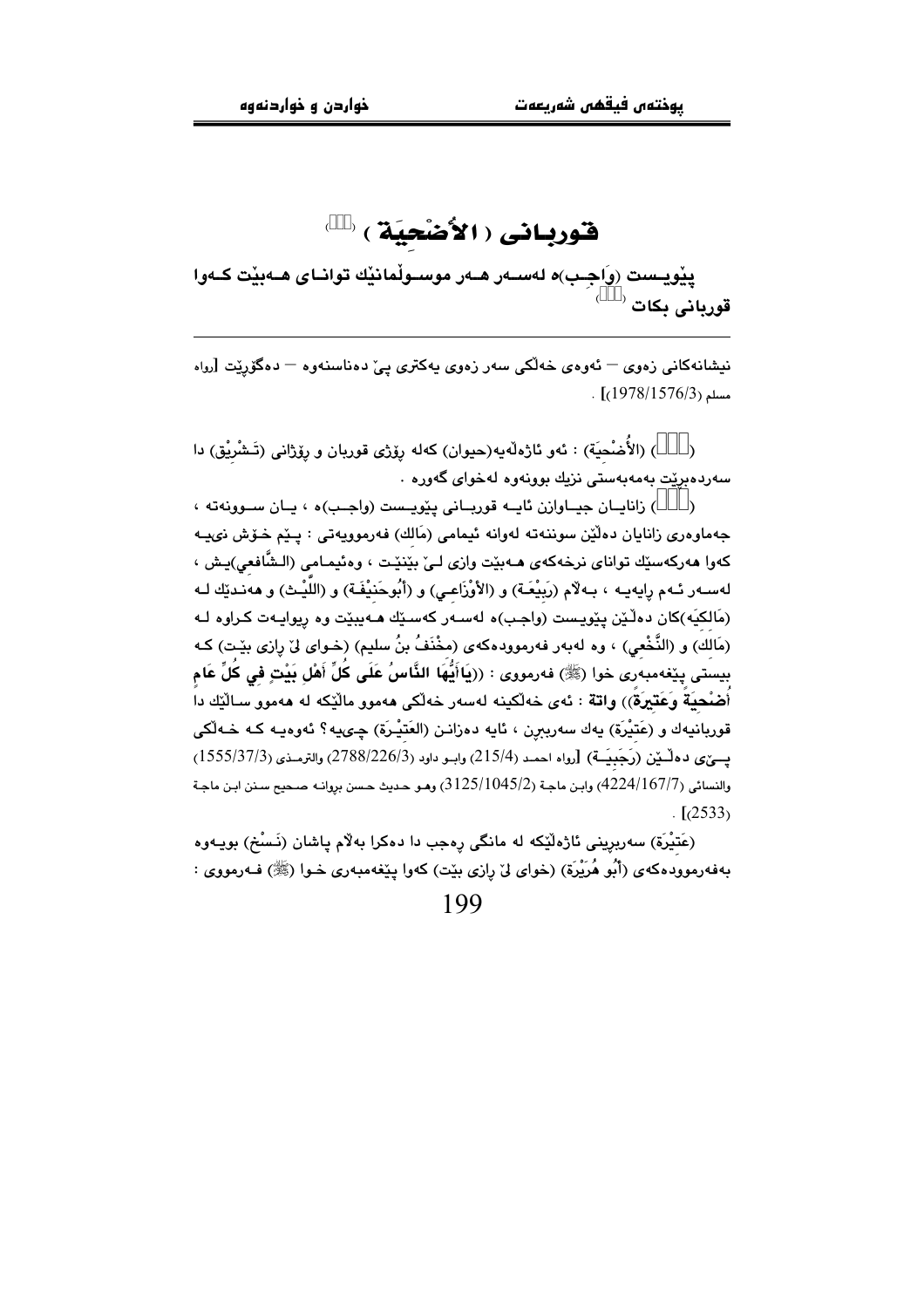تا خۆرئاوابوونى سىڭيەم رۆژى دواى لـهياش نويْژي جـهژني قوربـان پلاڑی جەژن (أَيَّامُ التَّشْرِيْق) <sup>(333)</sup>

((لافَوْعَ وَلاعَتِيَرةَ)) واته : نه (فَرْع) ههيه و نه (عَتيْرَة) جـا (أَبُـو هُرَيْـرَة) فـه رمووى : وه (الفَرْع) بِهكهم بەرھەمى ئاژەڵە كە خەلكى لەكاتى نەڧامىدا بۆ بتەكانيان سـەريان دەبـرى و (العَتَيْرَة) له (روحب) دايه [رواه البخاري (9/رقم/5474) ومسلم (1976/1564/3) وغيرهما] .

.<br>به لام (أُمْنُحيَة) هــهر لهسـهر حوكمهكـهى خـوّى ماوهتـهوه هـيـم لاى نـهداوه . كـهوا يێويسته . وه لهبُهر فهرموودهكهي (أَبُـو هُرَيْـرَة) (خـواي ليّ رازي بێـت) كـهوا يێغهمبـهري خـوا (ﷺ) فـﻪرمووى : ((مَنْ كَـانَ لَـهُ سَـعَةٌ ولَـمْ يُـضَحِّ فَـلاً يُقَرِّبَنَّ مُـصَلَّانَا)) واتـه : .<br>مەركەسێك دەستى فراوان بوو و قوربانى نـﻪكرد ئـﻪوە بـانزيكى شـوێنى نوێ<del>ژ</del>ەكـﻪ*ى* ئێمـﻪ نه كه ويُتّه وه  $\,$ [رواه احمد  $321/2$ ) وابن ماجة  $31/23/1044/2$ ) وغيرهما وهو حسن بروانه صحيح ابن ماجـة  $\sqrt{(2532)}$ 

وهلهبهر فهرموودهكهى (جُنْدُبُ بنُ سُفَيَانِ البَجَلي) (خواي ليّ رازي بيّت) فـهرمووي : يێغەمبەرى خوام بينى لەرۆژى قوربانيى دا فەرمووى : ((مَنْ ذَبَحَ قَبْلَ أَنْ يُـصَلَى فَلَيَعـدْ مَكَانَهَا أَخْرَى وَمَنْ لَمْ يَذْبَحْ فَلْيَذْبَحْ)) واته : هەركەسێك ئەگەر يـێش نوێـِژ سـەرى بـرى ئەوە با لەجێگەی دا يەكىٚ تر سەر بېرێتەوە وەھەر كەسـێكيش سـەرى نـەبريوە باسـەرى . [رواه البخاري (10/رقم/5562) ومسلم (1960/1551/3) وغيرهما] .

وه لەبەر چەند بەلگەي تريش ، لەراستىدا ئەوانەي كە دەلێن سوننەتە بەلگەكانيان يا (حديث) ێکي (ضعيف)ه ، وهيان نابێته (قَريْنَة) کـهوا ئـهم (أَمْـر) انـه لـه (واجـب)ه وه لابدات بۆ سووننەت .

) له به ر فه رموود هكه ي (جُنْدُبُ بنُ سُفْيَان البَجَلي)ي پِيِّشوو بروانـه (پ $398$ )  $\lambda$ . وهفهرموودهكهي (البَـرَّاءُ بـنُ عَـازب) (خـواي ليّ رازي بيّـت) كـهوا فـهرمووي : خالوّيـهكم كەبىي، دەوترا (أَبُـو بُـرْدَة) قوربـانى كـرد يـێش نوێـژ ، جـا يێغەمبـەرى خـوا (ﷺ) يێـي فەرموو ((**شَاتُكَ شَاةُ لَحْمِ**) واتــه : شــهكەكەت شــهكى گۆشــته . جـا فــهرمووى : ئــهى پێغەمبەرى خوا ، بزنێکى دانى تەمەن يەك سالْيم ھەيـە ، فــەرمووى ((إِذْبَحْهَا وَلاتَـصْلُحْ لغَيْرِكَ)) واتـه : سـهرى بـبره ، وهبـۆ كهسـێكى تـر جگـه لـهتۆ دروسـت نىيـه ، پاشـان فهرمووى : ((مَنْ ذَبَحَ قَبْلَ الصَّلاَة فَإِنَّمَا يَذْبَحُ لنَفْسه وَمَنْ ذَبَحَ بَعْدَ الصَّلاة فَقَدْ تَمَّ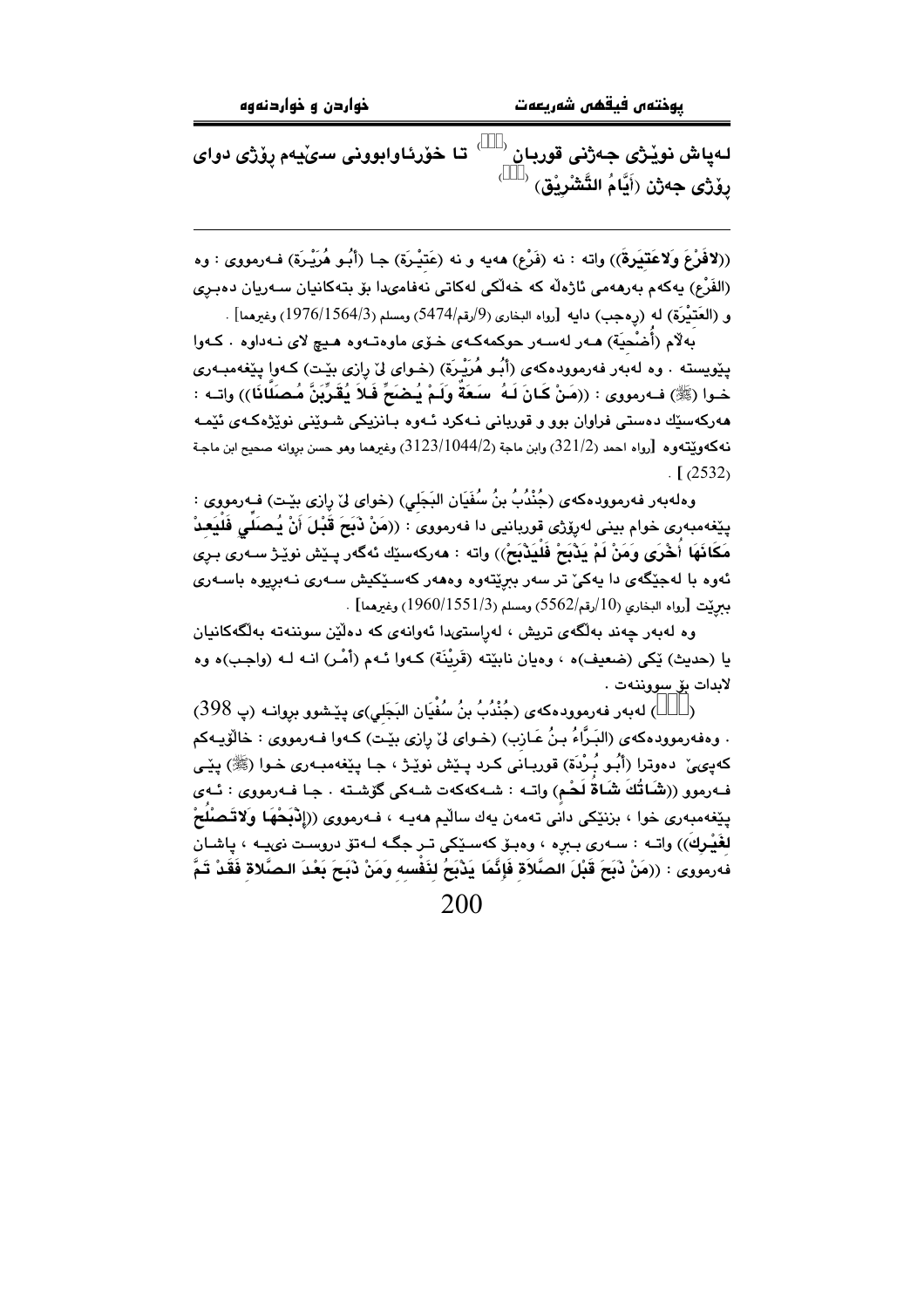وەئەوئاژەلانـەى كەدروسـتە بكرينــە قوربــانى لەمـەردا تەمـەن يــەك ســالْى بهسهرهوه وهلهبزن و رِهشه ولاْخ دا (مانگا یان گامیْش) تهمهن دوو سالّی بەسـەرەوە وەلەووشـتردا تەمـەن چـوار سـاڵى بەسـەرەوە <sup>(333)</sup> جـا ھەرمـەرێك

نُسُكَهُ وأَصِابَ سُنَّةُ المُسْلميْنَ)) واته : هەركەسێك ئەگەر يێش نوێژ سەرى بـرى ئـەوە بۆ خۆی سەری دەبریت وەھەركەسێكيش دوای نوی٘ـِژ سـەری بىریْـت ئـەو سـەر برینەكـەی تەواۋە و سوننەتى موسولمانانى يېڭاۋە [رواە البخارى (10/رقم/5556) ومسلم (1961/1552/3) وغيرهما] .

) لهبــهر فهرموودهكــهي (جُبَيْــرُ بــنُ مُطْعــم) (خــواي ليّ رازي بيّــت) كــهوا  $\lambda$ يێغەمبــەرى خــوا (ﷺ) فــەرمووى ((كُـلٌّ أَيَّـام التَّـشْرِيُّق ذَبْـحٌ)) واتــه : هــەموو رِۆرْانــى (تسشريق) رۆژى ســهربرينـه [رواه احمد (82/4) وابـن حبـان (3843/62/6) والبيهقـى في الـسنن الكـبرى . [295/9] وهو حديث صحيح . بروانه صحيح الجامع (4537)] .

) لهبهر فهرموودهکهی (جَابر) (خوای لیّ رازی بیّت) کهوا پیّفهمبهری خوا (ﷺ) فەرمورى ((لاتَدْبَحُوا إلاّ مُسنَّةَ إلاّ أَنْ بَعْسرَ عَلَيْكُمْ فَتَدْبَحُوا جَذَعَةً منَ الـضَّأْنِ)) واته : هيچ ئاژەڵێك سەر مەبرن تەنھا (مُسنَّة) نەبێت ، مەگەر نارەھـەت بێت لەسـەر تـان ئەوە (جَذَعَة) يەك لەمەر سەربېرن [رواء مسلم (1963/555/3)] .

وه (مُسنَّة) ئەو ئاژەلّەيـە كەتەمـەنى چـەند سـالێكە ، وە (جَذَعَـة) لەمـەرِدا ئەوەيـە سالّيْكى تەواو كردبيّت و پىِّى نابيّتە دووسالْ .

وه هەروەها لەبەر فەرموودەكەي (البَرَّاءُ بنُ عَازب) (خواي ليّ رازي بێت) بروانــه (پ 399) . ئيمامي (النُّوَوِي) فەرموويەتى : زانايان (إتِّفَاق) يان كـردوه لەسـەر ئـەوەي كـەوا لهووشتر و مانگا و بزن دا دروست نىيه له (تَنـي) كـهمتر بكرێتـه قوربـانى بـهلام لهمـهردا (جَذَعَة) بِش دروسته بروانه [شرح النووى على صحيح مسلم (13 / 113)] .

وه (الثُّني) له مانگا و بزن دا ئەوەبە يـێي نابێتـه سـێ سـاڵي ، بـهلاّم لـه ووشـتردا ئەوەيە كەپى*نى* نابێتە پێنج سالّى .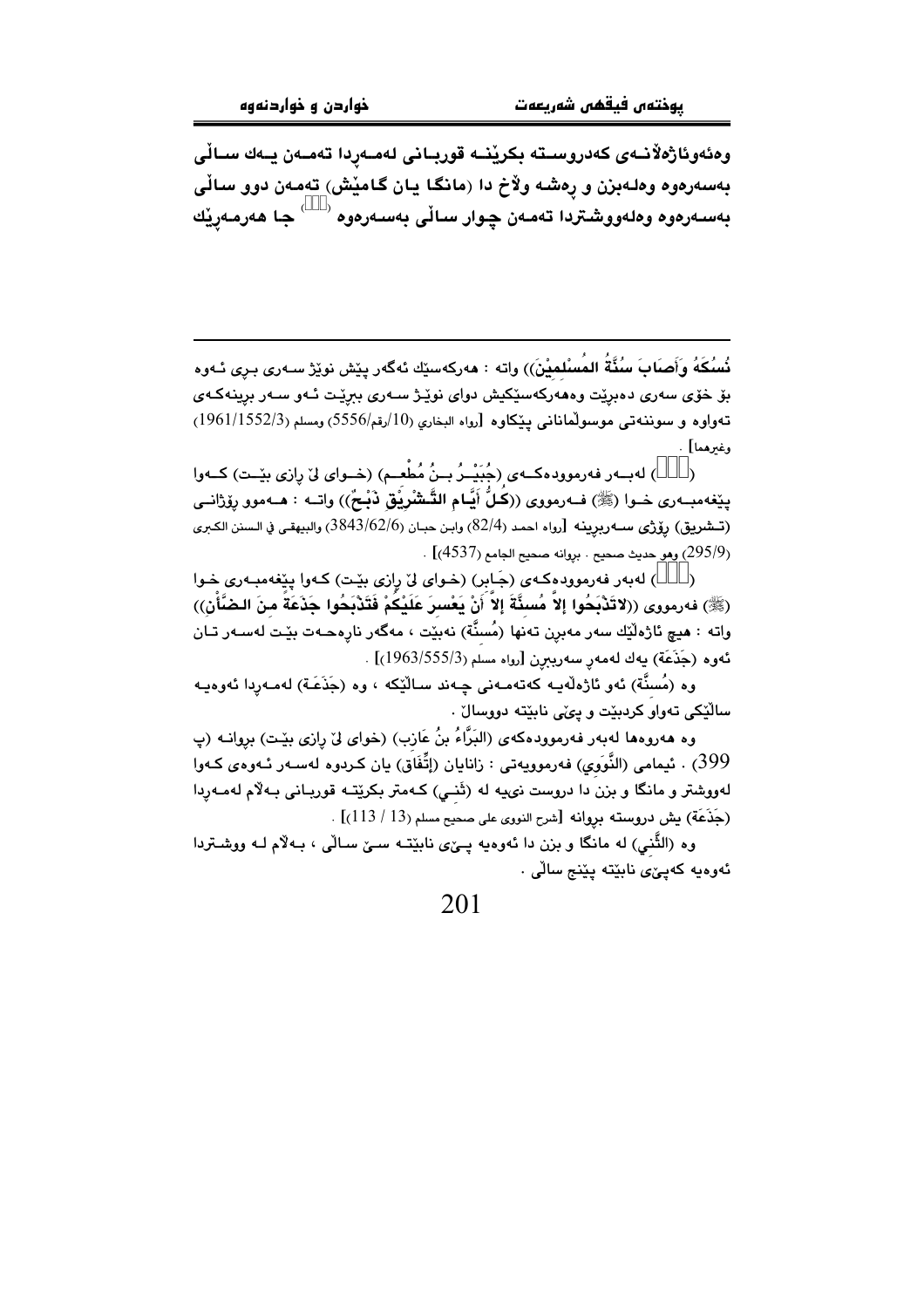.<br>يان بزنێك دروسته يەك كەس بيكاتە قوربانى بۆ خۆى و كـەس و كـارى لەماڵـەوە<br>(<sup>333)</sup>

وممانگـا بـوّ حـهوت (7) کـهس و ووشـتريش بـوّ ده (10) کـهس خوّيـان و كەس و كاريان لەمالّەوە <sup>(333)</sup> وەباشترين قوربانى ئەوەيـە قەلّـەو بێت و كـەم و کوری لهڇاو گوڏِيدا نهبيْت <sup>(333)</sup> ومنابيْت کويّر بيْت يان شـهل بيْت يان نهخۆش بێت یان زۆر لەرو لاواز بێت <sup>(333)</sup>

) لهبـهر فهرموودهكـهي (أُبـُـو أُبِّـوبُ الانْـصَارِي) (خـواي ليّ رازي بيّـت) كـهوا  $\lambda$ يرسياري ليٌ کرا : قورياني لاي ئَٽِوه چۆن بوو لهسهر دهمي پٽغهمبهردا (ﷺ) ؟ فهرمووي يپاوێك لەسەر دەمى يێغەمبەرى خوادا (ﷺ) شەكێكى دەكردە قوريانى لەجياتى خـۆي و کـهس و کـاری لهمالـّهوه ، جـا لێيـان دهخـوارد و ليێـشيان دهبهخـشي ، پاشـان خـهلکي شمانازيان كرد ، جما واي يميّ همات وهك دهيبينيت [رواه الترمذي (3/1/31/3) وابن ماجه (3147/1051/2) وهو صحيح بروانه صحيح ابن ماجة (2546) والارواء (1142)] .

وەمەبەستى (أَبُو أَيُّوب) لەقسەكەي ئەوەپە كـەوا ئـەمرِۆ خـەلّك شـانازى دەكـەن بـۆ ھەر نەفەرتك ئاژەلتك دەكەنە قوريانى .

) لەبەر فەرموودەكەي (إبنُ عَبَّاس) (خوايـان ليْ رازى بێت) كـەوا فـەرمووى :  $\lambda$ ((ئێمه لهگەلٚ یێغەمبەری خوادا بووین (ﷺ) لەسەفەرێکدا و جەژنی قوربان مات ، جا مـاو بهش بوينهوه ههر ده  $(10)$  کهس لهووشترتك دا و ههر حـهوت (7) کهسـيش لهمانگايـهك دا)) [رواه الترمذي (907/194/2) وابن ماجه (3131/1047/2) والنسائي (222/7) وهـو حـديث صـحيح .<br>يروانه صحيح ابن ماجه (2536) والمشكاة (1469) .

کهوا بوو قوربانی (الأُضْحيَة) جياوازه له گهلـ(الهَدي) دا چونکه لـه (هَديي)دا ووشـتر و مانگا هەر دووکیان لەجیاتی َحەوت (7) کەسە وەك لەفەرموودەکەی جـابردا ھـاتوە کـە  $\cdot$  - ئیمامی مسلم (2/رقم/ $1318$ ) و کهسانی تریش ریوایهتی دهکهن  $-$ 

) لهبهر فهرموودهكهي (أَنُو أُمَامَة بن سَهْل) كهوا فهرمووي ئيْمه له (مدينه) دا قوريانٽِکانمان قەلّەو دەکرد و موسولْمانانىش قەلّەويان دەکرد [رواء البخارى (10/باب الاضحية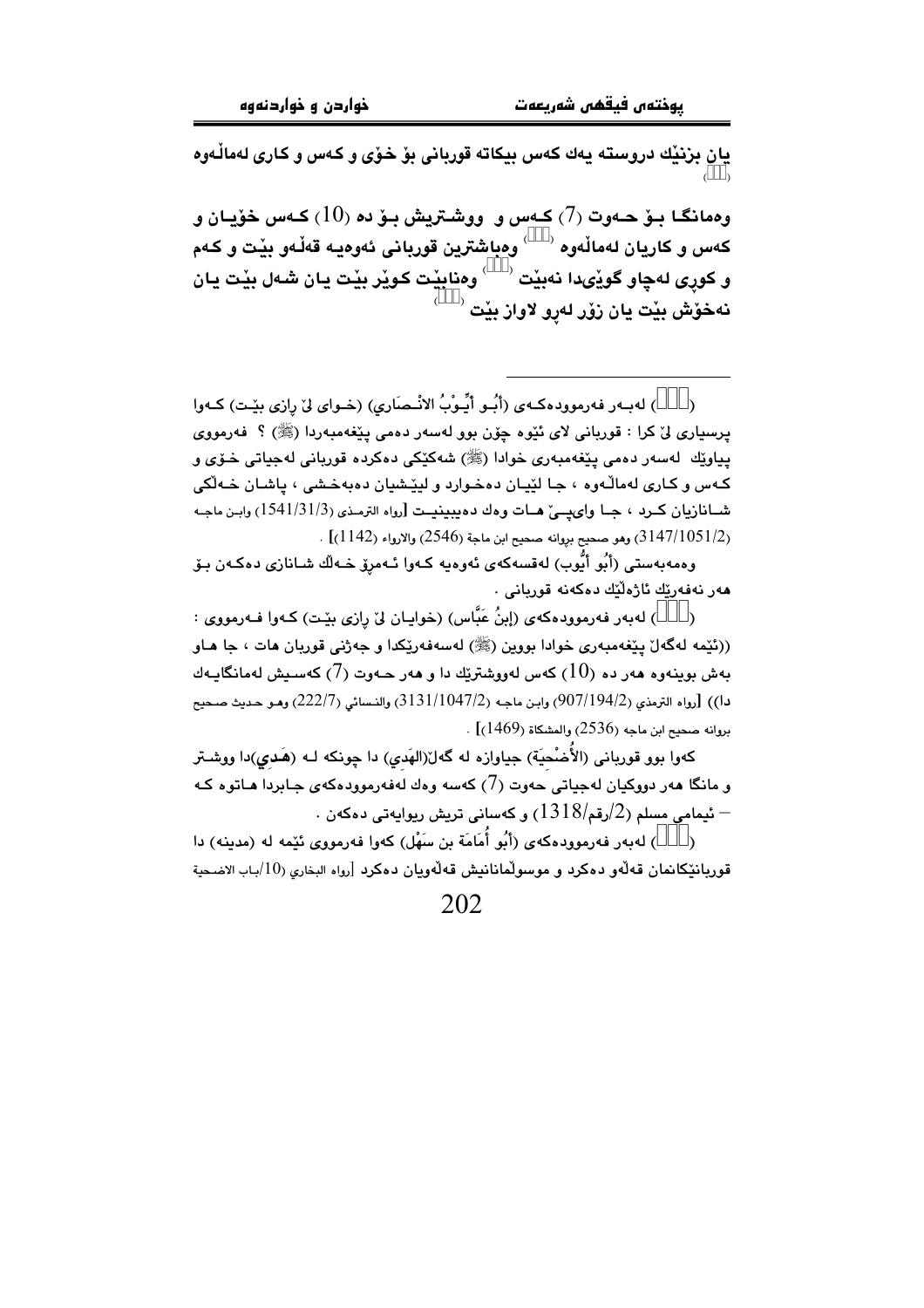ومسوننەتە پاش نوێڗْ ھەر لەشوێنى نوێڗٝ (المُصلى)دا سەرى ببرێت <sup>(333)</sup> وهبهدمستی خوشی سەری ببریت <sup>(333)</sup> ومگوشتەکەيشی خوّی لیّـی بخوات  $(333)$ و لٽيشي ههٽيگرٽت و لٽيشي بيهخشٽتهوه

النبي بكبشين أقَرنين ويذكر سمينين) تعليقاً ووصله ابو نعيم في المستخرج من طريق أحمد بن حنبـل عـن عبـاد بـن العوام أخبرني يحي بن سعيد الأنصاري . بروانه (فتح الباري شرع هذا الحديث)] .

وهلهبهر فهرموودهکهی (عَلی) (خـوای لیّ رازی بێت) کـهوا فـهرمووی : پێغهمبـهری خوا (ﷺ) فەرمانى پىّ كردىن بگەرِيّين بۆ – قوربانيەك كەوا كەم و كورِي لـه چاووو گـويى  $\mu$ دا نهبيّت  $\,$ رواه ابن ماجه  $\,$ رارقم  $3143\,$ رهو حسن صـحيح بروانـة  $\,$  الإرواء  $\,362$ ، $364)$  وصـحيح ابـن ماجـه  $\lbrack (2544)$ 

) له (عُبَيْدُ بنُ فَيْرُون) ه وه كهوا فهرمووي : به (البَرَّاءُ بنُ عَازب) م ووت : بۆم  $\lambda$ .<br>بگێڕەوە لەوەي پێغەمبەر (ﷺ) پىمنى باش نەبووە يان قەدەغە*ى* لىٰ كـردووە كـەوا بكرێتــە قوربــانى ، جــا فـــهرمووى : پێغهمبــهرى خــوا (ﷺ) فــهرمووى : ((أَرْبَـعٌ لاتُجْـزئُ فــى الأَصْاَحي : العَوْرَاءُ البَيِّنْ عَوَرُهَا وَالمَرِيْصَةُ البَيِّنْ مَرَضُهَا وَالعَرْجَاءُ البَيِّنْ ظَلعُهَا وَالكَسيْرَةُ (العَجْفَاءُ) الَّتى لاتُنْقى)) واتــه : چـوار جـۆر ئـاژەلْ ناكرێتــه قوربـانى ، ئــهو ئاژەڵە كوێرەى كەكوێرێكەى يێوە ديـارە وە ئـەو ئاژەڵە شـەلەى كەشـەلىيەكەى يێوە دباره . وه ئەو ئاژەلّە نەخۆشەي كە نەخۆشككەي بىيوە دبارە وەئـەو ئاژەلّـە لـەرو لاوازە که وا مٽشکي نهماوه لهلهريو،دا ، جا (عُبَيْد) ووتے : من بيٽم خـرٚش نويبـه کـهوا کـهـم و کوري ببێت له گوێی دا ، (البَرَّاء)يش فهرمووي : ههرچی پێت خۆش نىپه بـۆ خـۆت وازی ليّ منَّف و حــه رامي مه كــه لهســه ر كــه س [رواه ابـو داود (3/رقـم 2802) والترمـذي (1497/85/4) والنسائي (4369/214/7) وابن ماجه (3144/1050/2) وهو صبحيح بروانيه الإرواء (1148) وصبحيح ابن  $\cdot$  [(2545) .

) له به ر فه رمووده که ی (إِبنُ عُمر) (خوایان ليّ رازی بيّت) که وا فـه رمووی :  $\lambda$ پێِغەمبەرى خوا (ﷺ) سەربرِين و (نَحْر) كردنى ھەر لەجىّى نوێژ (المُصَلَّى) دا دەكرد [رواء  $(5552 \sqrt{10})$ البخاري (10/رقم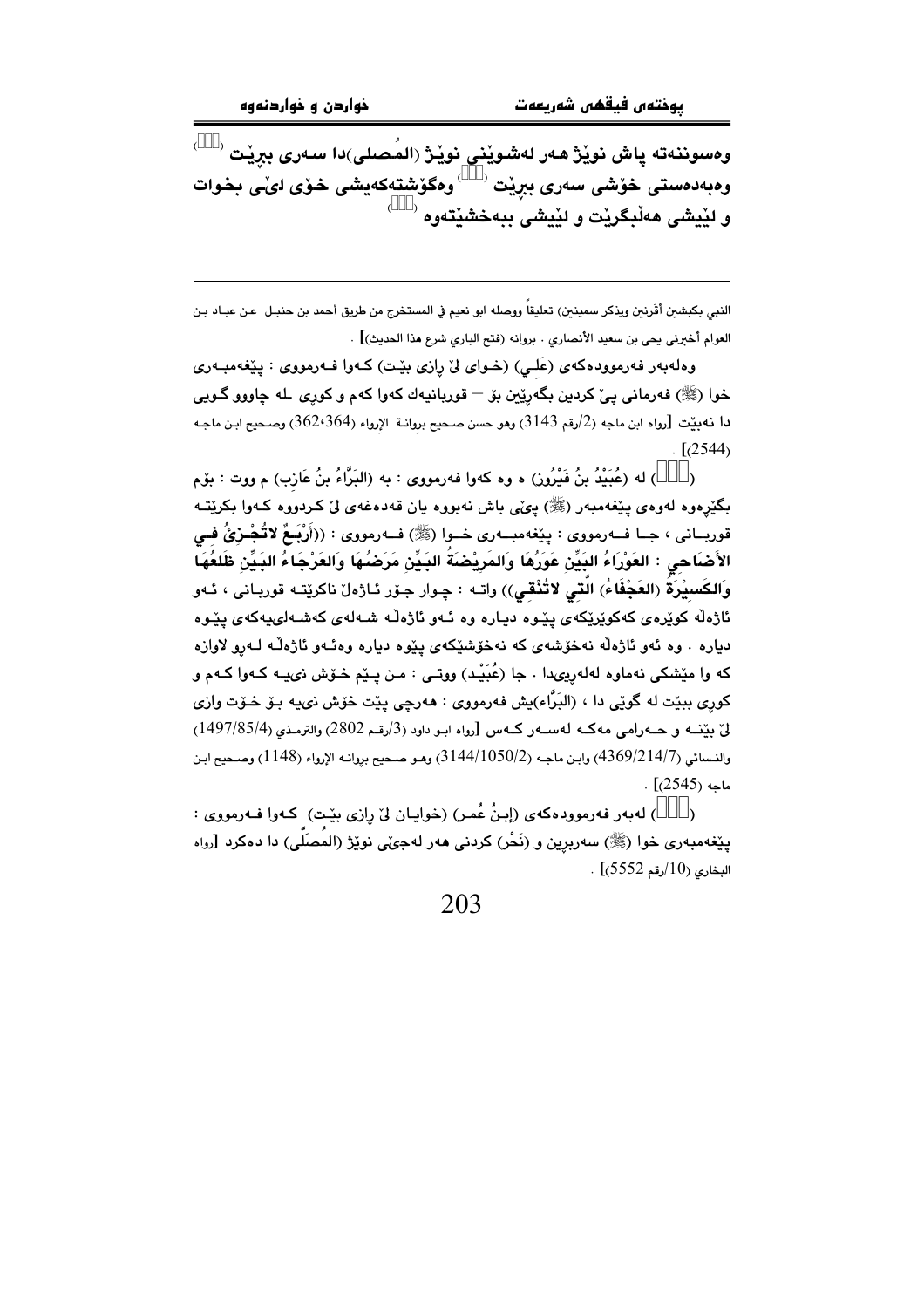وەدروسىت نىيــە لىْــى بفرۆشــێت ھــەتا پێستەكەيــشى <sup>(333)</sup> وەي<u>ێوي</u>ـستە (واجب)ه لەسەر ئەو كەسەي قوربانى سەردەبريت كەوا ھەر لـەكاتى چوونە

) لەببەر فەرمودەكبەي (أنبس) (خىواي لىْ رازى بيْت) كــەوا فــەرمووي :  $\lambda$ ((پێغهمبهري خوا (ﷺ) قورباني دهكرد بهدوو بهراني رِهش و سپي شـاخ دار (بـسْم الله) و (اللهُ أکـبر)ی دهکـرد وهبینــیم بهدهسـتی خــوّی ســهری دهبــرِی ، پیّــی خـستبوه ســهر  $[10, 10]$  كَـُورِدني)) [رواه البخاري (10/رقم 5558) ومسلم رقم (3/رقم 1966) وغيرهما]

وەلەبەر فەرموودەكەي (جَابِرُ بنُ عَبْدالله) بروانە (پ 394) .

) له (عَبْدُالله بن وَاقد)هوه فهرمووی : يێغهمبهری خوا (ﷺ) قهدهغهی کرد لـه خواردنی گۆشتی قوربانی لهدوای سی٘ رۆژ . (عَبْدُالله بن أبـی بَکْر) ووتـی : جـا ئهمـهم بـۆ (عَمْرَة) گَيْرِايهوه ئەويش ووتــى : رِاسـت دەكـات ، بيـستم (عَائـشَة) فــهرمووى : كۆمــهڵێك ووشتر سوار ماتن لهخـهلكي دهشت لهچێشتهنگاي رۆژي قوربانـدا لـهكاتي پێغهمبـهري خوادا(ﷺ) جا بِيّفهمبهري خوا (ﷺ) فهرمووي ((أَدْخَرُوا ثَلاثاً ثُمَّ تَصَدَّقُوا بِمَا بَقَى)) واته : بهشي سيِّ روِّژ هــه لُبگرن ، پاشـان ئـهوهي مايـهوه بيبـه خـشن ، جـا يـاش ئـهوه ووتيان : ئـهي پێغهمبـهري خـوا خـهڵکي لـهقوريانێکانيان کونـهي ئـاو دروست دهکـهن و رۆنەكەي ھەلدەگرن ، جا يێغەمبـەرى خـوايش (ﷺ) فـەرمورى (وَھَافَاكَ)؟ : واتــه : ئــەي .<br>ئەوە چى تێدايە ؟ ووتيان : تۆ قەدەغەت كردوە كەوا گۆشتى قوربـانى لـەپاش سـىٚ رِۆ<del>ژ</del> بخوريّت . جـا ئــهويش فــهرمووي ((إِنَّمَـا نَهَيْـتُكُمْ مـنْ أَجْـل الدَّافَـة الَّتـي دَفَّتْ فَكُلُـوا وَأَنَّحْرُوا وَتَصَدَّقُوا )) واتــه : مـن تــهنها لهبـهر ئـهو ووشـتر سـوارانهى خـهلّكى دهشـت .<br>كههاتن قهدهغهم ليٌ كردن ، جا ليٌ ي بخوّن و ليٌ ي ههالبگرن و ليّيشي ببهخشن [رواه مسلم  $\ldots$  [(1971/1561/3)

) لهبهر فهرموودهي (أَبُو هُرَيِرَة) ۖ (خواي ليِّ رازي بيِّت) كـهوا يـيِّغهمبـهري خـوا  $\lambda$ (ﷺ) فەرمورى ((مَنْ بَاعَ جِلْدَ أَصْحِيَتَهُ فَلاَ أَصْحِيَةَ لَـهُ)) واتـه : ھەركەسـێك يێستى قوربانێکەی بفرۆشێت ئەوە قوربانى يەکەی دروست نىيە [رواء البيهقى (294/9) والحاکم ومـو  $\sim$  حديث حسن بروانه صحيح الترغيب (103/2) وصحيح الجامع (6118)] .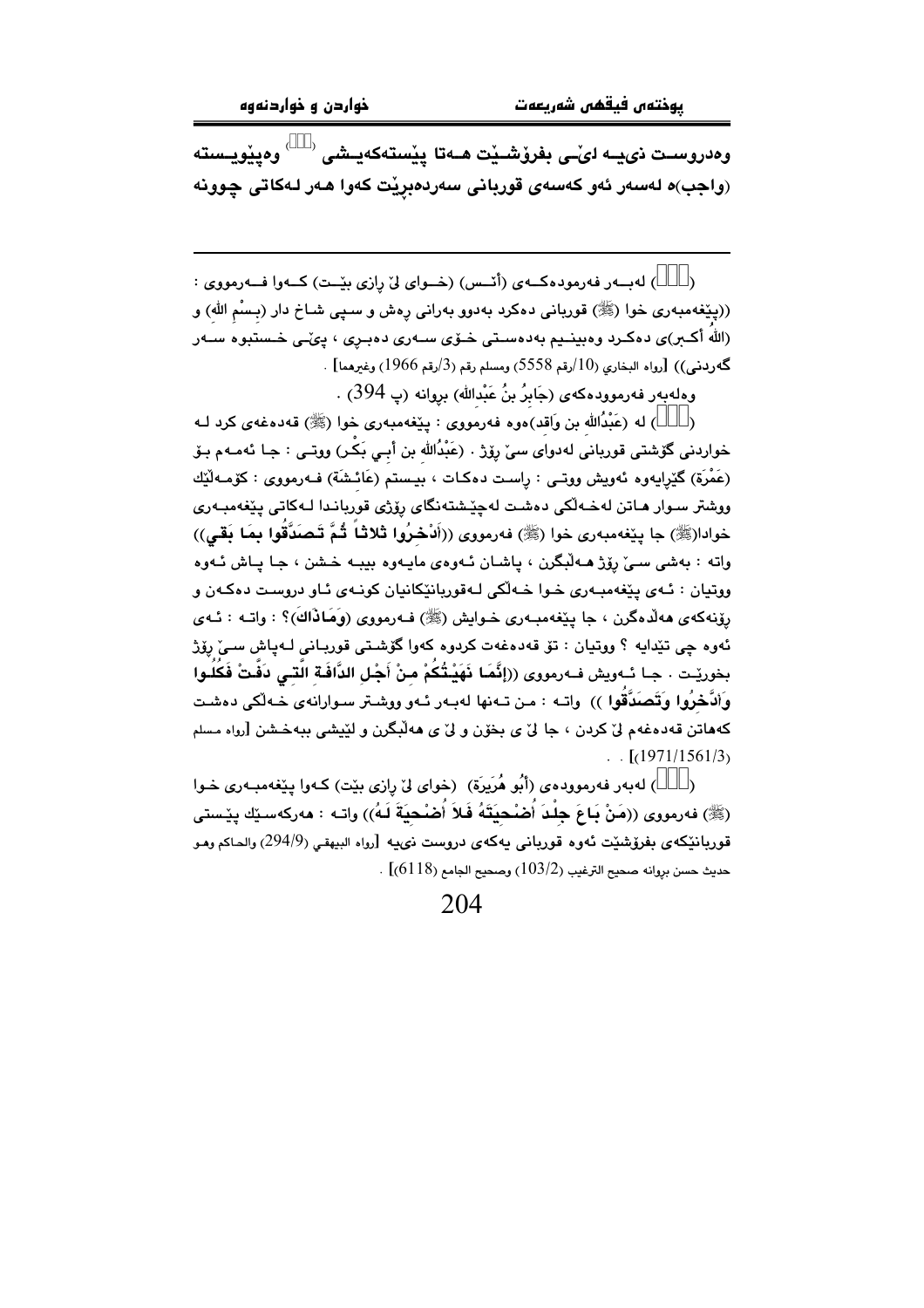نێو مـانگی ﴿ نَبِي الحِجَّـة) وه تاقوربـانی سـهر دهبرپێت لـهتووك و نينـوٚكی  $\overset{\cdot}{\mathbf{333}}$ نەگرێت .

گوٽزەبانە -حەوتەم- $^{(333)}$  ( العَقَيْقَة )

وه لهبهر فهرموودهکهی (عَلی) (خوای لیٌ رازی بیِّت) کهوا فـهرمووی ((پیِّغهمبـهری خـوا (ﷺ) منـي نـارد كـهوا سهريـهرشـتي دابـهش كردنـي ووشـتري (هَـدي)ه كـان بكـهم ، وهفهرماني پوێکردم کـهوا هـهموو گۆشـتهکهي و پێستهکهي و جلـهکاني دابـهش بکـهم و هيچي ليّ نهدهمه قەسابەكە وەفەرمووى ئێمە خۆمان لـﻪلاي خۆمانـﻪوە يىّ∠ى دەدەيـن ))  $(2099)$ رواه البخاري (4/رقم 1716) ومسلم (2/رقم 1317) وابـو داود (2/رقم 1769) وابـن ماجـه (2/رقم $(2996)$ بألفاظ مختلفه و نقلنا نحن معناه] .

) لهبهر فهرموودهكهي (أُمِّ سَلَمَة) (خواي ليّ رازي بيّت) كهوا بييّغهمبـهري خـوا  $\lambda$ (ﷺ) فەرمورى : ((إِذَا رَأَيْتُمْ هِلاَلَ ذي الحجَّةَ وَأَرَادَ أَحَدُكُمْ أَنْ يُضَضَّى فَليُمْسكَ شَعْرَهُ وَأَظْفَارَهُ)) واته : ئەگەر مانگى (ذي الحجَّة) تان بينى ، وه كەسـێكتان ويـستى قوربـانى بکات باتووکی و نینۆکی بگرێتەوه واته : لێی نەگرێت لەو مانگەدا تـا قوربانێکەی سـەر  $. [1977/1565/3)$  دهدنت [رواه مسلم

وفي رواية أُخـرى . ((مَنْ كَـانَ لَـهُ ذَبْـِحٌ يَذْبَحُـهُ ، فَإِذَا أَهَلَّ هـلالُ ذي الحجَّةَ فَلاَ يَأْخُذَ منْ شَعْرِه وَ أَظَفَارِه حَتَّى يُضَحِّيَ)) وإنه : مەركەسێك قوريانيەكى مەبور ئەگـەر مانگی (ذي الحجَّـة) دهرکـهوت بالـهتووك و نينـۆکی نـهگرێت تاقوربـانی دهکـات [رواه مسلم (1977/1566/3) وابو داود (3/رقم 2791) والترمذي (1523/102/4) والنسائي(211/7-212)] .

) عەرەب دەڵێن (عَقَّ الرَّجُلُ عَنْ إِبْنـهِ، بَعقُّ) ئەگـەر (عَقيقَـة) كـەي <sup>ــ</sup> واتـه :  $\lambda$ تووکي سهري – پتاشٽت و شهکٽکي پو سهر پيرٽ وه ئهو شهکهي پو ئهوه سهر دهيرٽت يـِيِّ دهوتريِّت (عقيقة) بروانه [(العين) خليل بن أحمد الفراهيدي (ل 62)] .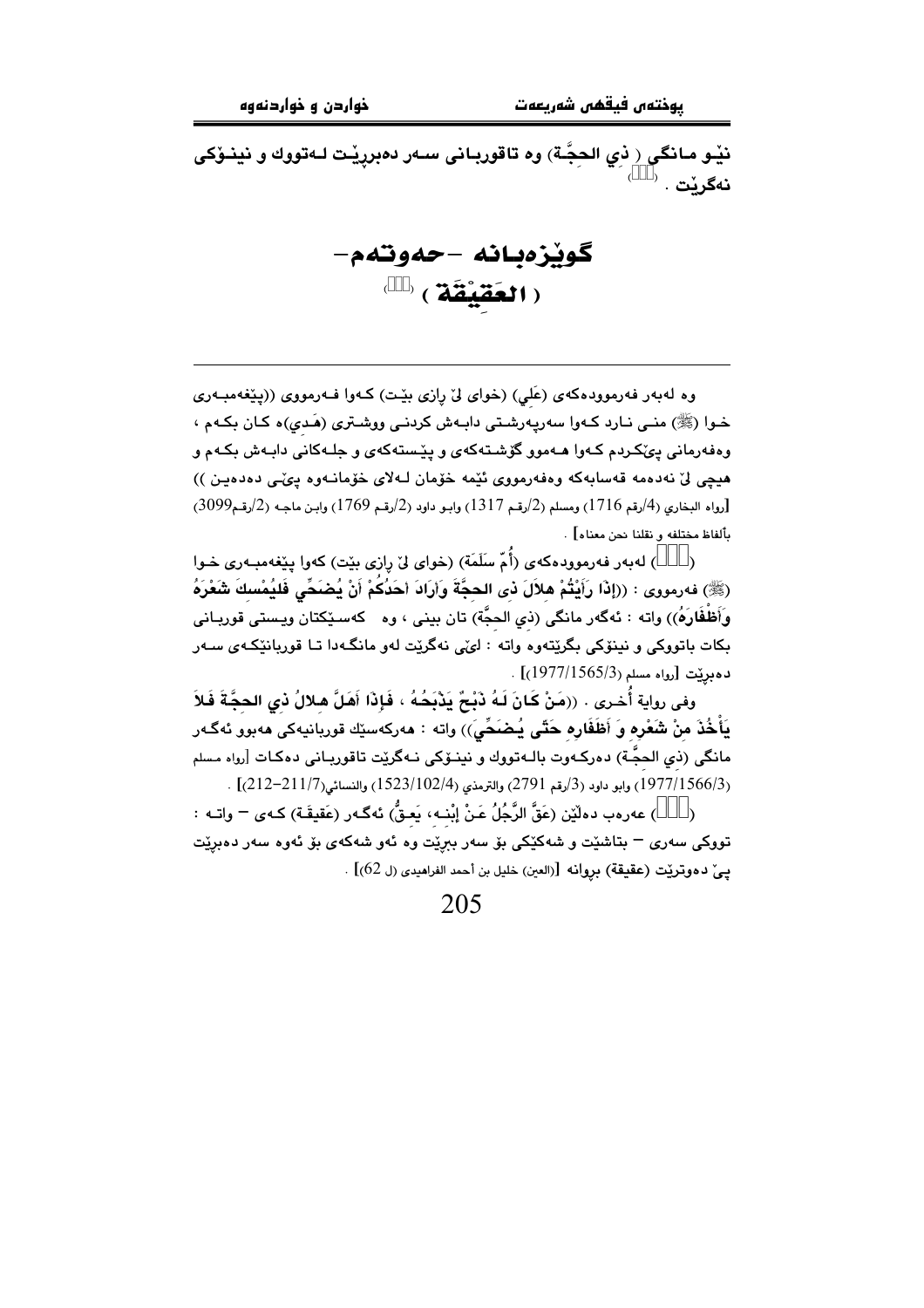يويسته لەسەر ھەر موسىولْمانێكى بەتوانا ئەگەر منـالْي بـوو گـوێزە بانـهي بـۆ بكـات <sup>(333)</sup> ئـهويش دووشـهكه كـه ئهگـهر كـور بـوو يـان شـهكێكه

) لهبهر فهرموودهكهي (سَلْمَانُ بنُ عَـامر الـضُبي) (خـواي ليْ رازي بيْـت) كـهوا  $\lambda$ فهرمووي : بيستم ييْغهمبهري خوا (ﷺ) دفهرموويّ : ((مَعَ الغُلام عَقيقَةَ ، فَأَهْرِيقُوا عَذْهُ دَمَاً وَأَمِيْطُوا عَذْهُ الأَذَى)) واتـه : لهگـهاڵ هـهموو منالّيْك دا گويزهبانهيـهك ههيـه ، جـا خويننيكي بق برِيْژن و ئازاري لهسهر لابدهن [رواه البخاري (9/رقم 5472) وأبو داود (2822/41/8)  $(164/7)$ والترمذي (1551/35/3) والنسائي (164/7)

وه لهبهر فهرموودهکهی (سَمُرَة) (خوای لیٌ رِازی بیِّت) کـهوا پیِّغهمبـهری خـوا (ﷺ) فـهرمووى : ((كُلُّ غُلام رَهِيْنٌ بِعَقِيقَته يُذْبَحُ عَنْهُ يَوْمُ سَابِعِهِ وَيُسَمِّىَ فِيهِ وَيُحلَقُ رَأسُهُ)) واته : هەموو منالّيْك بارمتە(رهن)كراوەتە گويْزەبانەكەپەوە بۆي سەر دەبردريْت لهحهوتهم رۆژى دا و ناوى تێدا دەنرێت و سـهرى دەتاشىرێت [رواه أحمد (7/5–8) وابـو داود (3/رقم 2838) والترمذي (1522/101/4) والنسائي (8/166/6) (4220/166) وابـن ماجـه (3/165/1056) وهـو . [2563) - منحيح بروانه الإرواء (1165) وصحيح ابن ماجة (2563)

(رَهَينِ) يان (مُرْتَهَنِ) – وهك لهههنديِّ ريوايهت دا وا هـاتووه – مانـاي ئهوهيـه كـهوا یێویسته گوێزهبانسهی بیو بکریّت وهك بلّیّی : ئسهو منالّسهی خراوهتسه بارمتسهوه تسا گوێزەبانەكەي بۆ نەكرێت دەرناچێت لە (رھن) واتە ئەو مناڵە وەكو شتێك واپە بە بارمتــﻪ (رمن) دانرابێت لای کهسـێك لهجێگـهی قــهرزێك دا ، بـیِّ کهڵکـه بۆخاوهنهکـهی ۖ و هـیچ سوودٽکي پوَي نيمه تا ئهو قهرزه دهداتـهوه و لـهژێر پارمتـهيي دهري دهکـات ، جـا ئـهو کاتـه کـهالْك دار و سـوود بـهخش دهبێـت بـوّ خاوهنهکـهى ، جـا ئـهو گوێزهبانهيـه وهکـو قەرزەكەيە كاتێك كەكرا – وەك ئەوەيە قەرزەكە درابێتەوە – جا ئەوەئيتر ئەو مناڵە ك (رهن) دهردهجٽت و کهالُك دار و سوود پهخش دهيٽت يۆ خاوهنهکهي .

وه لهبسهر فهرموودهكسهى (عَائِسشَة) (خسواي ليِّ رازي بيِّست) كسهوا فسهرمووي : ((پٽغهمبەری خوا (ﷺ) فەرمانى پېڭكردېن كەوا گويزەبانە بكەين بۆ منـالّى كـور دووشـەك وه مِقْ مِنْسَالِيٌ كِيم شُمَهِكْيْكِ)) [رواه الترمذي (1549/35/3) وابن ماجِه (2/1056/2) وهـو حديث . صحيح بروانه الإرواء (1166) و صحيح ابن ماجه (2562)] .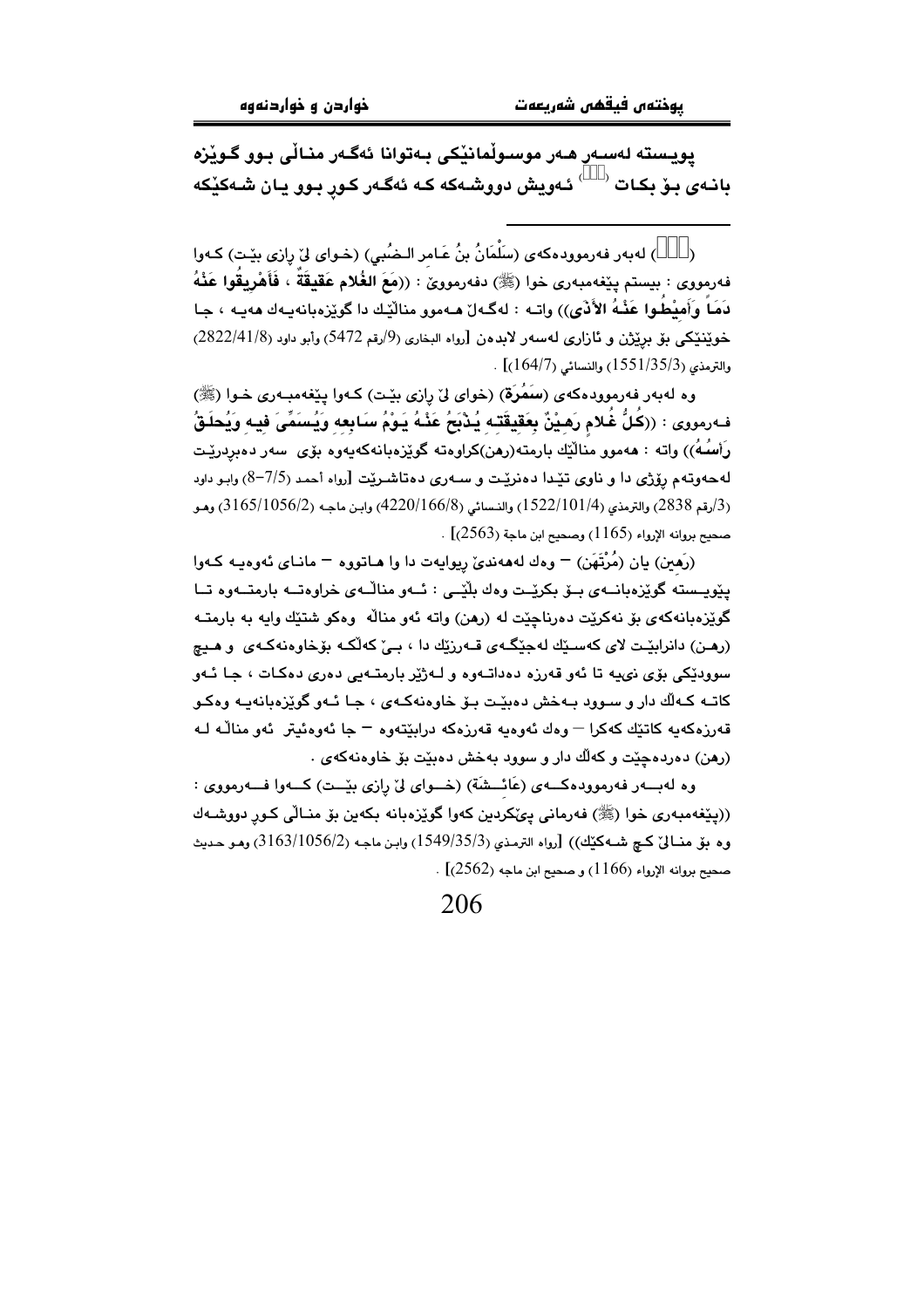ئەگەر كچ بوو ، لە ڕۆژ ھەوتەمى لەدايك بوونىدا بۆى سەر دەبردرێت <sup>(333)</sup> وههــهر لــهو روِّژهدا نــاوى دهنيـْـت و ســهرى دهتاشــيْت وه تــووكى ســهرى کیشانه دمکات و به ئەندازەی سەنگەکەی زیـو دەبەخشیتەوه وه بـانگیش دهدات بهگویی راستىدا <sup>(333)</sup> وه سوننهته پاش لهدایك بوونی دهمی شیرین

) لهبهر فهرموودهكهى (سَمُرَة) و (عَائشَة)ى پِيْشوو( خوايـان لـيٌ رِازي بِيْـت)  $. (412)$  بروانه (پ

تێبینی :

ئەگەر رێك نەكەوت لـﻪرۆژى ھەوتـﻪمى (7) لـﻪدايك بوونىدا بكرێت ئـﻪوە دروسـتە لەرۆژى چواردەيەمى (14) يان بيـست و يەكـەمى (21) دا بكرێـت لەبـەر فەرموودەكـەي (بُرَيْدَة) (خـواي ليْ رازي بيّـت) كـهوا يـيّغهمبـهري خـوا (ﷺ) فـهرمووي : ((العَقيقَةُ تُـدْبَحُ لسَنِّع أَوْ لارْبَع عَشْرَةَ أَوْ لإحْدَى وَعشْرِينَ)) واتــه : گوێزەبانــه لهحەوتــهم رۆژىــدا سەردەبردرييت يا چواردەيەم رۆژ يان بيىست و يەكـەم رۆژ [رواه البيهقى (303/9) والطبرانـي في . الاوسط وغيرهما وهو صحيح بروانه الارواء (1170) وصحيح الجامع (4132)]

بـه لام ئـهوهي كـه هەنـدىٰ دەڵێن كـهوا هـهموو كاتێك دەكرێت هـهتا يـاش مردنـى منالّەكەش ئەرە ھىچ بەلگەيەكى شەرعى لەسەر نىيە .

)لهبـهر فهرموودهكـهي ( سَـمرَة) (خـواي ليّ رازي بيّـت) بروانـه (پ412) وه  $\lambda$ فهرموودهكهى (سَلْمَانُ بِنُ عَـامر) بِـش كـه دهفـهرميّ : ((وَأَميْطُوا عَذْهُ الأَذَى)) واتـه : تـووکی سـهری لابـدهن وهك نٌيمـامی (الخَطَـابي) لــه (مَعَـالمُ الـسُّنَن) دا دهفـهرمویؒ وه فهرمودهکهمان له (پ $412$ ) دا باس کرد. وه فهرموودهکهی (أَبُو رَافع)یش (خوای لیٌ رِازی بيّت) كەوا يـێغەمبەرى خوا (ﷺ) بە (فَاطمَة)ى فەرمور كاتبيّك كە (حَـسَن)ى بـوو ((إحْلقى رَأْسَهُ وَتَصَدَّقَى بِوَزْنِ شَعْرِه فَضَّةً عَلَى المَسَاكِين)) واته : سەرى بتاشه و بەئەندازەى سەنگى سەرى زيو ببەخشەوە بەسەر كەم دەستان دا [رواء احمد (390/6) والبيهقى (304/9) وهو حديث حسن بروانه الارواء رقم (1175)] .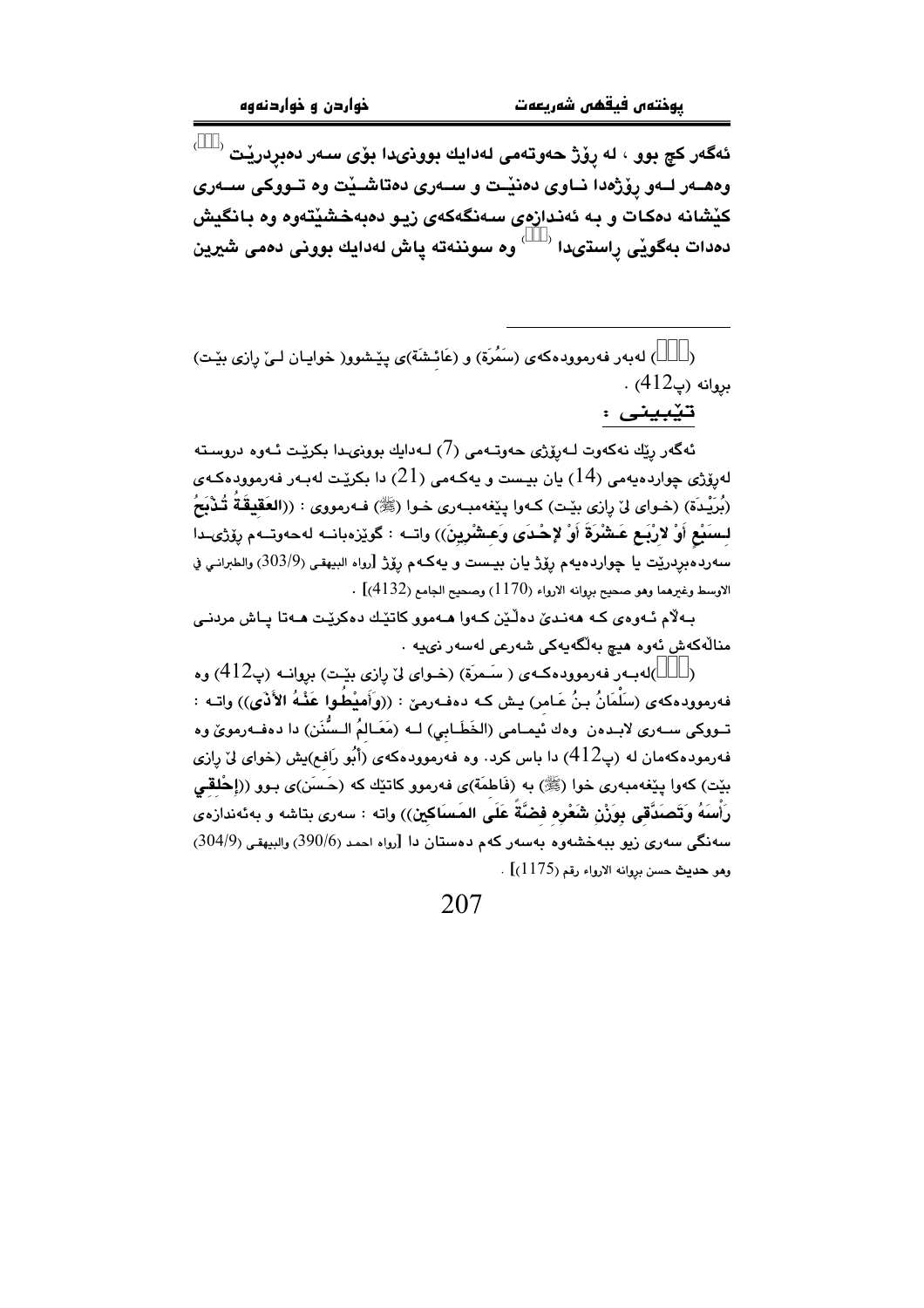بکریْت بەخورما (التَّحْنِیك) <sup>(333)</sup> پاشان پیْویستە لەسەر دایك و باوك پیْش<br>پیْگەیشتنی خەتەنەیشی بکەن <sup>(333)</sup> ، ئەگەر ئەوان پێى ھەڵنەسن ئەوە پێويستە خۆى بيكات ئەگەر يێگەيشت .  $^{(333)}$  .

وه لهبــهر فهرموودهكــهى (أبُــو رَافــع) (خــواى ليّ رِازى بيّــت) فــهرمووى : ((بينــيم پێفەمبەرى خوا (ﷺ) بانگىدا بەگوێى (حَسَنُ بنُ عَلى) دا كاتێك كە (فَاطمَة) بووى وەكـو بانگ دانمی نوێؿ)) [رواه احمد وابو داود والترمذی رقم (1569) وهـو حـدیث حـسن بروانــه الارواء (1173) وصحيح الترمذي (1224)] .

)لهبهر فهرموودهکهی (أبُو مُوسى) (خوای ليّ رِازی بێت) کهوا فـهرمووی : ((منالٌيْكم بوو ، جا هێنام بۆلای يێغەمبەر ، ئەويش ناوی نـا (إبْـرَاهيْم) و (تَحْنيْك) ىكـرد بــهخورما و دوعــای بهرهکــهتی بـــۆ کـــرد ، و دايـــهوهی بهدهســـتمهوه)) [رواه البخــاری . (9/رقم/5467) وهذا لفظه ومسلم (1690/3145)] .

(تَحْنِيْك) ئەوەيە كەوا خورمايەك لەدەم دا بجاويْت ياشان بيساويّتە دەمى منالْەكەدا.

)لەبەر فەرموودەكەي (أَبُو هُرَيْرة) (خواي ليْ رازى بِيْت) كەوا يِيْغەمبەرى خـوا (ﷺ) فەرمورى : ((خَمْسٌ منَ الفَطْرَةِ : الإسْتَحْدَادُ وَالحَتَانُ وَقَصُّ الشَّارِبِ وَنَتْفُ **الإبط وَتَقْليمُ الأَظَافْرِ**)) [رواه البخارى (10/رقم/5889) ومسلم (257/221/1) واصحاب السنن] . بروانه بەشى عيباداتى ئەم كتێبە (تێبينى (أ) لەسەر (پ29) .

) لهبهر فهرموودهكهي (عُثَيْمُ بنُ كِثْيَرِ بنِ كُلِّبِ الحَضْرَمِي) كِـهوا فِـهمووي :  $\lambda$ یێغەمبەری خـوا (ﷺ) بەكابرايـەكى فـەرموو كـە تـازە موسـولْمان بـوو ((أَلْـق عَذْكَ شَعْرَ الكُفْرِ وَاخْتَتْنْ)) واته : تووكي بيّ بـاوهري لـهخوّت بكـهرهوه و خهتهنـه بكـه[رواه ابـو داود . [356/20/2) والبيهقي (172/1) وهو حديث حسن بروانه صحيح الجامع (1251)] .

وه لهبهر فهرموودهکهی (أَبُـو هُرَيْـرَة) (خـوای لِّیْ رازی بِیْـت) کـهوا ییْفهمبـهری خـوا (ﷺ) فەرمورى : (إِخْتَتَنَ إِبْرَاهِيمُ خَلَيْلُ الرَّحْمَنِ بَعْدَ مَا أَتَتْ عَلَيْه ثَمَانُونَ سَنَة)) واته : يێغەمبەر (إبْرَاهيْم)ى خۆشەوپستى خوا(الرَّحْمَن) خەتەنەي كرد ياش ئەوەي كـە ھەشـتا سالٌ بهسهر تهمهنىدا تيّيهر بوو [رواه البخارى (11/رقم/6298) ومسلم (370/1839/4)] .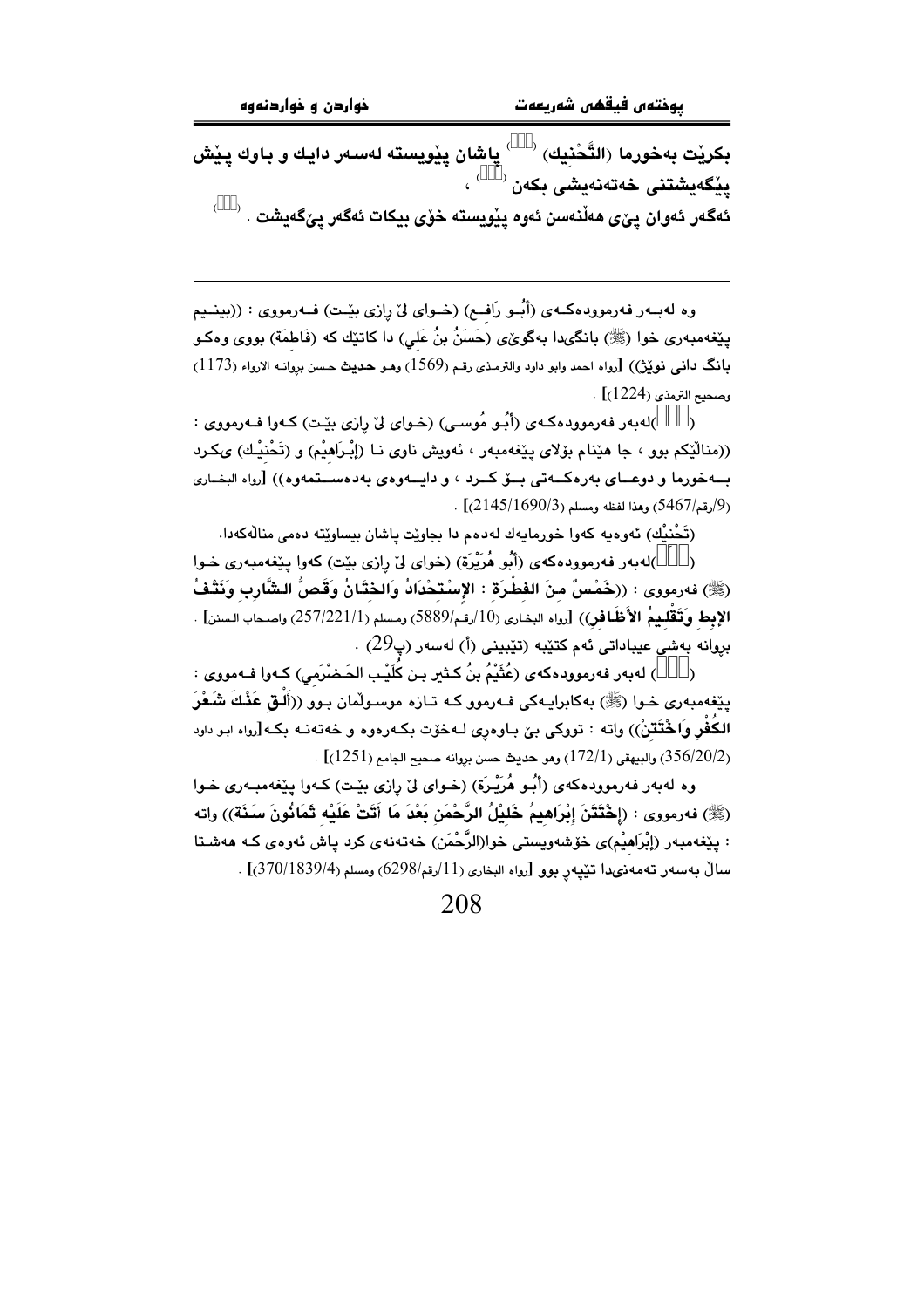### ميوان داري ( الضّيّا فَة )

يێويسته لەسەر ئەو كەسەي كە ھەيبێت ميوان رابگرێت ، ميوان دارى .<br>میـوان بکـات ئهگـهر دابهزیـه لای <sup>(333)</sup> وهسـنووری ړاگرتنـی میـوان تـا سـێ

وه خواي گەورەيش بە يێغەمبەرى خوا (ﷺ) دەفەرموێ لەسورەتى (النحل :123) دا : ﴿ثُمَّ أُوْحَيْنَا إِلَيْكَ أَنِ اتَّبِعْ مِلَّةَ إِبْرَاهِيمَ حَنِيْفَاً﴾ وإنه : ياشان وهحيشمان بۆتۆ رەوإنه كرد كهوا شويْنى ميللهت و ريِّبازى (إِبْرَاهِيْم) بِكَهوه .

) لهبـهر فهرموودهكـهى (أَبُــو شُــرَيْح العَـدَوى) (خــواى ليّ رازي بيّـت) كــهوا فهرمووي ههردوو گوێم بيستي و ههردوو چاوم بيني کاتێك پيغهمبـهري خـوا (ﷺ) قـسهي دهكرد جا فەرمورى : ((مَنْ كَانَ يُؤْمِنُ بِالله وَاليَوْمِ الآخر فَلْيُكْرِمْ صَيْفَهُ جَائزَتَـهُ)) واته : هەركەسێك باوەرى بەخواو بە رۆژى دوايى هەيە بـارێز لـەمپوان بگرێت و خزمــەتى (جائزه)هکهي بکات ، ووتيان : ئهي پيغهمبهري خوا (جائزة)هکهي چيپيه؟ فـهرمووي : ((يَوْمٌ وَلَيْلَةٌ وَالضِّيَّافَةٌ ثَلاثَةُ أَيِّامٍ فَمَا كَانَ وَرَاءَ ذَلِكَ فَهُوَ صَدَقَةٌ ، وَلاَيَحِلُّ لَهُ أَنْ يَقُوىَ عَنْدَهُ حَتَّى يُحْرِجَهُ)) واتــه : شــهوو رۆژێِکـه ، وه میـوان داریـش سـێ رۆژه ، جـا هەرچى دواى ئەو سىێ رۆژە بوو ئەوە خێرو سەدەقەيە ، وە حـەلالٌ نىيـە بـۆ ميـوان لەوماوەيە زياتر بمێنێتەوە تـا وەكـو نارەھـەتى نـﻪكات – وتووشـى تـاوان و گوناھيـشى نبهکات جونکه لهوانهیه پیهوری زوّرمانیهوه وه غیهبتی یکهن و گومیانی خرابیشی ییّ  $\sim[135]$ بيهن $-$  [رواه البخاري (10/رقم/6135) و مسلم (3/1352/3) واصحاب السنن الا النسائي وغ $\sim$ هم]

وه لهبـهر فهرموودهكـهى (عُقْبَـةُ بـنُ عَـامر) (خـواى ليّ رِازى بيّـت) كـهوا فـهرمووى : ووتمان ئەي يېغەمبەرى خوا تۆ رەوانەمان دەكەبت جا ئێمە لا دەدەبنــە لاي خــەلْكانێك ميوان داريمان ناکهن ، جا تۆچى دەبينيت؟ يێغەمبەرى خـوايش (ﷺ) فـهرمووى : ((إنْ نَزَلْتُمْ بِقَوْمِ فَأَمَرُوا لَكُمْ بِمَا يَثْبَغي للضَّيْفِ فَأَقْبِلُواْ فَانْ لَمْ يَفْعَلُوا فَخُذُواْ مثْهُمْ حَقَّ الضَّيْفِ الَّذِي يَذْبَعْي لَهُمْ )) واتــه : ئـهگـهر لاتــان داوه لاي خــهلْكانێك و ميــوان داريــان کردن بهوهي بۆ ميوان دەبێت بکرێت ، ئەوە وەرى بگرن ، بەلام ئەگەر ئـەوەيان نـەکرد ،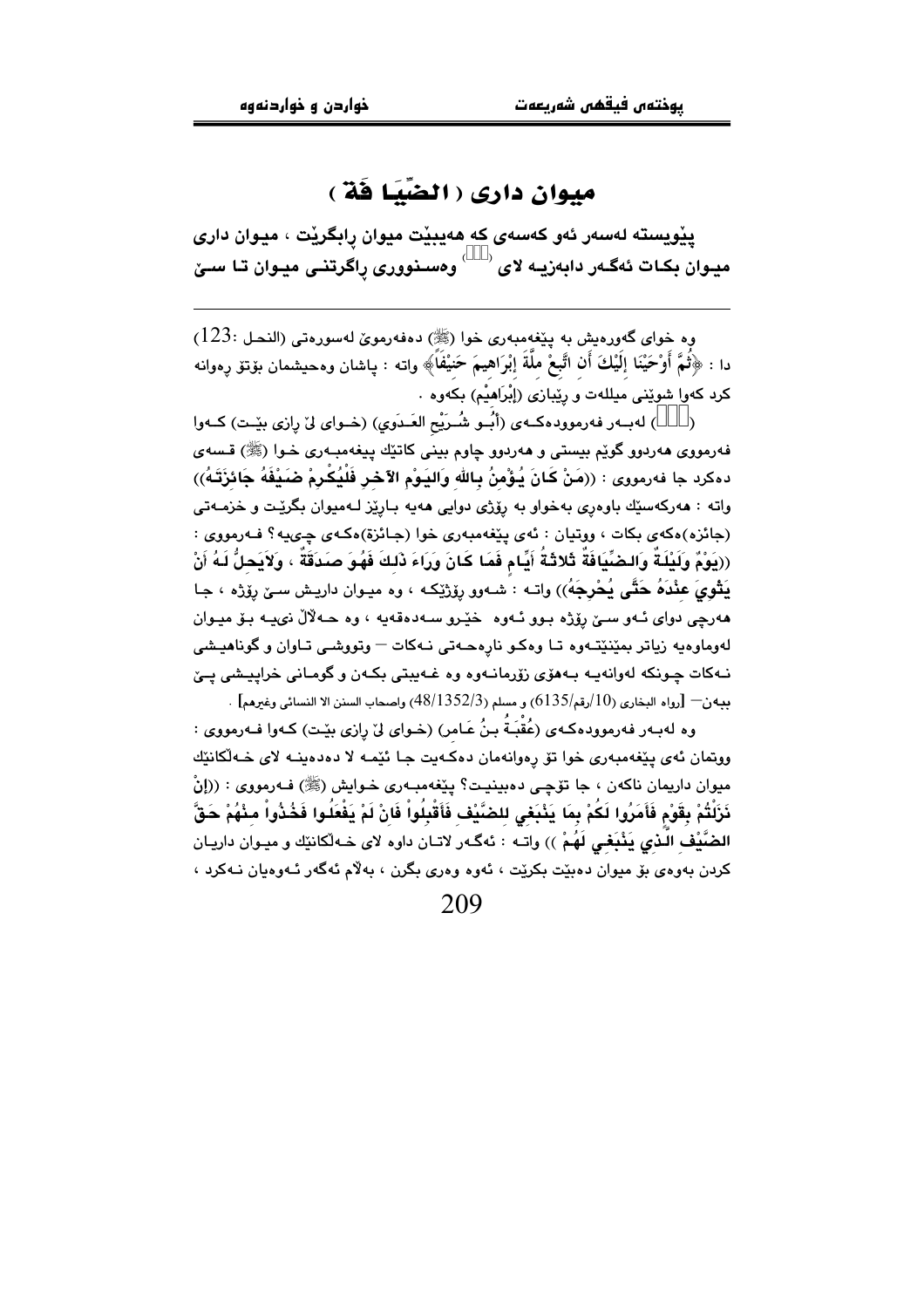رِوْژه ، رِوْژی یهکهم چهند له توانای دا هـهبیْت خزمـهتی دهکـات و رِیْـزی لـیْ دهگریْت ، وه روّژی دووهم و سـێیهم لهسـهر بـاوو عـادهتی روّژانـهی خـوّی دمڃيّت و چي خرّي دميخوات خزمهتي ئهويشي يـێ دمكات ، ياش ئهوه ئيتر چەند ميوان دارى بكات بەخێر دەژمێردرێت بۆى ئەگەر ويستى لەسەر هــهبيّت ميــوان داري بكـات ، وه ئهگــهر ويـستي لهســهري نــهبيّت ئــهوه هـيچ تـهكليفي شـهرعي لهسـهر ذييـه ، وه حـهلأليش ذييـه بـوْ ميـوان لهسـيْ روْژ زيـاتر بمێنێتـهوه ، ئهگـهر خـاوهن مـاڵ خـۆی پـێی خـۆش نـهبوو چـونکه .<br>تووشی نارهحهتی و تاوانی دمکات <sup>(333)</sup> ، وه ئهگهر کهسیّك توانای هـهبوو وميوان داري نـهكرد ، ئـهوه ميوانـهكـه دهتوانيّت حـهققي ميـواني بـوّ خـوّي ببات ، <sup>(333)</sup> وه خواردنی خواردهمەنی هیچ کەسێکىتر حەلاّلْ نىيە بەبێ

ئــهوه ئــهوميان لــيّ بــسێنن كــهمافي ميوانــه و پێويــسته بۆيــان بكرێـت [رواه البخـاري . (10/رقم/6137) ومسلم (1727/1353) وإصحاب السنن االنسائي] .

وه لهبهر فهرموودهکهی (المقْدَام) (خوای لیْ رِازی بیْت) کـهوا پی٘فهمبـهری خـوا (ﷺ) فهرمووى : ((لَيْلَةُ الضَّيْف واجبَةٌ عَلَى كُلِّ مُسْلِم ، فَانْ أَصْبَحَ بِفَنَائِهِ مَحْرُومَاً كَانَ دَيْنَاً لَهُ عَلَيْه إنْ شَاءَ إقْتَضَاهُ وَإِنْ شَاءَ تَرَكَهُ)) واته : شەوى ميوان پێويست (واجب)ه لەسەر ھەمور موسولمانێك . جا ئەگەر مايەرە لـەبن دەسـتى (مـالّى)دا بـەبێ بـەش ئـەرە دهيٽته قيهرز پهستهريوه ، ئهگيهر وييستي هيهيٽت لييّ ي داوا دهکاتيهوه ، وه ئهگيهر ويستبيشي هــهبيّت وإزي لــيّ دبّنيّـت [رواه احمـد (13/4) وابـو داود (3/رقـم/3750) وابـن ماجـة . 3677/1212/2) وهو صحيح بروانه السلسله الصحيحه (2204) وصحيح ابن ماجة (2966)] .

) له به ر فه رموود هکه ی (أَبُو شُرَیْح)ی پِیْشوو بروانه (پ418) .  $\overline{)}$ 

) لهبهر فهرموودهكهى (عُقْبَةُ بنُ عامر) و (المقْدَامُ أبي كَريمَة) (خوايان ليْ رازي  $\overline{)}$  $(418)$ بيّت) بروانه (پ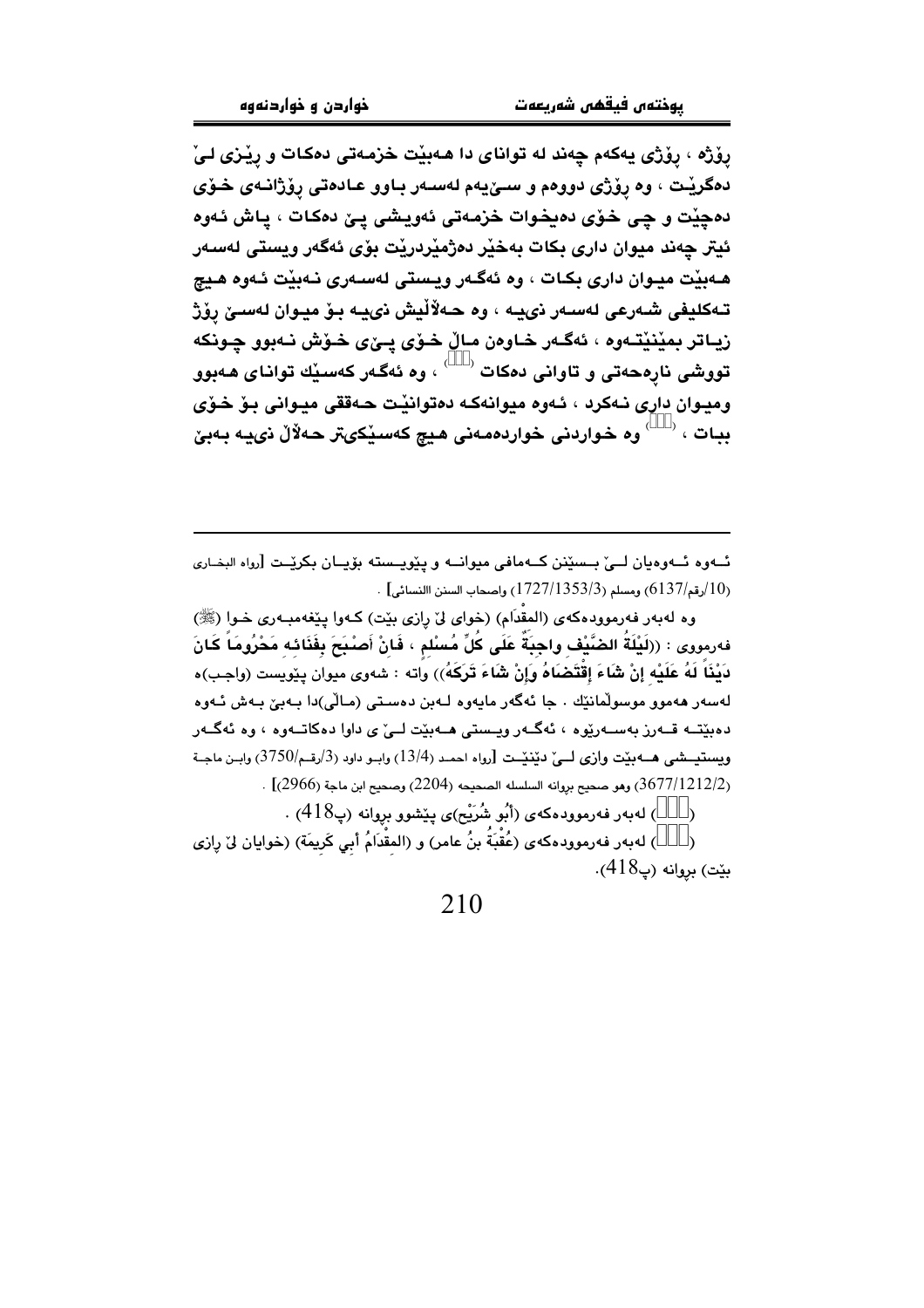يرســي خــۆي <sup>(333)</sup> مەگــەر ئەوكەســە زۆر يێويــستى بــەخواردن ھــەبێت ، ئەوكاتــه بــانگى خاوەنەكــەي دەكــات ئەگــەر وەلاّمــى دايــەوە ئــەوە چــاكـه ، ئـهگينا دهتوانيْت بهچاكه بـهييٰي ييْويست لـيْ ي بخـوات بـيْ ئـهوهي هـيچ ھەڵبگرێت لەگەڵ خۆىدا <sup>(333</sup>َ

) لهبـهر فـهرموودهى خـواى گـهوره لــه سـورهتى (البقـرة :188) دا كــه  $\lambda$ دهفهرمويّ : ﴿وَلاتَأْكُلُوا أَهْوَالَكُمْ بَيْنَكُمْ بِالْبَاطْلِ﴾ جا بۆ واتاكەي بروانە (پ322) .

وهلهبهر فهرمودهکهی (إِبْنُ عُمَرٍ) (خَوايان لَیْ رازی بِیْت) کـهوا بِیْغهمبـهری خـوا ﷺ فەرموى : ((لا يَحْلبَنَّ أَحَدُكُمْ مَاشْيَةَ أَحَدٌ إلاَّ بِإِدْنه ، أَ يُحبُ أَحَدُكُمْ أَنْ يُؤْتَى مَشْرَبَتَهُ فَيَنْتَثَلَ طَعَامَهُ وَإِنَّمَا تَخْزِنُ لَهُمْ ضُرُوْعَ مَوَاشَيْهِمْ أَطْعِمَتَهُمْ فَلا يَحْلِبَنَّ احَدُ مَاشِيةَ أَحَدِ إِلَّا بِإِذْنِهِ)) واته : هـيـچ كهسـێِكتان مـهرو ولاّخـي هـيـچ كهسـێِكىتر نهدوٚشـێ مهگـهر بهيرسي کابرا خوّي ، ئايه <mark>مي</mark>چ کهسێك لهئێوه يێي خوّشه بێت تهماشا بکـات خـواردن و خواردنهوهي له شويني خۆىدا نهماوه ، لەراستىدا گوانى مەرو ولاخەكانيان خـواردن بـۆ خۆيان ھەڭدەگرێت ، بۆيـﻪ ھـيـچ كەسـێك مـﻪرو ولاّخـى ھـيـچ كەسـێك نەدۆشـێت مەگـﻪر به يرسمي خوّى [رواه البخاري (5/رقم/2435) ومسلم (1726/1352/3) وغيرهما] .

کەوابو<mark>و م</mark>ەموو بەلگەيەك لەسـەر حـەرام بـوونى مـالّى كەسـێكىتر بەلگەيـە لەسـەر ئەوەي خواردەمەنىشى ھەر حەرامە ، چونكە خواردەمەنىش مالە ، بەلكو باشترىنى مالّـە وهك ييْغەمبەرى خوا(صلى الله عليـه وسـلم) فــه(مووى : ((وَذَلكَ أَفـضَلُ أَهْوَالنَّـا)) [رواه ابيوداود (9/رقم/3548) والترمذي (2203/293/3) وابين ماجـة (2295/770/2) وهـو حـديث حـسن بروانـه  $\cdot$  [  $(1859)$  مبجد ابن ماجة ( $\cdot$ 

بِهِلْام ئەوەي كە لەم (عام)ەدا تايبەت (خاص) كراوە (خُصِّصَ من هَذَا العام) ئـەوە بهدهق (نص)ی ئابهت بان فهرمووده تابیهت کراوه وهك میوان كه دهتوانيّت لـهخواردنی خاوەن مالْٽِكى پەتوانا پەشى خۆي بيات ئەگەر مېوان دارى نەكات .

( ) لەبەر ئەو فەرموودانەي كەلەم بـارەوە ھـاتووە لەوانـە فەرموودەكـەي (أَبُـو سَعيْدُ الخَدْري) (خواى لى رِازى بيّت) ، كەوا پيّغەمبەرى خوا (ﷺ) فــهرمووى : ((إِذَا أَتَيْتَ عَلَى رَاعٍ فَذَادِهِ ثَلاثَ مِرَارٍ فَإِنْ أَجَابَكَ وَإِلاَّ فَاشْرَبْ فِي غَيْرِ أَنْ تُفْسِدَ ، وَإِذَا أتَيْتَ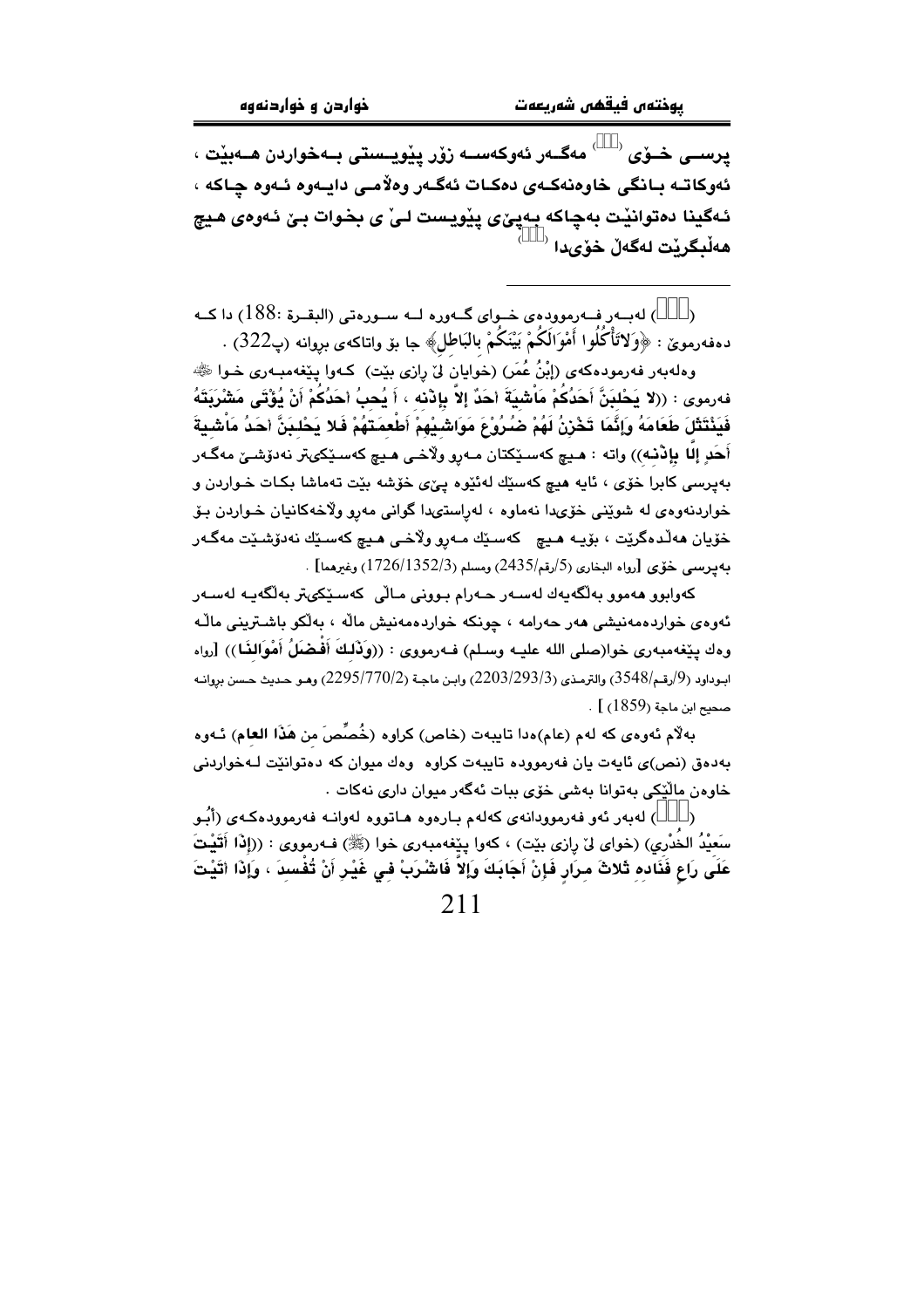### شَبْوازي نان خواردن ( آدَابُ الأكُل )

عَلَى حَائط بُسْتَان ، فَذَاد صاحبَ البُسْتَانِ ثَـٰلاثَ مَرَاتٍ ، فَإِنْ أَجَابَكَ وَإِلاَّ فَكُلْ في أَنْ لا تُفْسَدَ)) واته ً : ئەگەر گەيشتيت بە رانێك ئەوە بانگى شوانەكەي بكە سىێجار ، جـا ئهگەر وەلامى دايتەوە ئەوە چاكە ، ئەگينا لىٰ ي بخۆرەوە بـەلام بـىٰ ئـەوەي ھـيـ خـراپ بکەيت ، وه ئەگەر بەباخێك گەيشتى ئەوە بانگى خاوەن باخەكە بكە سىٰجار ، جا ئەگـەر وهلامي دايتەوه ئەوەجاكە ، ئەگينا ئەوە لىؒ ى بخۆ بەبىؒ ئەوەي ھيچ خىراپ بكەيت [رواه احمد (7/3–8) وابن ماجة (2300/771/2) والحاكم (132/4) وصححه ووافقه الذهبي وهو كذلك بروانــه الارواء  $(1862)$ و صحيح ابن ماجة ( $(2521)$ 

وه فهرموودهكهي (إينُ عُمر) (خوايان ليِّ رازي بيِّت) كـهوا بييِّغهمبـهري خـوا (ﷺ) فەرمووى : ((مَنْ دَخَلَ حَائطَاً فَلْيَأْكَلْ وَلاَ يَتَّحْذَ خُنْنَةً)) واتە : ھەركەسێك ئەگەر چووە باخٽِکەوە ئەوە لى' ي بخوات و هيچ لەگەلٌ خۆپىدا ھەلّنەگرێت [رواه الترمذي (3/583/3/1287) . وابن ماجة (2301/772/2) وغيرهما وهو صحيح صحيح ابن ماجة (1863)] .

وه فهرموودهکـهي (سَـمُرَة) (خــواي ليّ رازي بيّـت) کــهوا پيٽغهمبــهري خــوا (ﷺ) فەرمورى : ((إِذَا أَتَى أَحَدُكُم عَلَى مَاشَيةٍ فَإِنْ كَانَ فِيهَا صَاحِبُهَا فَلْيَسْتَأْذِنْهُ فَإِنْ أَنْنَ لَـهُ فَليَحْتَلـبْ وَليَـشْرَبْ وَإِنْ لَـمْ يَكَـنْ فيْهَـا أَحَـدٌ فَليُـصَوِّتْ ثَلاثَـاً فَـإِنْ أَجَابَـهُ أَحَدٌ فَليَسْتَأَدْنُهُ فَإِنْ لَمْ يُجِبْهُ أَحَدٌ فَليَحْتَلبْ وليَشْرَبْ ولاَ يَحْملْ)) واته : ئەگەر كەسـێكتان گەيــشتن بــەرانێك ، ئەگــەر خاوەنەكــەي لەگــەلّ دابـوو ئــەوە پرســى بكـات ، جـا ئەگــەر روخسەتى يېْدا ئەوە بابيدۆشێت و ليْ ي بخواتەوە ، بەلام ئەگەر كەسى تێدا نەبوو ئـەوە سێ بانگ بکات ، ئەگەر کەس وەلاّمى دايەوە ئەوە پرسى يێ بکات ، بـﻪلاّم ئەگـﻪر کـﻪس وهلامي نهدايهوه ، ئەوه بيدۆشێت ولێي بخواتـهوه و لـئ ی هەڵنـهگرێت لهگـهڵ خۆی1دا . [رواه ابوداود (3/رقم/2619) والترمذي (3/590/590) وهو حديث صحيح بروانه الارواء (2521)] .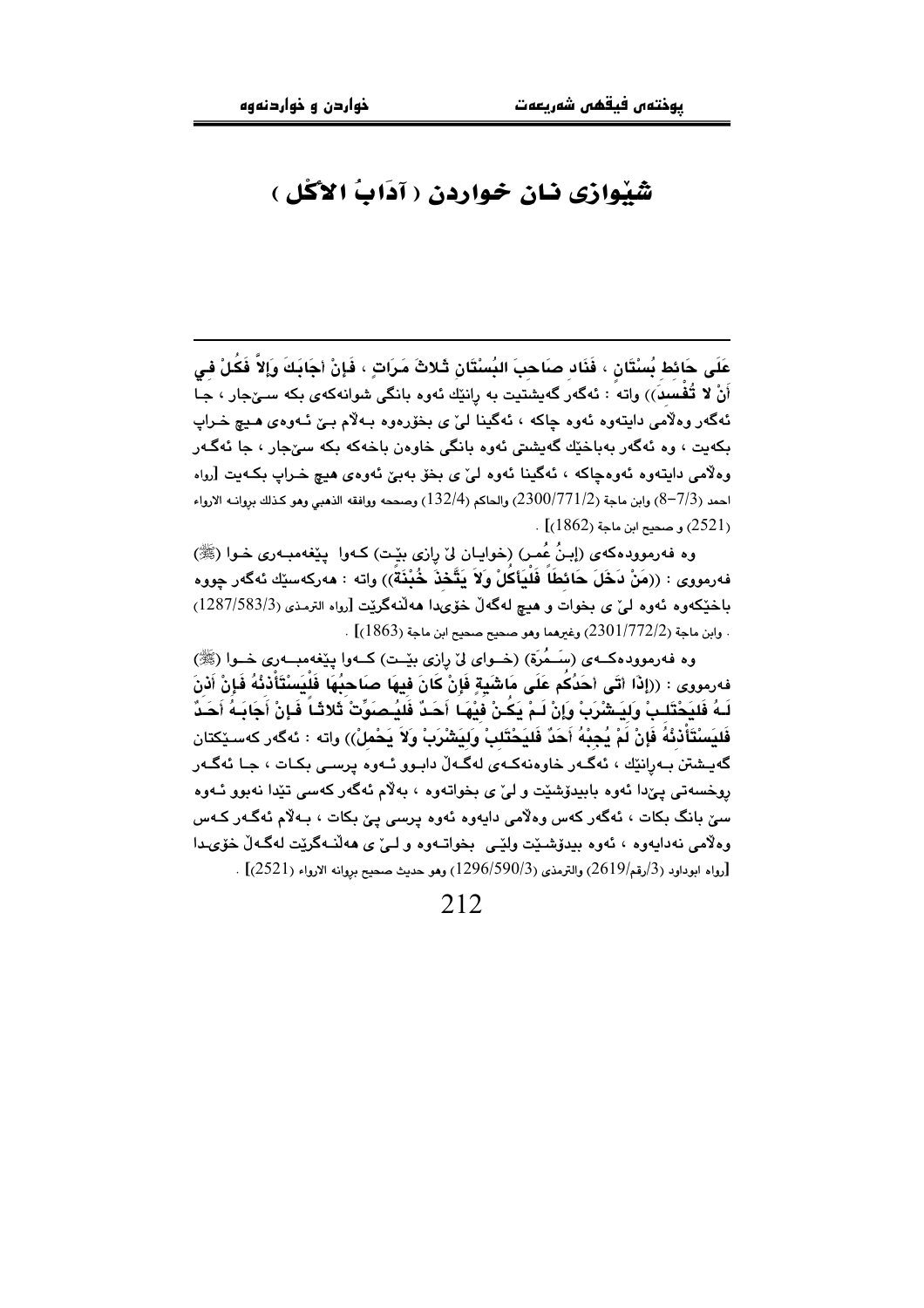بهناوی خواوه دهست پێ کردن <sup>(333)</sup> وبه دهست راست خواردن <sup>(333)</sup> و .<br>بەدانيشتنەوە <sup>(333)</sup> وە لەبەردەم خۆوە خواردن <sup>(333)</sup>

) لهبهر فهرموودهكهى (عائشه) (خواى ليّ رازى بيّت) كـهوا ييّغهمبـهرى خـوا  $\lambda$ (ﷺ) فەرمورى : ((إِذَا أَكَلَ أَحَدُكُمْ طَعَامَاً فَليَقُلْ بِسْمِ الله ، فَإِنْ ذَسبِيَ في أَوَّلـه فَليَقُلْ بِسمِ اللهِ ۖ فِي أُوَّلِهِ وآخرِهِ)) واته : ئهگهر يهكێكتان خواردني خـوارد ئـهوه بـا بلَّيْـت (بِـسم الله) جا ئهگەر لەيادى چوو لەيێشەوە بيلێت ئەوە با بلێت ((بِـسْم الله فـي أَوَّلـه وآخـرە)) [رواه احمد (207/6) وابوداود (4/رقم/3767) والترمذي (1858/288/4) وابن ماجة (3264/1086/2) وهو حديث صحيح بروانه الارواء (1965) وصحيح ابن ماجة (2641)] .

) لهبهر فهرموودهکهی (إبنُ عُمر) (خوایان لیٌ رِازی بیّت) کهوا پی٘فهمبهری خـوا  $\lambda$ (ﷺ) فەرمورى : ((إِذَا أَكَلَ اَحَدُكُم فَلْيَأْكُلْ بِيَمِيْنِه وَإِذَا شَرِبَ فَلِيَشْرَبْ بِيَمِينِه فَإِنَّ الشَّيطَانَ يَأكُلُ بِشمَاله)) واته : ئەگەر بـەكێكتان خـواردنى خـوارد ئـەوە بـا بەدەسـتى راست بیخوات وه ئەگـەر خواردنــەوەی خـواردەوە ئــەوە بـا بەدەسـتى راسـت بیخواتــەوە چونکه شهیتان به چهپ دهخوات و بهچهییش دهخواتهوه [رواه مسلم (2020/1598/3)  $(1800/258/4)$ وابوداود (4/رقم/3779) والترمذي (58/4 $(1800/258/4)$ 

) لهبهر فهرموودهكهي (جَحيفَة) (خواي ليِّ رازي بيِّت) كهوا فهرمووي : من لاي  $\rightarrow$ مِينِغهمبهر بووج (ﷺ) جا بهيباوٽِکي فهرموو که لهلاي دابوو ((لا آکُلُ وَأَنَا مُتَّکِيءٌ)) واته : من بهههلاژيانهوره (راكشانهوره) خواردن ناخوم [رواه البخاري (9/رقم/5499)] .

) لهبـهر فهرموودهكـهي (عَمْـرُو بـِنُ أَبـِي سَـلَمَة) (خـواي لِيّ رازي بِيّـت) كـهوا فه رمووی : من مندالٌ بـووم لـه باووشـی پێغهمبـهری خـوادا (ﷺ) جـا لـهکاتی خـواردن دا دهستم به ههموو لايهکي قايهکهدا دهگراند ، جا پيّغهمبـهري خـوا (ﷺ) پــِيّ٤ فـهرمووم : (يَاغُلامُ سَمِّ اللهَ وَكُلْ بِيَمِينِكَ وَكُلْ ممَّا يَليكَ)) واتـه : ئـهى منـدالْ نـاوى خوابێنـهو پهدمستي راست بخۆو لهبهر دمستي خۆتەوه بخۆ ، جا له پاش ائەوه ئىبتر خواردنى من به و شنوه به يوو [رواه البخاري (9/رقم/5376) ومسلم (2022/1599/3) وغيرهما] .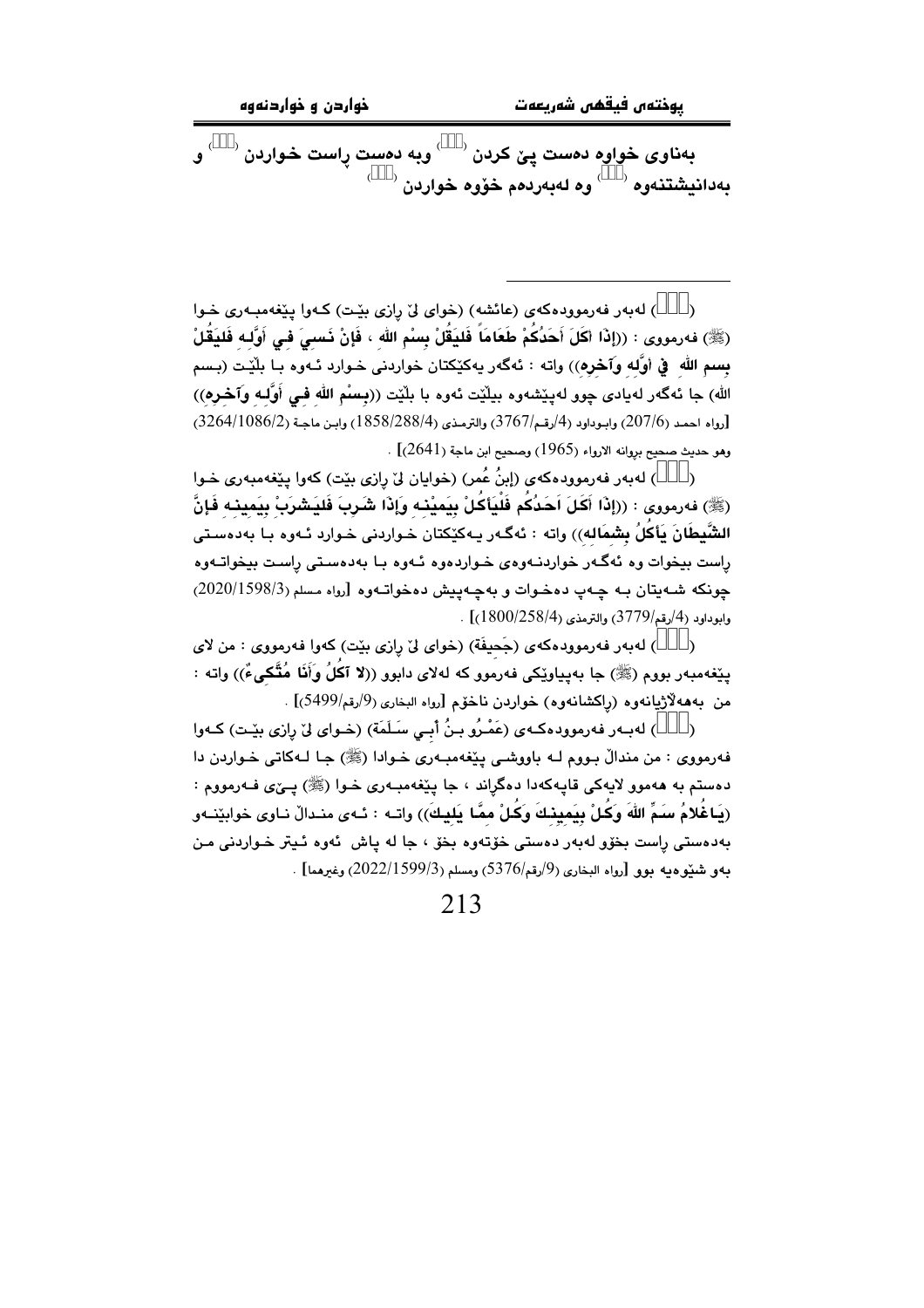وه لەدەوروبـەرى قاپەكـەوە نـەك لـەناو راسـڌىيـەوە <sup>(333)</sup> وە يـاك كردنـەوە*ى* قاپەكـەو ليـساندنەوەي پەنجـەكانى پـاش تـەواو كـردن <sup>(333)</sup> ولــەكۆتاي*ى*  $(333)$ خواردنيش دا سوياسي خواي گهوره بکات

) لەبەر فەرموودەكەي (إِبْنُ عَبَّاس) (خوايـان لِيْ رازى بِيْـت) كـەوا يِيْغەمبـەرى خوا (ﷺ) فەرمورى : ((البَرِكَةُ تَتْرْلُ وَسَطَ الطَّعَام فَكُلُوا منْ حَافَتَيْه وَلا تَأْكُلُوا منْ وَسَطْه)) واته : بەرەكەت بەسەر ناوراستى خواردن دا دادەبەزێت ، بۆيە لەلێوار و ئەم لاو ئەولاكانىميەو بخۆن ، وەلــە ناوراســتىميەوە مــەخۆن [رواه الترمـذى (4/1805/260) وابـن ماجـة . [2650/3277/1090/2] وهو حديث صحيح بروانه صحيح ابن ماجة (2650)] .

) لهبهر فهرموودهكهي (أَنَس) (خواي ليٌ رِازي بيِّت) كهوا پِيِّغهمبهري خوا  $\mathcal{E}$ (ﷺ) ئەگـەر خـواردنێکى بخواردايـە ھەرسـے ٘يەنچـەکانى – کـەخواردنى يـے ٘دەخـوارد – دهليّسايهوه ، وهدهيفهرموو ((إذا سَقَطَتْ لُقْمَةُ أَحَدكُمْ فَلْيَمطْ عَنْهَا الأَذَى وَلْيَأكُلْهَا وَلاَيدَعْهَا للشَّيْطَانِ)) واتـه : ئەگـەر تيكـەي پـەكێكتان كـەوت ئـەوە بـا پـاكى كاتـەوە و بيخوات و نيهێڵێتـهوه بـۆ شـهيتان . (أنـس) فـهرمووي : وهفـهرماني يـێ دهكـردين كـهوا قايەكــه يــاك بكەينــەوە لــەخواردن و دەيفــەرموو ((فَــإِنَّـكُمْ لاتَــدْرُونَ فــى أَىِّ طَعَـامكُمُ اللَّوَكَـة)) واتــه : حِـونكه ئَيْـوه نــازانن بهرهكــهت لهجــى خواردنێكتــان دايــه [رواه مـسلم  $(2034/1607/3)$ وغىرە]

) لەبەر ئەو فەرموودانەي كەلەو بارەپەوە ھاتون ، لەوانە فەرموودەكەي (أَبُـو  $\lambda$ أُمَامَة) (خواي ليّ رازي مِيّت) كهوا مِيّغهمبـهري خـوا (ﷺ) ئهگـهر خواردنهكـهي ههلْمگرتابـه دهيفهرموو : ((الحَمْدُ لله كَثْيَرَاً طَيِّبَاً مَبَارَكَاً فَيْه غَيْرَ مَكْفى وَلامُوَدَّع وَلا مُسْتَغْنىً عَذْهُ رَبَّغَا)) واتــه : سـویاس بـۆ خـوای گــهوره سویاسـێکی رۆری یـاکی بهبهرهکـهت ، سویاسێك وهرگیراو بێت لای ئهو وه نهبراوهبێت وه بهردهوام پێویست دار بین پئی ئـهی يــهـروهـردگـارمان [رواه البـخاري (9/رقم/5458) وغيره وفي روايه ابن ماجـه (2/رقـم 3285)] جـاء بلفـظ : ((الحَمْدُ لله حَمْدَاً كَثْيِراً …)) .وهنّـهم سـوياس و دووعاكردنـه شـێوهى تريـشى ههيـه دهتوانيت بروانيته كتيْبي (الكَلـمُ الطِّيِّب)ى( شَـيْـمُ الإسْـلام إبـنُ تَيْميَـة) بـه ليْكوّلْينـهوهى (تحقيق) (شيخ ألباني) كەناوي ناوە (صَحيحُ كَلم الطَّيِّبِ) .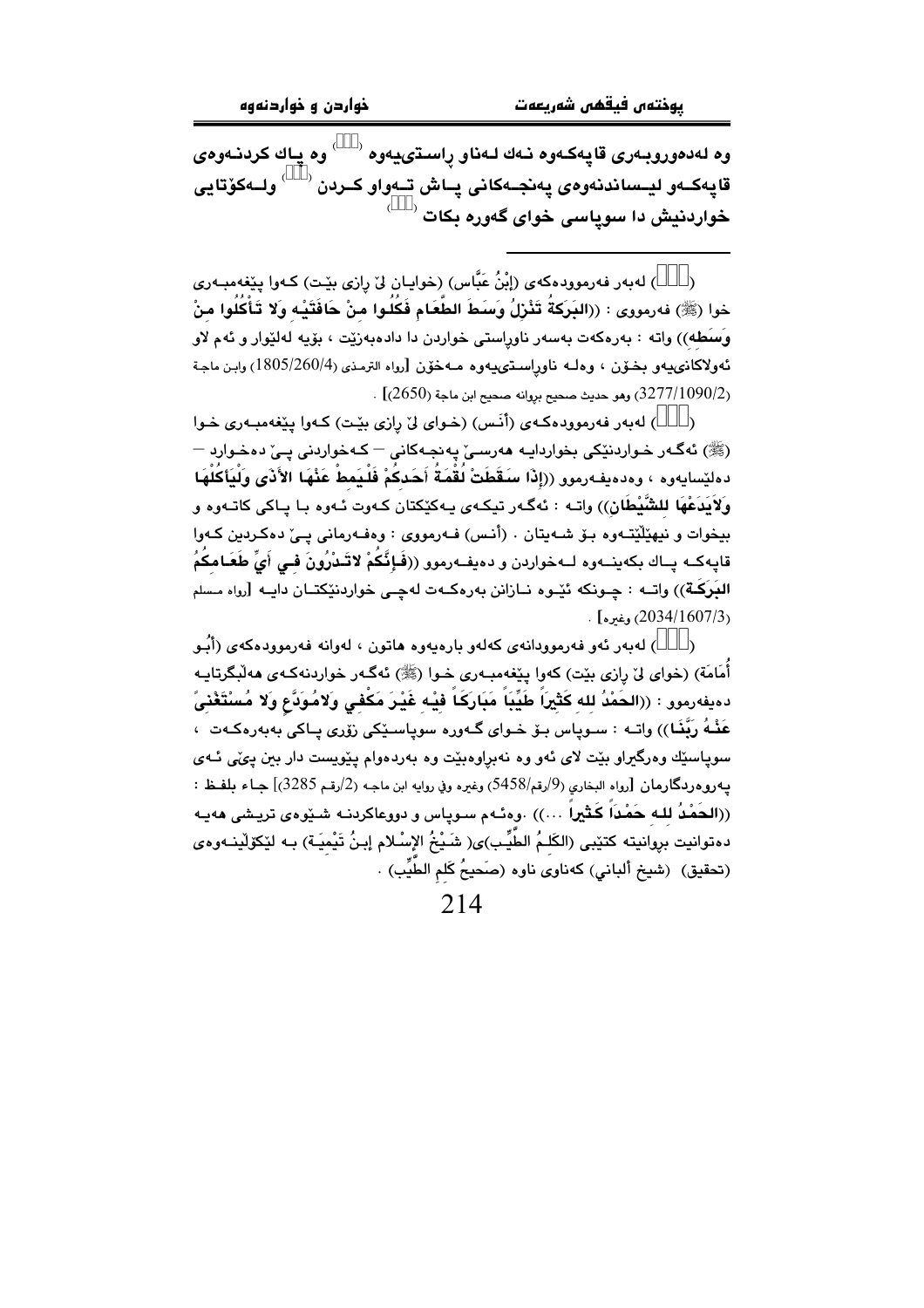### خواردنهوه ( الأَشْرِيَةُ )

هەر شتيْك مرۆۋ بى ْ هۆش بكات (ژيرى نەھيْليْت) حەرامە <sup>(333)</sup>

) لهبهر فهرموودهكهي (إبنُ عُمرٍ) (خوايان ليٌ رازي بيّتٍ) كهوا ييّغهمبهري خـوا  $\mathcal{E}$ (ﷺ) فه رمووى : ((كُلُّ مُسْكِرٍ خَمْرٌ وَكُلُّ مُسْكِرٍ حَرَامٌ)) واته : ههموو بـىٰ هـوْش كـه ريْك مەيە و ھەموو بى ھۆش كەريكيش حەرامە [رواه مسلم (1587/3/2003) وابو داود (4/رقم 3679) وغيرهما] .

جا ئەم فەرموودەپە ھەموو چۆرە يےؒ ھۆشكەرتك دەگرىتتەوە ئېتر ئاوي تېرىؒ بېت يان ئاوي خورما پٽت پان ههرشتٽکي تريٽت ۽ وهڪو (تلپاك) ۽ وه ئيهو جڏره داهاتو ه تازانــهيش كــهمروّة بــيّ هــوّش دهكــات ، جــا هــهمووي بــهر فـهرموودهكــهي خــواي گــهوره دهكهوٽت لهسوروتي (المائدة : 90) ، دا كهدهفورمويّ :﴿يَاأَيُّهَا الَّذِيْنَ آمَنُواْ إِنَّمَا الْخَمْرُ وَالَمْسِرُ وَالأَنْصَابُ وَالأَزْلاَمُ رجْسٌ منْ عَمَلِ الشَّيْطَانِ فَاجْتَنبُوهُ لَعَلَّكُم تُفْلحُونَ﴾ وإت : ئەي ئەوانەي كەباوەر تان ھێناوە بەراستى مەي و قومار و بتـەكان و (الأزْلام) ــ جۆرى بهخت تاقي کردنهوه – پيسن و لـه کـردهوهي شـهيتانن بۆيـه خۆتـانى ليّ بـهدوور بگـرن بەلكو رزگار وسەرفرازيىن .

وهله فهرموودهکهی (عائشه) دا (خوای لیّ رازی بیّت) هـاتوه کـهوا ییّغهمبـهری خـوا (ﷺ) يرسـياري ليُكـرا لــهبارهي (البتْــم)ه وه كــهئاوي ههنگوينــه ، كهخــهڵكي (الــيمن) دهيـانخواردهوه ، جـا پێغهمبــهری خــوايش (ﷺ) فــهرمووی : ((كُـلٌّ شَــرَابِ أَسْــكَرَ فَهُــوَ حَرَامٌ)) واتــه : هــهر خواردنهوهيــهك مــروّة بــيٌ هــوّش بكــات ئــهوه حهرامــه [رواه البخـاري . [/رقم/242)و(10/رقم/5585) ومسلم (2001/1585) وأصبحاب السنن] .

وهفهرموودهي راستمان لهم بارهيـهوه زۆره ، كـهوا هـيـچ گومانێك ناهێلێتـهوه لـهم مەسەلەيەدا .

تێبینی :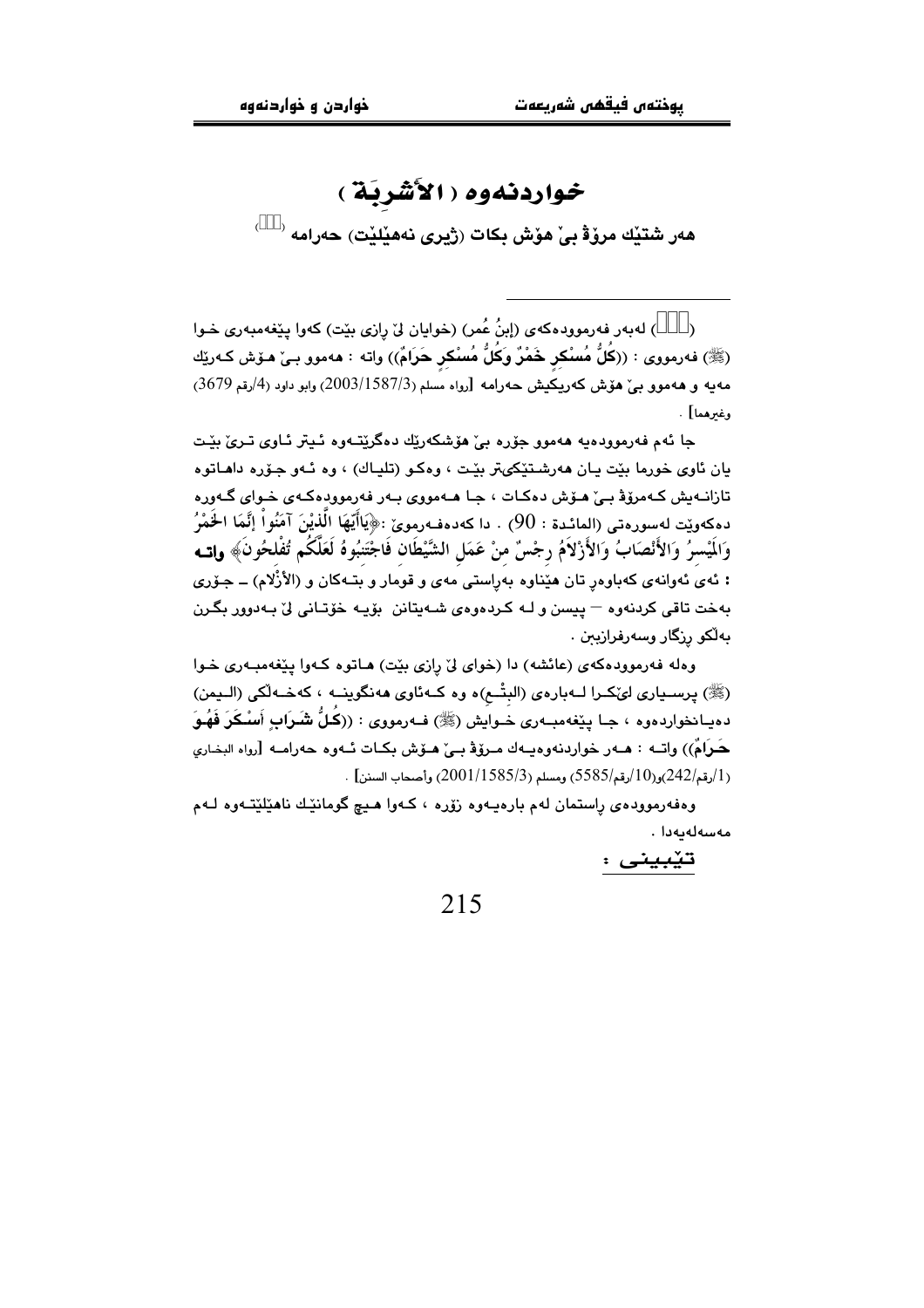بهکهم : مهي خواردنهوه بهکٽکه لهتاوانه گهورهکان لهئيسلام دا وهنـهفرهتي(لَعْنَـة) ليّ كيراوه وهلبهو كەسەبىشى بېخواتبەوه ، وەلەۋەبىشى بېگوشىٽت وە لەۋەبىشى بېۋى دهگوشٽت وهلەوەيشى دەبغرۆشٽت وەلەوەيشى دە بغرۆشن وەلەوەيىشى ھەلى دەگرێت وهلهومیشی یؤی هه لُدهگرٽت وهلهومیشی نرخه کهی دهخوات وهلهومیشی که تی پی دهکات ، لهبهر ئهو فهرموودانهى كهلهم بارهيهوه هاتوون كهله (صحيح ابن ماجه) وه دهرمان هێناوه:

(أ) فەرموودەكەي (أَبُو دَرْدَاء) (خـواي لِيّ رازي بِيّت) كـه فـەرمووي : خۆشەوپىستم (ﷺ) ومسيهتي بيِّ كردم و فهرمووي ((لاَتَشْرَبِ الخَمْرَ فَانَّهَا مِفْتَاحُ كُلِّ شَرِّ)) واتـه : مهي مهخوّرهوه جونکه لهراستي دا مهي خواردنهوه کليلي دهرگياي هيهموو خرابيه بهکه . [صحيح ابن ماجه (2717) وصحيح الجامع (7334)] .

(پ) فهرموودهکهي (إبنُ عُمر) (خوابان ليٌ رازي بيّت) کـهوا پيّغهمبـهري خـوا (ﷺ) فهرمووى :((مَنْ شَرِبَ الخَمْرَ فِي الدُّنْيَا لَمْ يَشْرَبْهَا فِي الآَخْرَة إِلاَّ أَنْ يَتُوبَ)) واته : مـهر كەسێك لەدونيا دا مەي بخواتەوە ئەوە لەدوا رۆژدا ناپخواتەوە – واتە لە مـەيى بەھەشت بے ٘ بهش دهبیّت — مهگهر تهویه بکات و پهشپیمان بیّتهو.ه [صبحیح ابن ماجه (2718) والسلسلة  $\cdot$  الصحيحة (384)]

(ج) فهرموودهکهي (أَبُو هُرَيْرَة) (خـواي ليٌ رِازِي بيِّت) کـهوا پيِّغهمبـهري خـوا (ﷺ) فهرمووى :((مُدْمِنُ الخُمْرِ كَعَابِدِ البوَثَنِ)) واتـه : ئـهوهى كـهوا لهسـهر مـهى خواردنـهوه راهاتوه وهكو بت يهرست وايـه [صحيح ابن ماجه (2720) والسلسلة الـصحيحه (677) وهـو حديث حسن] .

(4) فەرموودەكەي (إِبنُ عُمر) (خوايـان لِيّ رازى بِيّـت) كـەوا يِيْغەمبـەرى خـوا (ﷺ) فەرمورى :((لعنَت الخَمْرُ عَلَى عَشْرَة أَوْجُهٍ : بِعَيْنهَا وَعَاصـرِهَا وَمُعْتَـصـرَهَا وَبَائعهَا وَمُبْتَاعَهَا وَحَاملُهَا وَالمَحْمُولَةَ إليْه وَآكل ۖ ثَمَنْهَا وَشَارِبِهَا وَسَاقَيْهَا)) واتـه : مـهى لهده رووهوه نهفرهتي ليٌ كراوه : خـودي خـوّي وه ئـهوهي دهيگوشـێت وهئهويـشي بـوّي دەگۆشرێِت وە ئەوەى دەيفرۆشىٚ وە ئەويشى پىنى دەفرۆشرێِت وە ھەڵگرى وەئەويىشى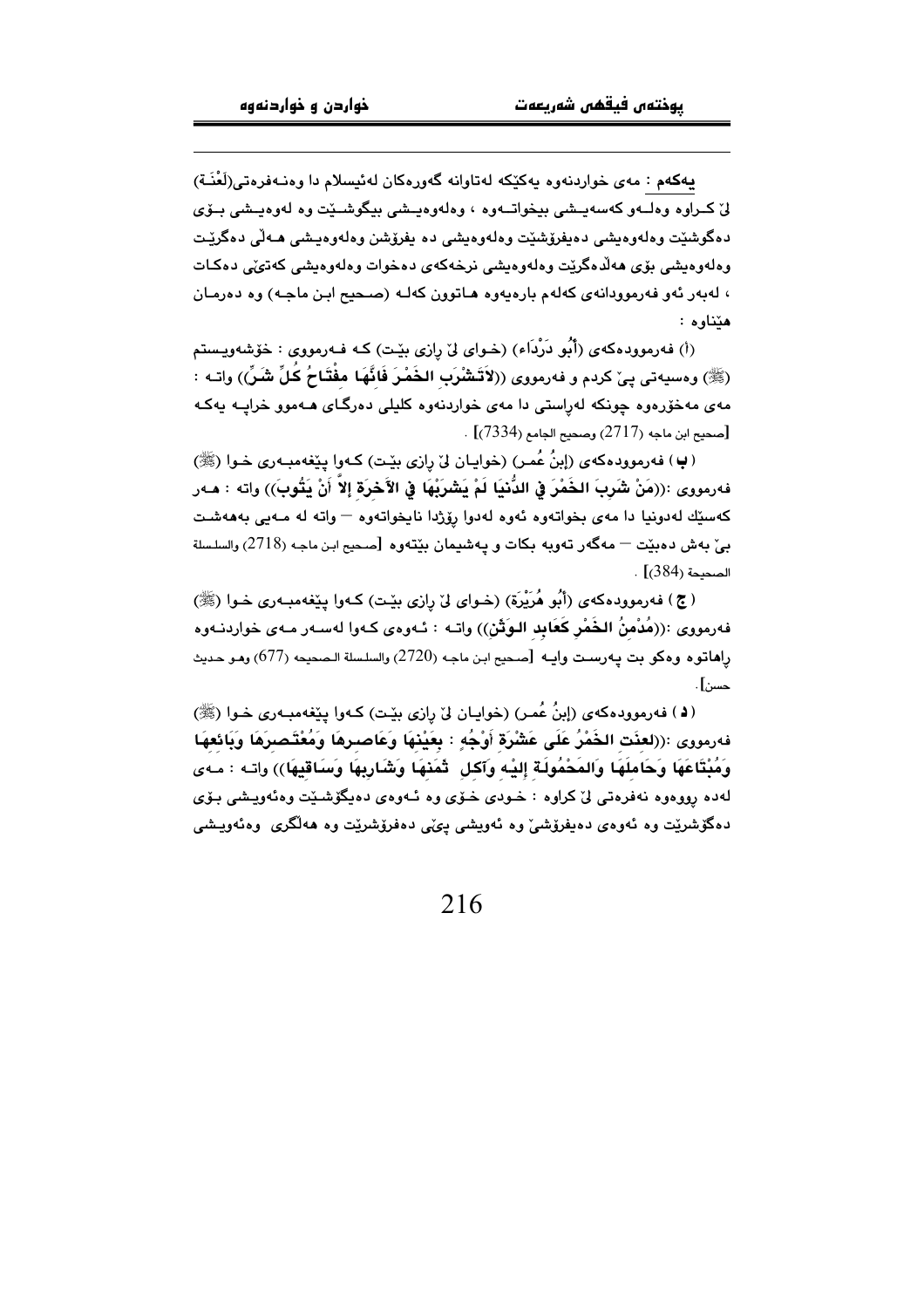وەئەوەيشى زۆرى مرۆۋ بى ْ ھۆش بكات كەميشى ھەر حەرامە <sup>(333</sup>وە ئاو گوشــاردن (الأنْتِبَـاذ) دروســته لــه نيْــو هــهموو قــاپ و كاســهيهك دا <sup>(333)</sup>

ېۆي مەلدەگىريت وە بخۆرى نرخەكەي وەئەوەيشى دەپخواتەوە وەئەوەيشى تێى دەكـات . [صحيح ابن ماجه (2725) وألإرواء (1529)]

دووهم : هەندێك نەڧام و ئارەزوو باز دەپانـەوێت بـه فێـلٌ هەنـدێك جـۆرى مـەي بـۆ خۆيان حەلال بكەن بـه ھـەر ناوێـك وه لـه ژێـر ھـەر پەردەپـەكيش دا بێـت ، پێغەمبـەرى سەوەرمان ئاگادارى كردوينەتــەوە لــەم جـۆرە كەسـانە وەك لەفەرموودەكــەى (أَبُــو مَالـك الأشْعَرِي) دا هاتوه (خواي ليّ رازي بێت) كهوا يێغهمبهري خوا (ﷺ) فهرمووي: ((لَيَنشْرَيَنُّ ذَاسٌ م<sup>َ</sup>نْ أُمَّتَـى الخَمْـرَ وَيُـس<sup>َمِّو</sup>ْفَهَا بِغَيْـر إِسْـمهَا)) واتــه : بــنْ گومــان كهسـانێك لــه ئومەتەكــەي مــن مــەي دەخۆنــەوە ، وە بــەناوێكى تــرەوە نــاوى لىٰ دەنــێن [رواە ابـو داود (4/رقم/3688) وابن ماجه (2/1333/2) بلفظ آخر عن (عبادة بن صامت) وهـو صـحيح بروانـه صـحيح ابـن ماجـه  $\frac{1}{2}$ [(2730)

) لهبسهر فهرموودهكبهي (عَائِيشَة) (خيواي ليٌ رازي بيِّيت) كيهوا فيهرمووي  $\lambda$ يێغەمبەرى خوا (ﷺ) فەرمورى :((كُلُّ مُسْكر حَرَامُ ، وَمَاأَسْكَرَ الفَرْقُ مِنْهُ فَمِلْءُ الكَفِّ ملْهُ حَرَامٌ)) واته : هەموو بيٌ هۆش كەرێك حەرامە وەئەوەي يەك (فَرْق)ى مرۆۋ بيٌ هـۆش بكات ئــهو گوێلێكيـشي هــهر حـهرامــه [رواه احمد (131/17/6) وابـو داود (4/رقـم 3687) والترمـذي  $(2376)$  وهو صحيح بروانه الأرواء (2376) .

وه (الفَرْق) واته :سيّ (صَاع)ه كهدهكاتـه (12.617)لـتر . وهفهرموودهكـهي (إِسِنُ عُمر) (خوابان ليِّ رازي ميّت) كهوا فهرمووي مِيّغهمبـهري خـوا (ﷺ) فـهرمووي ((مَا أَسْـكَرَ کَثْیرُهُ فَقَلِیلُهُ حَرَامُ)) واته : ئەوەي زۆرەکەي بے ٘هو٘ش بکات ئـەوە کەمەکەبـشى هـەر حەرامە [رواه احمد (91/2) وابن ماجە (3392/1124/2) وهو صبحيح بروانـه الارواء (2375) وصبحيح ابـن ماجه (2736) و روى هذا الحديث من طريق (جابر بن عبدالله) و (عمـرو بـن العـاص) (ﷺ) بروانـه سـنن ابـي داود (4/رقم 1865) وابن ماجه (3394/1125/2-3393) واحمد (343/3) وهـو صـحيح بروانـه صـحيح ابـن ماجـه (2737) و  $\lceil (2738) \rceil$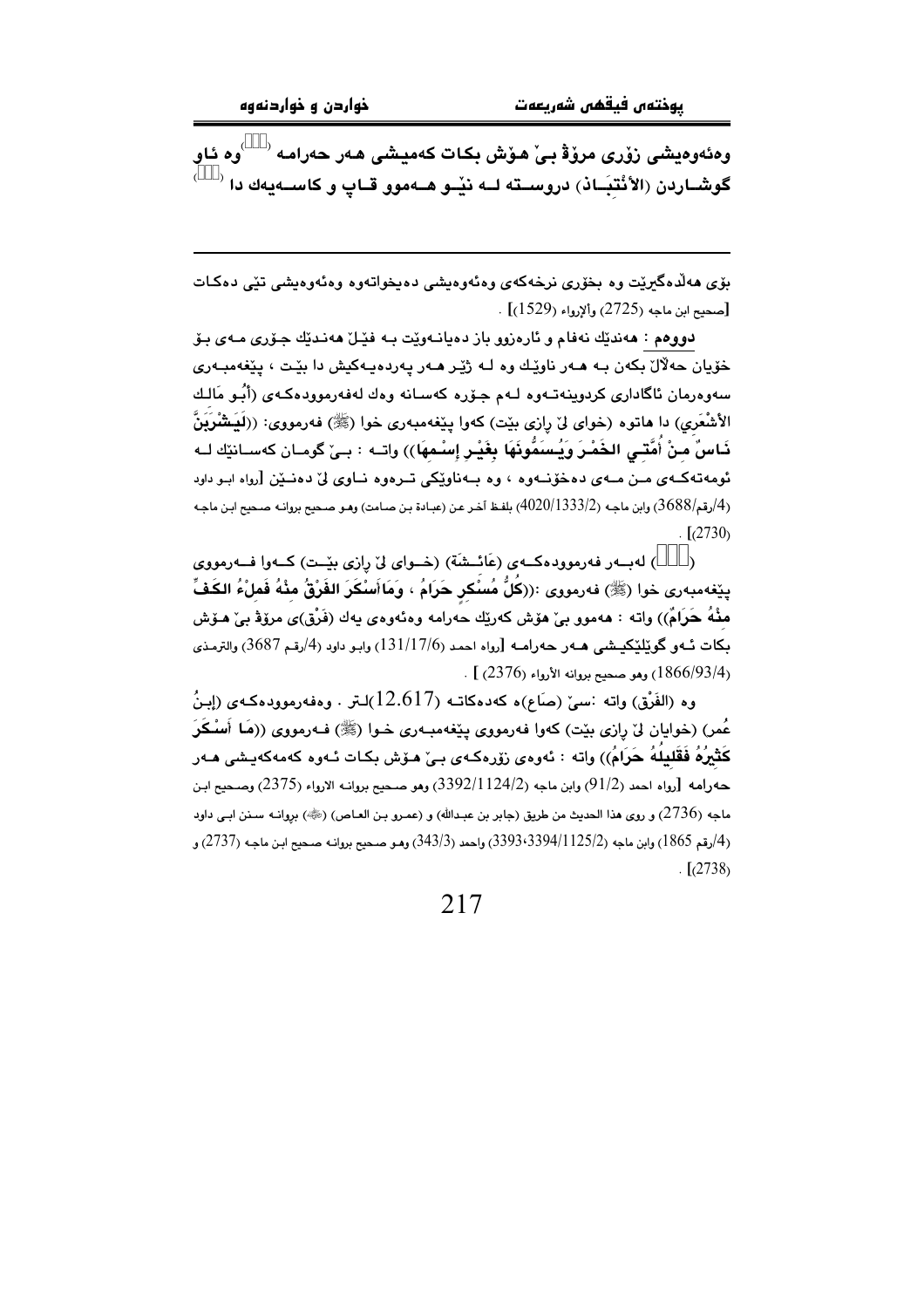وهقهدمغه كراوه لهتيكهلٌ كردنى ميْورْ و خورماى قەسپ وه هەروهما تيْكەلْ کردنـی خورمـای تـهڕ و خورمـای (بُـسْر) و ئـاو گوشـاردنيان يێِکـهوه

) لهبهر فهرموودهكهي (بُرَيْدة) (خـواي ليّ رازي بيّـت) كـهوا يێغهمبـهري خـوا  $\lambda$ (ﷺ) فەرموى ((كُنْتُ نَهَيْتُكُمْ عَنِ الأشْرِيَة ۚ إِلاَّ في ظُرُوف الأدَم ، فَاشْرَبُوْا في كُلِّ وعَـاءِ غَـيرَ أَنْ لا تَـشْرَبُوا مُـسْكراً)) واتــه : مــن لــهييّش دا قهدهغــهم ليّ كردبــوون لهخواردنهوه لهههموو جوّره (ظُرُوف)ێك دا جگه له (ظَرْف)ى پێست ، جا ئێستا لههــهموو (وعاء) بُك دا بخوّنهوه بهلاّم تـهنها شتيّك مهخوّنهوه كـهبيّ هوّشتان دهكـات [رواه مسلم  $\frac{1}{2}$ [(977/1585/3)

(ظُرُوف) و (وعـاء) : ئـهو جـۆره گـۆزه و بـهرميل و سـهتلٌ و قازانانهيـه كـه ئـهو خواردنهوانه يان تێدا دروست دهکرێت .

) لهبور فهرمووده که ی (جَابل) (خلوای لی رازی بیّت) که وا فهرمووی  $\rightarrow$ يێغەمبەرى خوا (ﷺ) قەدەغەي كردوە لەئاو گوشاردنى خورماي قەسپ و مێـووژ يێكـەوە وهقهدهغهیشی کردوه لهئاو گوشاردنی خورمای تهر و خورمای (بُسْر) بِپێکەوه [رواه البخاری . (10رقم/5595) ومسلم (1574/3/1986) وغيرهما] .

وهخورماي (البُسْر) : قۆناغي چوارەمه لەو قۆناغانەي كە خورما يێيدا تێيەر دەبێت لەيێگەيشتنى دا ، چونكە خورما يەكـەم قۆنـاغى يىِّـى دەوترێت (طَلْـم) ياشـان (خَـلال) یاشان دەپتتە (بَلَح) ياشان دەپتتە (بُسْر) ياشان دەپتتە خورما تـەر (رُطَب) ياشان دهبێته قهسپ (تَمْر) [بروانه مختار الصحاح] .

وهھوّی قەدەغە لیٌ کردنەکەيشى ئەوەبە كەول بےٌھوشى کردنەکەی زوق تىر تووش دهٽت پههري ئهو تٽکهل کردنـه ، جـا ئـهو کهسـهي کـه ئـاو گوشـاري دوکـات گومـان وا دەبات كەوا ھێشتا نەگەيشتوەتە كاتى بێھۆش كردن — چونكە ئەگەر بەتەنھا بيگۆشێت ئەوە درەنگ تر يے دەگات – بەلام خۆيشى لەراستى گەيشتوەتە كـاتى بـىْھۆش كـردن . جا ئيمامي (النُّوَوِي) دەڧەرموێ : لە بۆچوونى جـەماوەرى زانابـان دا ئـەم قەدەغەكردنـە بۆ (كَرَاهَة)ه نەك بۆ (حَرَام) بوون ، چونكە كاتێك حەرام دەبێت ئەگەر بێھۆش كـەر بێت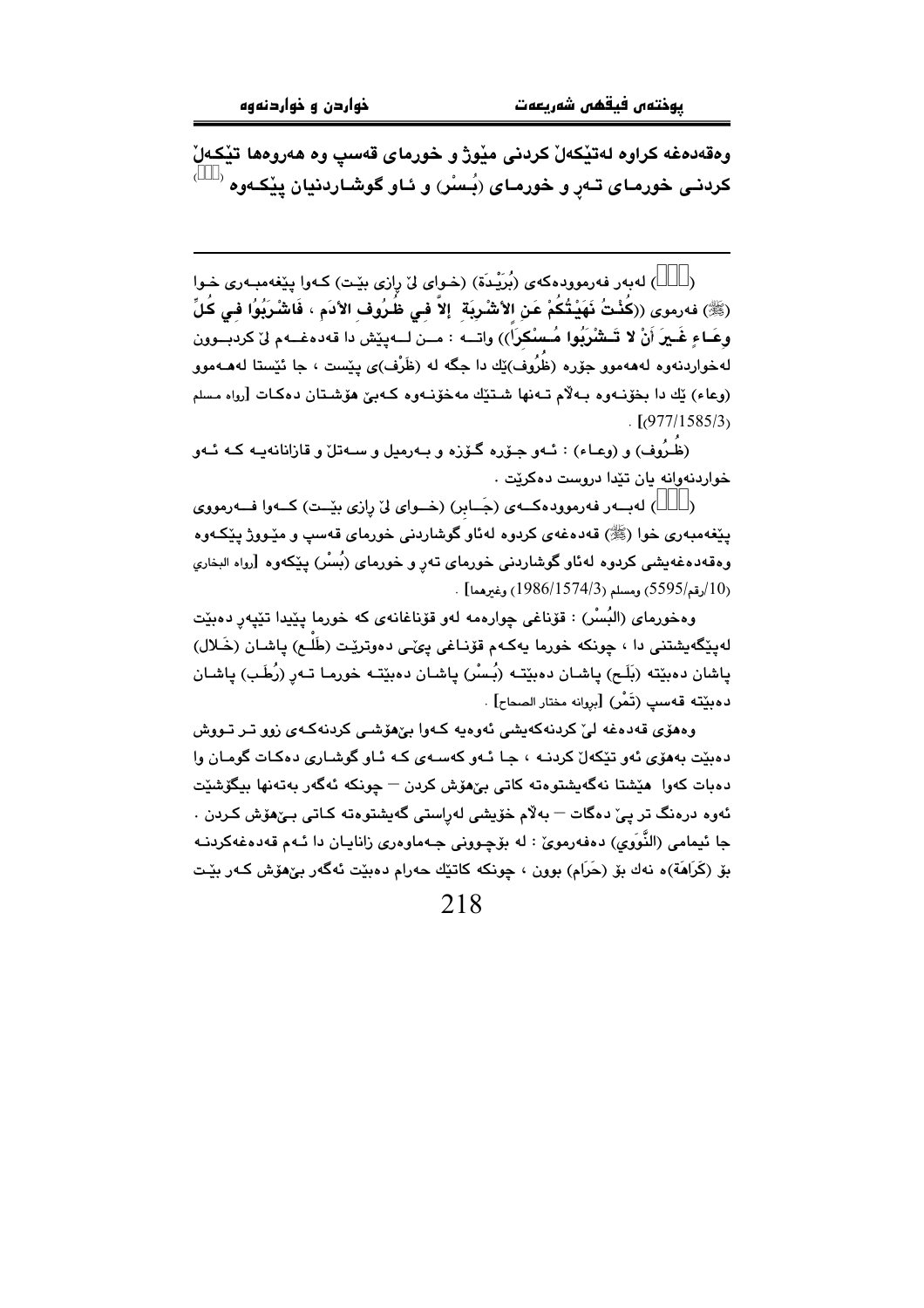وەكردنـى مـەي بەسـركەيش ھـەر حەرامـە <sup>(333)</sup> وە ئـەو شـتانەي كەمـەي ئ<sup>י</sup> دروست دەكريت وەك خورمـاو مێـوژ ، ئەگـەر ئـاو گوشـار بكريْـت ئـەوە

و نيشانه كاني شاراوه نهبيّت ، وهههنديّك لهزانا (مَالكية) كان ووتويانه ئهم قهدهغهكردنـه بق (حَرَام) بوونه بروانه [شرح صحيح مسلم (154/3-156)] .

وهلهراسىتى دا راو بىۆ چىوونى دووەم زيىاتر پەسىەندە ، چىونكە راسىتە ھێىشتا نەگەيشتوەتە كـاتى بـىٰ ھـۆش كـردن و نيـشانەكانى بـەروونى دەر نەكـەوتوە ، بـەلام لـە (باب)ي (سدٌ الذَّرَائم) دا بۆ ئەوەي نەكەوێتە حەرامەوە حەرام كراوە ، چونكە ئـەو كەسـە بهخوّی نازانێت تا ليّ ی ده پخواتهوه ، و له (أصُول)يش دا زانـراوه کـهوا هـهموو قهدهغـه کردن (نَهي)ێك بۆ حەرام بوونە مەگەر بەلگە(قَریْنَه)پـەك ھـەبێت لــه حـەرام بوونــەوە لای بدات بۆ (كَرَاهَة) . وه لێرەش دا هیچ بەلگەپەك نىپه لە(حَرَام)ەوە لاي بدات بۆ (كَرَاهَة) .

) لەبەر فەرموودەكــەي (أَنَــس) (خــواي ليّ رازى بِيّـت) كــەوا فــەرمووي :  $\lambda$ ((پرسپاریان لەيێغەمبەرى خوا (ﷺ) كرد لەبارەي مەبى (خَمَر)ە وە كـەوا بكرێتـە سـركە (خَلْ) ، ئەويش فەرمووى: نە¢)) [رواە مسلم (1573/3/3/3)] و أبو داود (4/رقم/3675) والترمذى . [1294/589/3] .

وهفهرموودهکهي (أُبُو طَلْحَة) (خواي لِيّ رازي بيّت) کهوا پرسپاري لهيٽغهمبهري خـوا (ﷺ) کردِ لـهبارهي چـهندِ ههتيوٽِکـهوهِ کـهواِ مـهبيانِ بـهمبراتي بـۆ ماوهتـهوه ، ئـهويش فــهرمووی : بیرێـژه ، ووتــی : ئایــه بهسـرکهی نهکــهین ؟ فــهرمووی : نــه۶ [رواه ابـو داود  $\mu$ لوقم/3675) والترمذي (3/588/3) رأحمد في الفتح الرباني (130/140/17) وهو حديث صحيح بروانـه ( مبحدج سنن الترمذي (1039)].

وهفهرموودهکهی (وَائل الحَضْرَمی) کهوا پرسپاریان لـه پێغهمبـهری خـوا کـرد (ﷺ) لهبارهي مهييهوه بکرێته سرکه ؟ فهرمووي : نهءَ ، ووتي : من تهنها بـۆ دەرمـان بـهکاري دێنم ؟ فەرمووى : ((إِنَّهُ لَيْسَ بِدَواءٍ وَلَكَنَّـهُ دَاءٌ)) واتـه : بەراستى ئـهوه دەرمـان نىيــه بەلكو ئەوە نەخۆشىمىيە [رواە مسلم(1573/3/4/1573)] .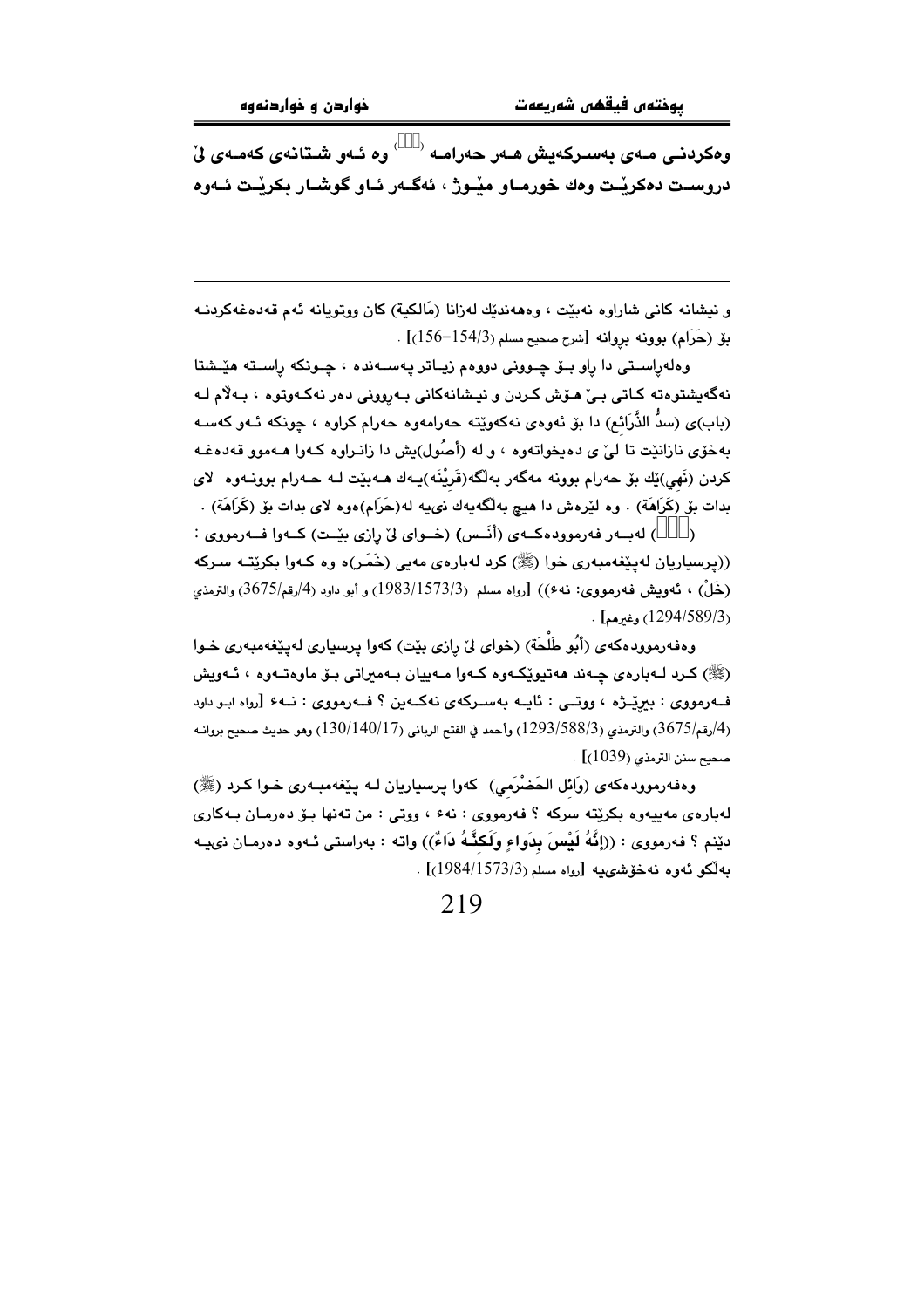دروسـته بەتـﻪنها بخورێتـﻪوه ، تاتـامى دەگۆرێـت ، جـا ئەگـﻪر گـۆرا ئـﻪوە  $^{(3\overset{\circ}{3}3)}$  حەرامە

> شَيْوازى خواردنەوە ( آدَابُ الشُّرب ) خواردنەوەي بەدەستى راست <sup>(333)</sup> وە بەدانيشتنەوە <sup>(333)</sup>

) لهبهر فهرموودهكهي (إِبْنُ عَبَّاس) (خوابـان ليّ رازي بيّـت) كـهوا فـهرمووي :  $\lambda$ ((لهراستیدا مێوژ بـۆ یێفهمبـهری خـوا (ﷺ) ئـاو گوشـار دهكـرا ، جـا ئـهو رۆژه لـیٌ ی دهخواردهوه و رۆژێ دوای ئەوەيش و رۆژێِکی تریش ، تا ئێوارەی رۆژی سێيەم ، ياشـان فەرمانى بەخزمەت كارەكەي دەكرد بېخواتـەوە يـان دەريّـژرا [رواه مسلم (2004/1589/3) وابوداود (4/رقم/3713) وغيرهما] .

واتــه : پــاش رِۆژى ســێيهم ئهگــهر خــراپ بوايــه ئــهوه دهرێــژرا و حــهرام دهكــرا خواردنهوهي ، بهلام ئهگهر خراب نهبوايه ئـهوه دهيدايـه خزمـهت كارهكـهي بيخواتـهوه ، چونکه رژاندنی مالّی ياك و فهوتاندنی حهرامه .

) له به ر فه رموود هکه ی (إبنُ عُمر) (خوایان ليّ رازی بێت) بروانه (پ $\left(424/\right)$  .  $\lambda$ 

) لهبـهر فهرموودهكـهى (أبُـو سَـعيْد الخَـدْري) (خـواى ليّ رازي بيّـت) كـهوا فەرمووى ((يێغەمبەرى خـوا (ﷺ) قەدەغـەي كـردووە لەخواردنـەوە بـەيێوە)) [رواە مـسلم  $\frac{1}{2}$ [ $\frac{2025}{1601/3}$ 

وه فهرموودهکهی (أَبُو هُرَيْـرَة) (خـوای ليّ رازی بێت) کـهوا فـهرمووی : پێغهمبـهری خـوا (ﷺ) فـه(مووى : ((لاَيَشْرَبَنَّ أَحَدُكُمْ قَائمَاً فَمَنْ نَسمِيَ فَلْيَسْتَقِيء)) واتـه : هـيچ کەسێکتان بەيێوە شت مەخۆنەوە ، جاھەر کەسىێك لـەيادى چـوو بـا خـۆى برشـێنێتەوە . [رواه مسلم (2026/1601/3).

وه ئهم فهرموودانه هيچي دژاپـهتي فهرموودهكـهي (إِبْـنُ عَبَّـاس) ناكـات (خواپـان لِيّ رازی بیّت) کهوا فهرمووی : ((ییّغهمبهری خوا بهییوه لهئاوی زهمزهمی خـواردهوه)) [رواه  $\sim$ البخاري (1/رقم/5617) ومسلم (2027/1601/3) وغيرهما] .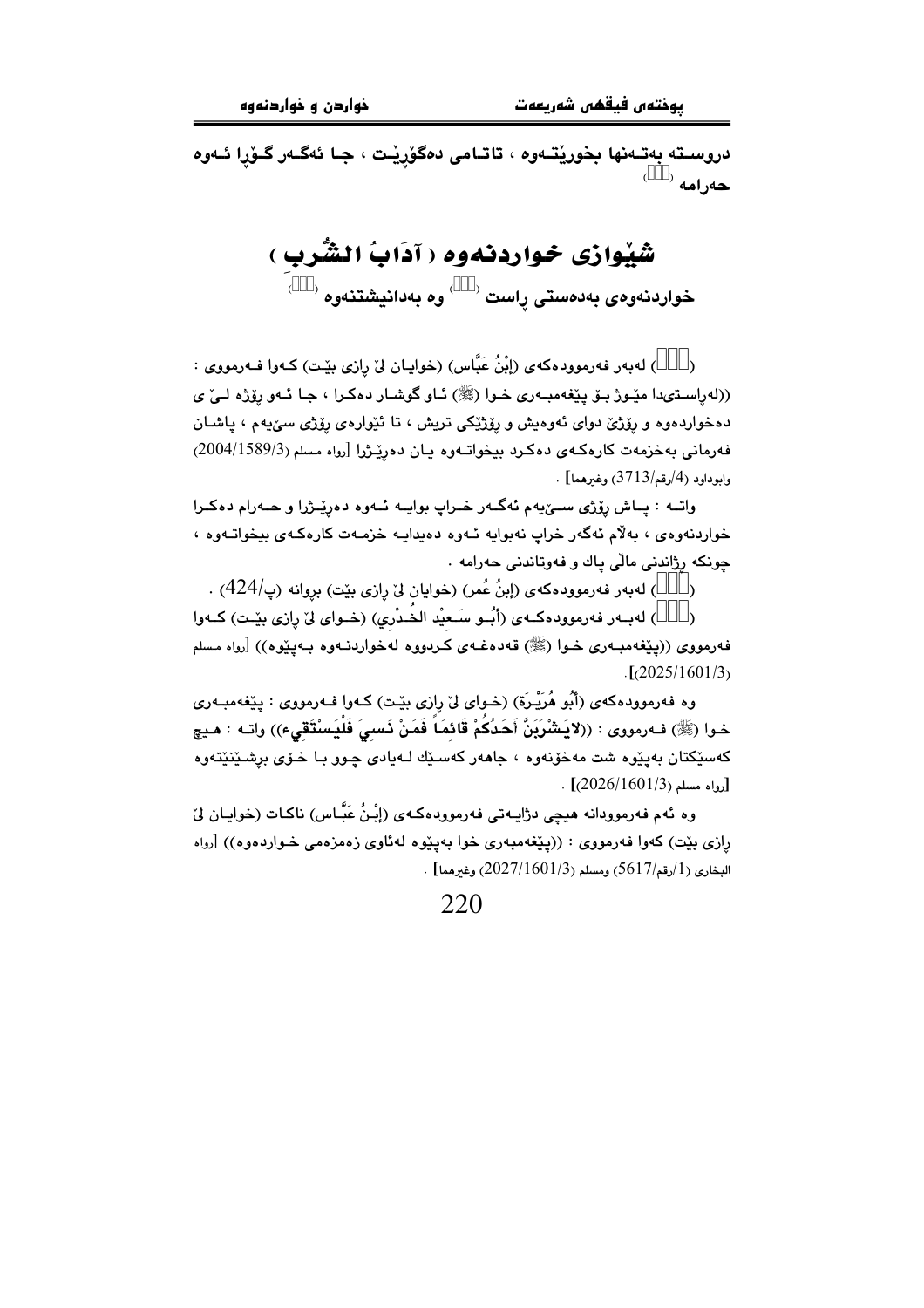ـێ جــــار <sup>(333)</sup> وه ههناســــه نـــــهدان و فــــوو نهکردنــــه نــــاوی وه بەس  $^{(333)}$  پەرداخەكەدا

وه دژاپــهتي فهرموودهكــهي (عَلــي)پــش ناكــات (خــواي ليّ رازي بێـت) كــهوا نوێـژي نیوهرۆی بەخەلکى کرد ، ياشان لە دەشتايى (كَوْفَه)دا دانیشت بۆ يێویستى خەلکى ، تـا نوێژي عهسر هاته پێشهوه ، پاشان ئاويان بۆ هێنا جا لـئ ي خـواردهوهو دهم و چـاوي و مەردوو دەستى شۆرد ، وەباسى مەسحىسەر و شۆردنى مـەردوو يـێيشى كـرد ، ياشـان مەستاو زيادە ئاوێکى خواردەوە بـەيێوە ، ياشـان فـەرمووى : ھەنـدێك خـﻪلَك بـﻪ باشـى نازانن بهینوه خواردنهوه ، بهراستی ینفهمبهری خوا (ﷺ) وای کرد وهکو من کردم)) [رواه البخاري (10/رقم/5616) وغيره] .

وه هەروەها لەگەلْ فەرموودەكەي (إبنُ عُمَر)يش دا (خوايان لىْ رازى بيْت) كە [ئيمامى الترمذي (380/300/4) وابن ماجه (3301/1098/2) ږيوايهتيان كردووه ، وهو حديث صحيح بږوانه صـحيح  $\cdot$   $(2670)$  ابن ماجه

جونکه ئهو قهدهغه کردنانه کهله فهرموودهکهی (أَبُو سَعيْد) و (أَبُو هُرَيْرَة) دا هاتوه (حَمْل) دەكرێنە سەر (كَرَامَة) دا . كەوابوو تا بكرێت بـاش واپـە و سـوننەتە موسـولْمانان بهدانیشتنهوه خواردنـهوه بخواتـهوه وه ئهگـهر لهههنـدێك حاڵـهت دا بـهیـێوه خواردیـهوه ئهوه هيچ تاوانٽِکي له سهرنيپه . (والله اعلم) .

) لەيسەر فەرموودەكسەي (أنسس) (خسواي ليْ رازي بِيْست) كسەوا فسەرموي :  $\lambda$ ((پێغهمبهري خوا (ﷺ) له – خواردنهوهي – پهرداخٽك دا سيِّجار ههناسهي دهدا)) واتـه بورداخيّك ئـاوى بهســيّ جـار دهخــواردهوه لــهنيّوانيان دا ههناســهى دهدا [رواه البخـارى  $\frac{10}{10}$ (قم/5631) ومسلم (2028/4602/3) وغيرهما $\left|10\right\rangle$ 

) لهبهر فهرموودهكهي (أَبُو قَتَادَة) (خواي ليِّ رازي بيّت) كهوا ييّغهمبهري خـوا  $\lambda$ (ﷺ) فەرمورى : ((إِذَا شَرِبَ أَحَدُكُمْ فَلاَ يَتَنَّفَسَ في الإِذَاء)) واتـه : ئەگـەر يـەكێكتان خواردنهو.وي خواردهوه ئهوه با ههناسه نهدات لهناو قابيهكهدا [رواه البخاري (10/رقم/5630) . ومسلم (267/1602/3) وغيرهما] .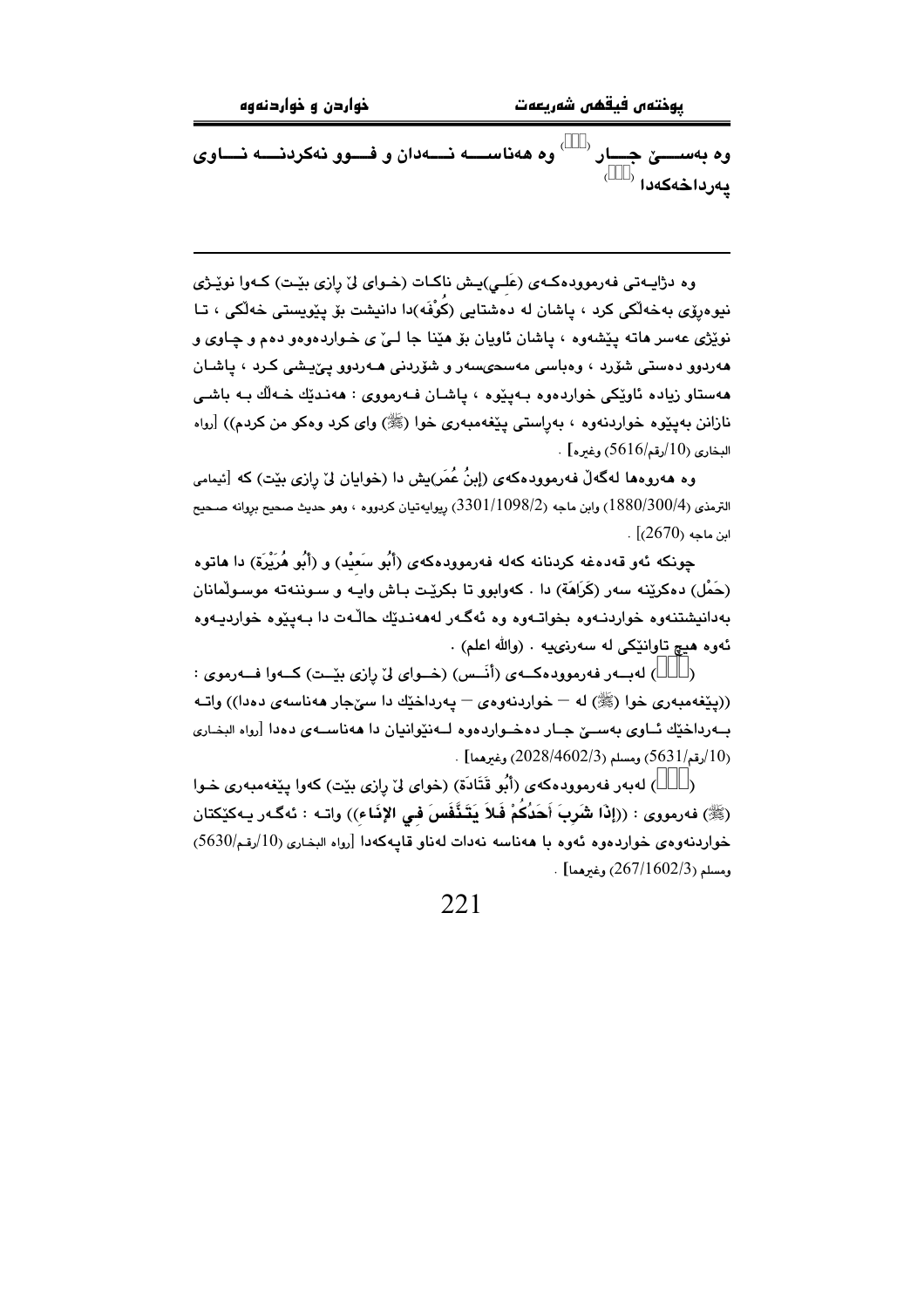وه سـوننهت وايـه لـهلاى گـهورهو پيـاو مـاقووڵى مهجليـسهوه دهسـت يـىْ .<br>بكرينت پاشـان بــهلاى راسـتى ئــهودا <sup>(333)</sup> وه ئــهوهى كـهيينشكهشى دمكـات

وه فەرموودەكەي (إِبْنُ عَبَّاس) (خوايان لِيْ رازى بِيْت) كەوا فەرمووى : ((يِيْغەمبەرى خوا (ﷺ) قەدەغەي كردووە كەوا ھەناسە لەنێو قايدا بدرێت يان فووى تـێ بكرێت)) [رواه احمد (220/1) وابـو داود (4/رقـم/3728) والترمـذي (300/4/1888) وابـن ماجـه (3429/1134/2) وهـو حديث صحيح بروانه الارواء (1977)] .

وه فهموودهكـهى (أُبُــو سَــعيْد الخَــدْري) (خــواى لىٰ رِازى بيْــت) كــهوا فــهمووى : ((پێغهمبهري خوا (ﷺ) قهدهغهي كردوه لهفوو كردنه نێو خواردنهوه ، جا پێاوێك ووتي : ئەي ئەگەر شتێكم بەرچاو كەوت لەنێوىدا ، ئەويش فەرمووى : ليْ ي برێژە ، جا ووتـي : ئەي مـن بەيـەك ھەناسـە تێـر ناخۆمـەوە ، فـەرمووى : جـا يەرداخەكـە لەدەمتـەوە دوور بكــهردود تسا ههناســهكه دهدهيــت)) [رواه احمـد فى الفـتح الربــاني (35/113/17) والترمــذى (1887/299/4) وهو حديث حسن بروانه السلسله الصحيحه (385) وصحيح سنن الترمذي (1538)] .

) لهبهر فهرموودهكهى (أَنَس) (خواى ليٌ رِازي بيّت) كهوا فهرمووى ((ماستيان  $\lambda$ بـۆ يـێغەمبـەر (ﷺ) هێنــا كـەئاوي تێكـەلٚ كرابـوو (ماسـتاو) لــەلاي راسـتيەوه كابرايـەكى دهشتهکی بوو وهلهلای چهیپهوه (أَبُو بَکْرٍ) بوو ، جا خوّی لئی خـواردهوه ، یاشـان دای بهكابراي دهشتهكي و فهرمووي ((الأنْمَنُ فَالأنْمَنُ)) وإنه : لاي راست بخواتهوه جا بيداته  $[2029/1603/3)$ لاي راستي خۆي)) [رواه البخاري (10/رقم/5619) ومسلم (3/003/1603) وغيرهما]

وه لهبـهر فهرموودهكـهي (سَـهْلُ بـِنُ سَـعْدِ) (خـواي ليّ رازي بيّـت) كـهوا فـهرمووي : ((پێغهمبهر خوا (ﷺ) خواردنهوه پهکيان بۆ هێنـا جـا خـۆى لىمّـى خـواردهوه ، وهلـهلاى راستۍيەوه منالّيّك بوو وەلە لاي چەپىھيەوە پياوە بەتەمەنىەكان بىوو ن ، جا منالّەكـەي ف1رمووي (ئاپــه روخـسهـتم دهدهيـت بيـدهـم بــهوان) منالّهكـهيش ووتــي : و(الله) ي ئــهي یێغەمبەری خوا بەشى خۆم لەياش ماوەی تۆ بەكـەس نابەخـشم ، جـا دای بەئـەو)) [رواه  $(2030/1604/3)$  البخاري (10/رقم/5620) .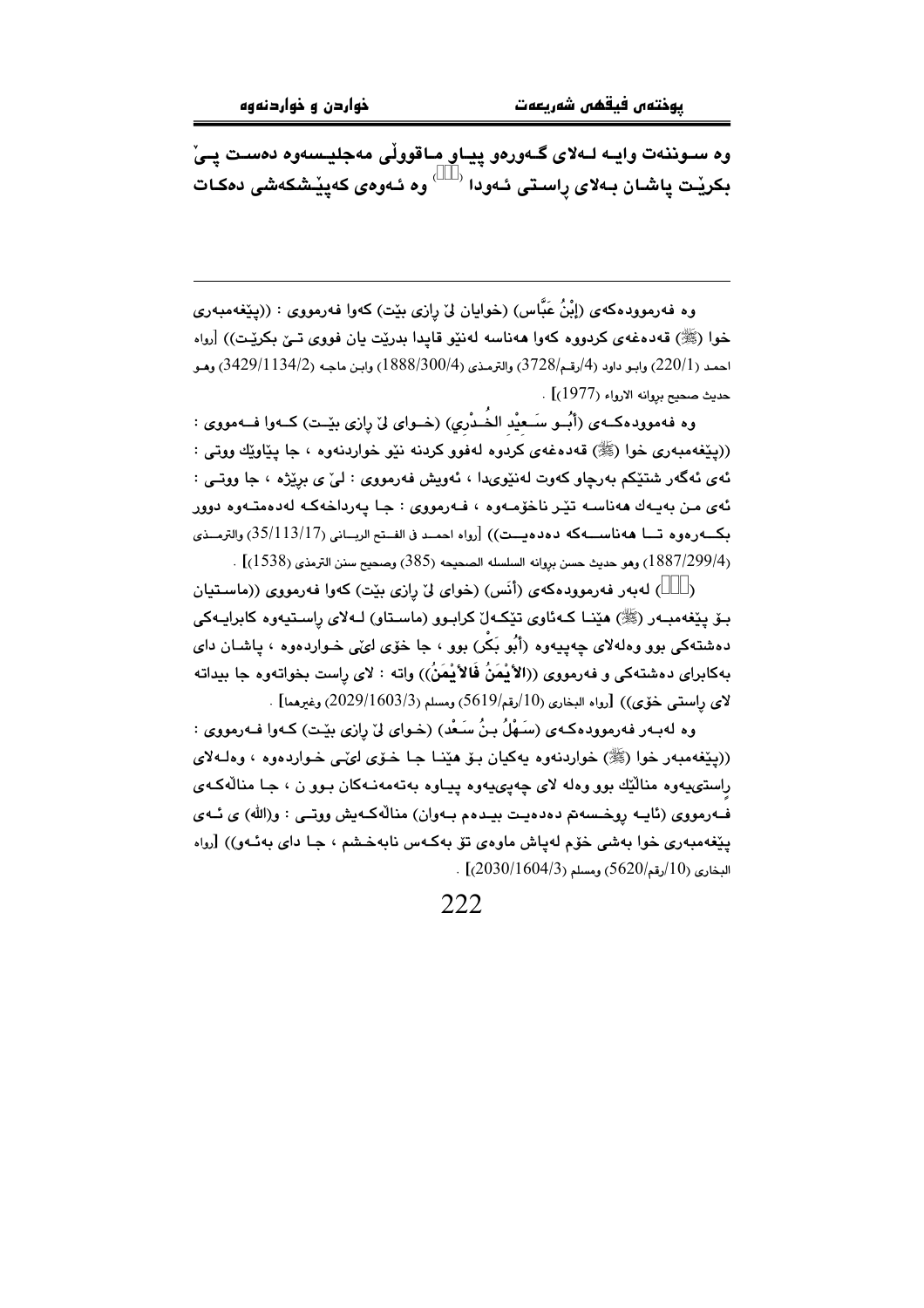خـۆي يـاش هـهموويان دەخواتـەوە <sup>(333)</sup> وەحەرامـه خـواردن و خواردنـەوە لـــهقاپ و كاســـه و يـــهرداخى ئـــالْتون و زيـــودا <sup>(333)</sup> وه قهد*ه*غــه كـــراوه لەخواردنــەوە لــەدەمى كونــە بــان ھەرشــتێكىتر كەئاوەكــەي تێــدا بەجــاو نەبينرٽت . <sup>(333)</sup>

) لهبـهر فهرموودهكـهى (أَبُـو قَتَـادَة) (خـواى ليّ رازى بيّـت) كـهوا فــهرمووى  $\lambda$ ينِغهمبــهري خــوا (ﷺ) فــهرمووي : ((سَــاقى القَــوْم آخــرُهُمْ شُــرْيَاً)) واتــه : ئــهوهي خواردنهوه دهگێرێت خۆی دوای هــهموویان دهخواتــهوه [رواه مـسلم (681/472/1) فـي حـديث  $(3725/113/4)$  طويل وابو داود (4/رقم/3725) واترمذي (3/307/4) وابن ماجه (3/3113/4)]

) لەبەر فەرموودەكەي (حُذَيْفَة) (خواي لِيْ رازى بِيْت) كـەوا فـەرمووى بيـستم ينِغهمبهري خوا (ﷺ) دەيفەرموو : ((لاتَلْبِسُوا الحَرِيْرَ وَلا الدِّيْبَاجَ وَلاتَشْرَبُوا في آنيَة الذَّهَبِ وَ الفَضَّةَ وَلاَ تَأْكُلُوا في صحافهَا فَإِنَّهَا لَهُمْ في الدُّنْيَا وَلَكُمْ في الآخرة)) واته : يۆشاكى ھەوريشم و (ديبــاج) لەبــەر مەكــەن وەلــە يــەرداخى ئــالنّون و زيـودا ھــيـچ مەخۆنەوە و لەقابلەمەكانى –زيو وئالتون– دا ھيچ مـەخۆن ، چـونكە ئـەوە بـۆ ئەوانـە – كافران— لەدونيادا وەبۆ ئێوەيە— موسولْمانان — لەدوا رۆژدا [رواه البخارى (9/رقم/5426) و  $\frac{1}{2}$ 067/1638/3) .

) لهبـهر فهرموودهكـهى (أَبُـو سَـعيْد) (خـواى ليّ رازى بيّـت) كـهوا فـهرمووى  $\lambda$ يێغەمبەرى خـوا (ﷺ) قەدەغـەي كـردووه لـه (إخْتنَـاثُ الأسْـقيَة) كـەوا لەدەمەكانيانـەوە بخوريِّتـــهوره [رواه البخــاري (10/رقـــم/2625) ومـــسلم (3/1600/2023) وغيرهمـــا وفي روايـــة لمـــسلم  $\frac{(2023/600/3)}{2}$ 

وه (إخْتنَاث) كردنى ئەوەيە <mark>ا<del>لىلى</del></mark> .<br><mark>q</mark>کێرێتەوە پاشان لىٽى بخواتەوە بالروئاوي تىدەكريت ئەگەر لەييست وه (الاسْقِيَة) : كَوْمِي (سقَاءَ) دروست بکرێت ، وه بهکوردی <mark>(ت</mark>لا) ئەوەيە نەوەك شتێكى ييسى تێدا)]تر خواتــهوه ، وهجگــه لهوهيـشه ئــهو جۆرە خواردنەوەبە زيانى بۆ گەدە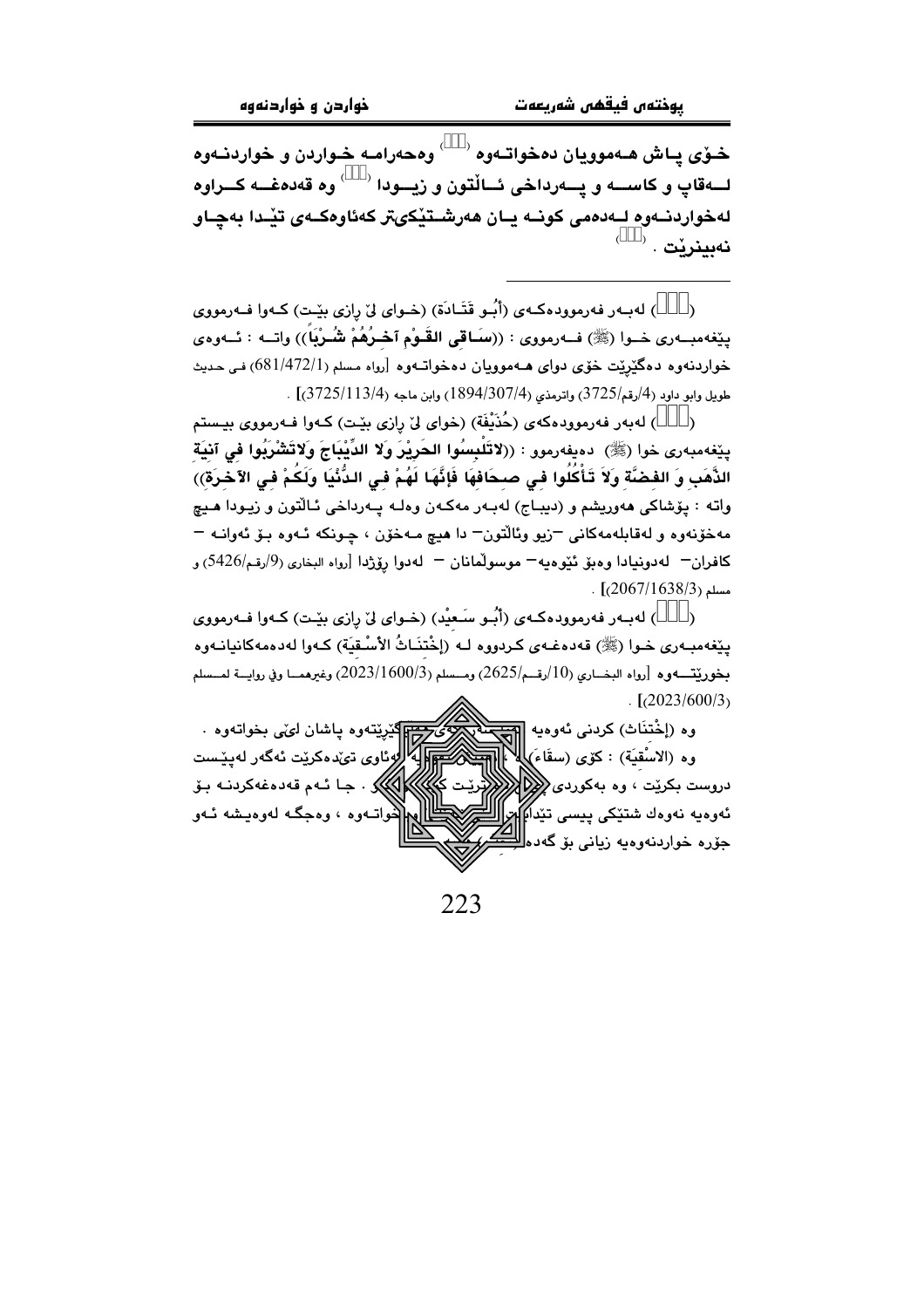لەبلاركراوەكانى ماليەرى ئيمان وەن www.iman1.com هەميشە لەگەلّمان بن بۆنوێبوونەوەي ئيمان imanonekurd@yahoo.com